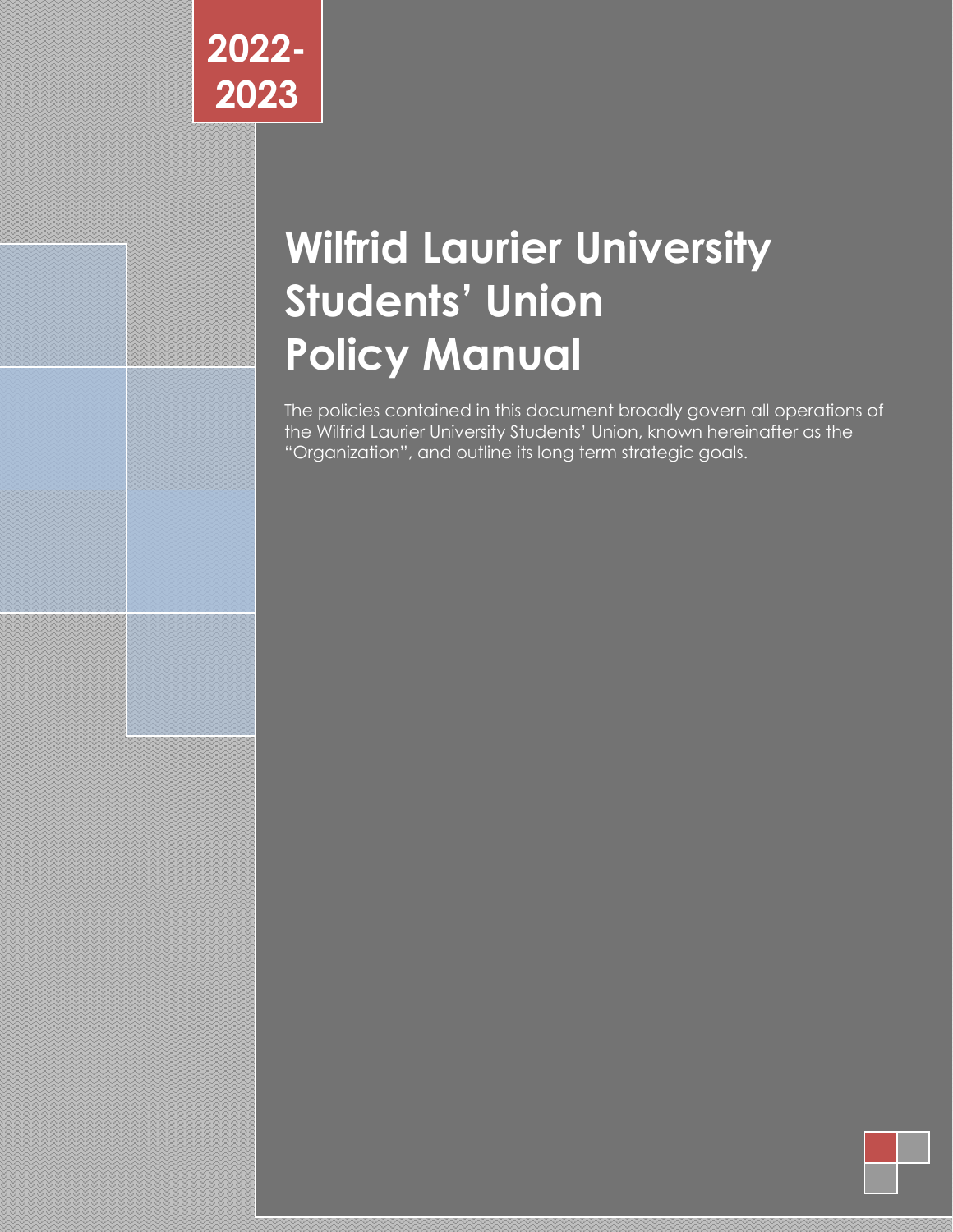#### **Introduction to the Policy Manual – A Guide**

The policies within this manual have been created by and adopted by the Board.

#### **Governance Process and Board-Management Delegation**

- These two (2) categories (Governance Process and Board-Management Delegation) are rules for the board's own performance and behavior
	- o Governance Process policies define how the board accomplishes its own job of setting the strategic direction
	- o Board-Management Delegation policies define the relationship between the board and the Chief Executive Officer (CEO)
- The board will regularly evaluate its own performance against these two (2) categories of policies

#### **Ends and Executive Limitations**

- These two (2) categories (Ends and Executive Limitations) are the board's instructions to the staff/organization, through the Chief Executive Officer (CEO)
	- o Ends policies are the purpose of the organization and the strategic direction that the Students' Union will take
	- o Executive Limitation policies restrict the President and staff as to what they cannot do in order to accomplish the Ends
- The Board evaluates (over the course of a one year period) the President's performance against the above-noted two (2) categories of policies

#### **Policy Design**

- The policies are layered, i.e. the first policy in each of the four categories (Ends #1, GP#1, EL#1, BMD#1) is the most broad statement (or value or perspective)
- As the board goes into the second layer of policies (i.e. GP#2a, 2b, etc.), the Board is further explaining/interpreting its instruction
- The benefit of this policy design is that the first policy layer covers all possible topics or issues, even if a particular issue is not specifically addressed at the second level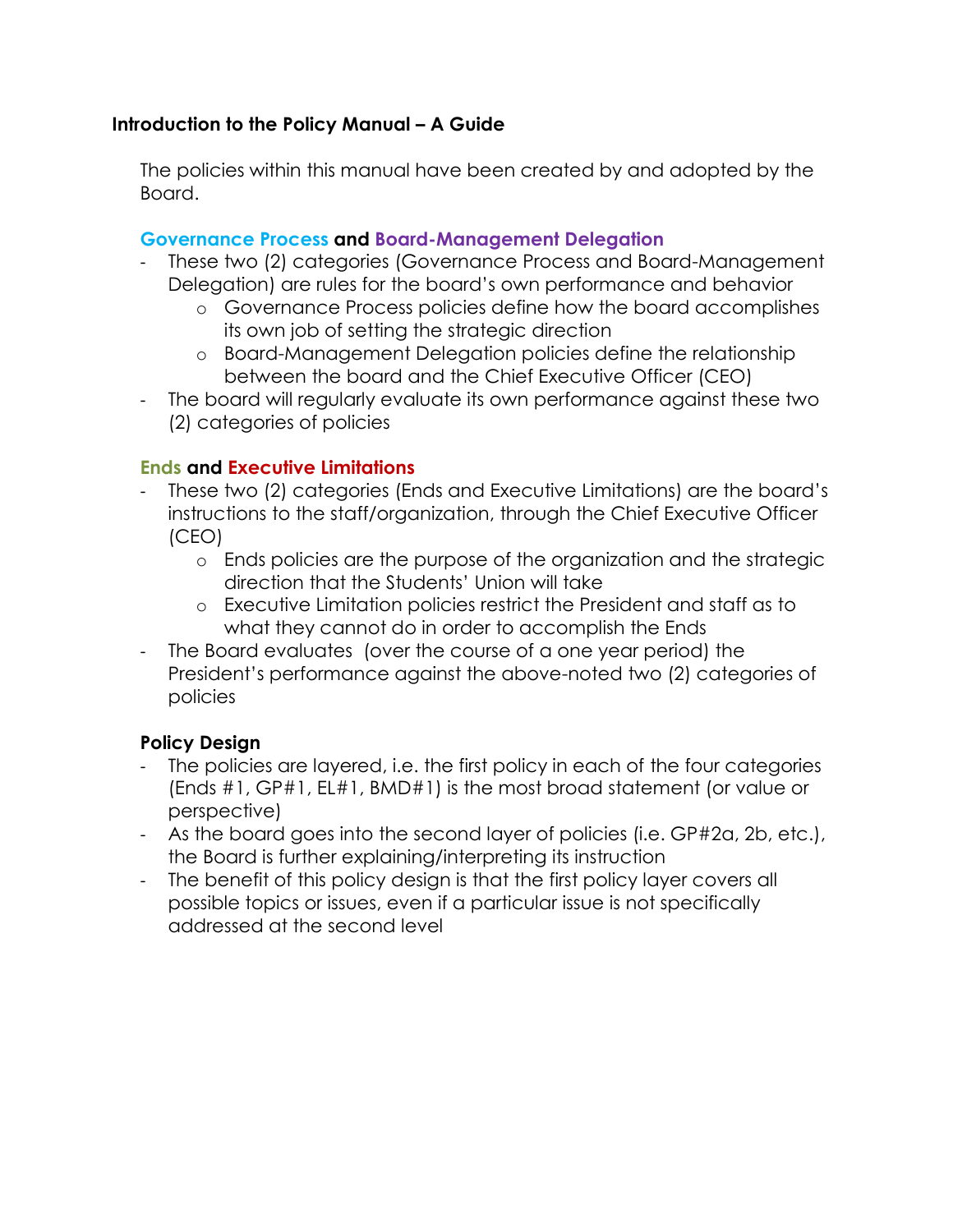## **Table of Contents**

### **Executive Limitations**

### **Governance Processes**

| <b>BOARD COMMITTEE STRUCTURE - GENERAL MEETING AND ELECTION APPEALS (GP#2G3)322</b> |  |
|-------------------------------------------------------------------------------------|--|
|                                                                                     |  |
|                                                                                     |  |
|                                                                                     |  |
|                                                                                     |  |
|                                                                                     |  |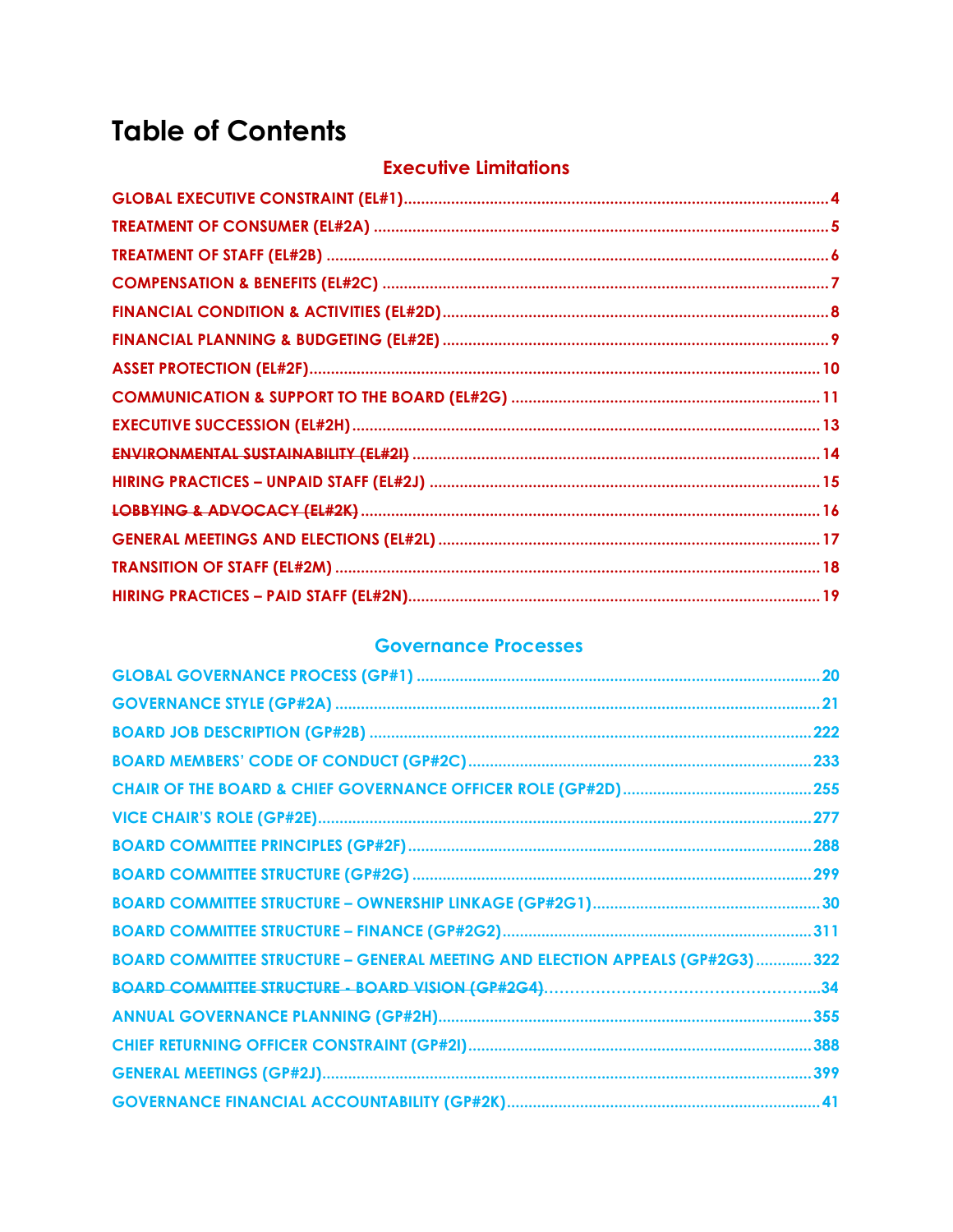## **Board-Management Delegations**

| MONITORING EXECUTIVE PERFORMANCE - PERFORMANCE FEEDBACK (BMD#2D2) 488    |  |
|--------------------------------------------------------------------------|--|
| MONITORING EXECUTIVE PERFORMANCE - PERFORMANCE MANAGEMENT (BMD#2D3)  499 |  |
| <b>Ends Policy</b>                                                       |  |
|                                                                          |  |

|--|--|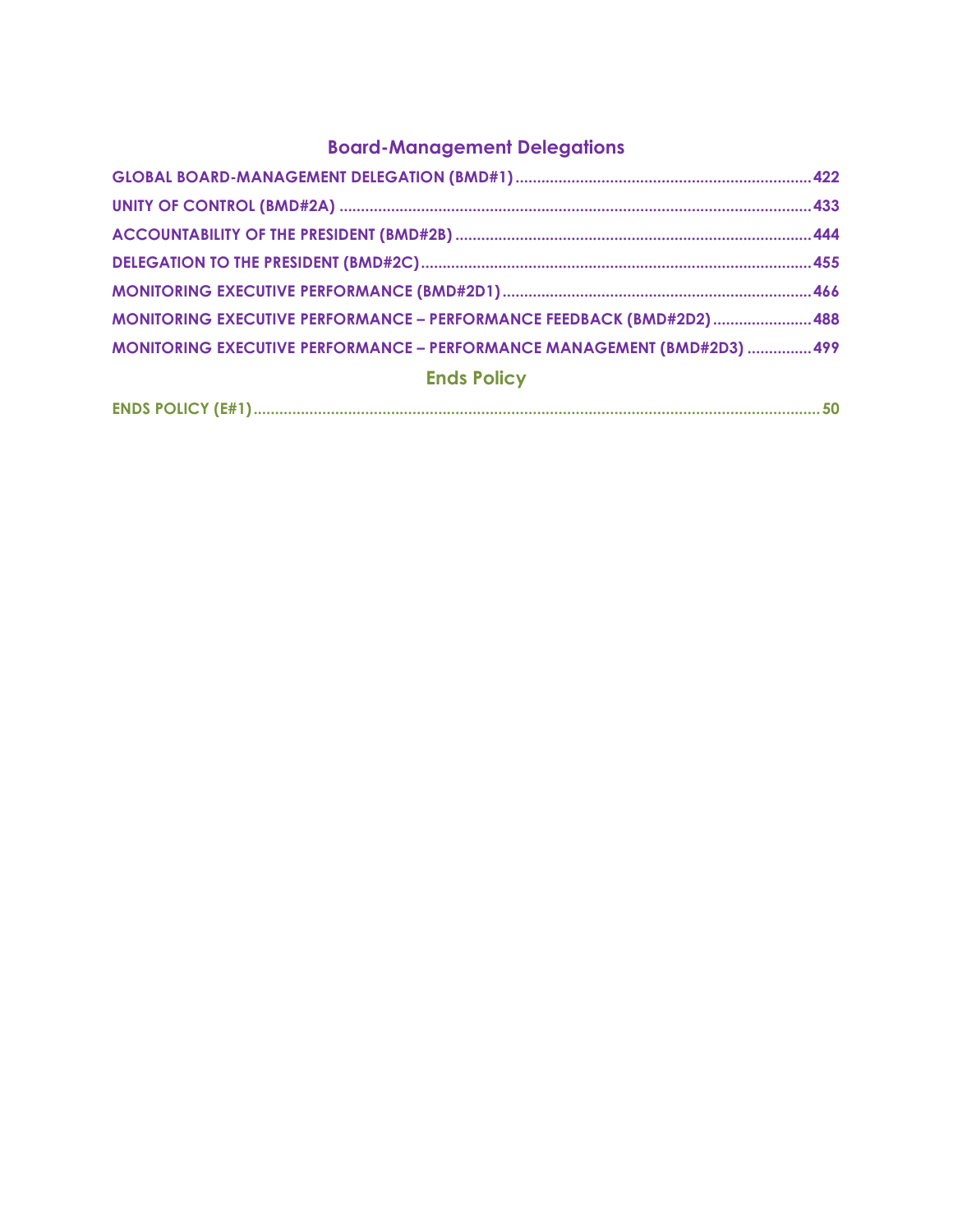#### <span id="page-4-0"></span>**The President shall not**

- 1. Cause or allow any organizational practice, activity, decision or circumstance, which is either:
	- a. unlawful;
	- b. imprudent; or
	- c. in violation of commonly accepted business and/or professional ethics.

#### Policy Type: Executive Limitation Monitoring Type: Internal Report Monitoring Frequency: Bi-Annually Date Approved: February 12, 2007 Date of Last Amendment: April 7, 2014 Date of Last Direct Inspection: June 10, 2021 Must be Direct Inspected by April 2026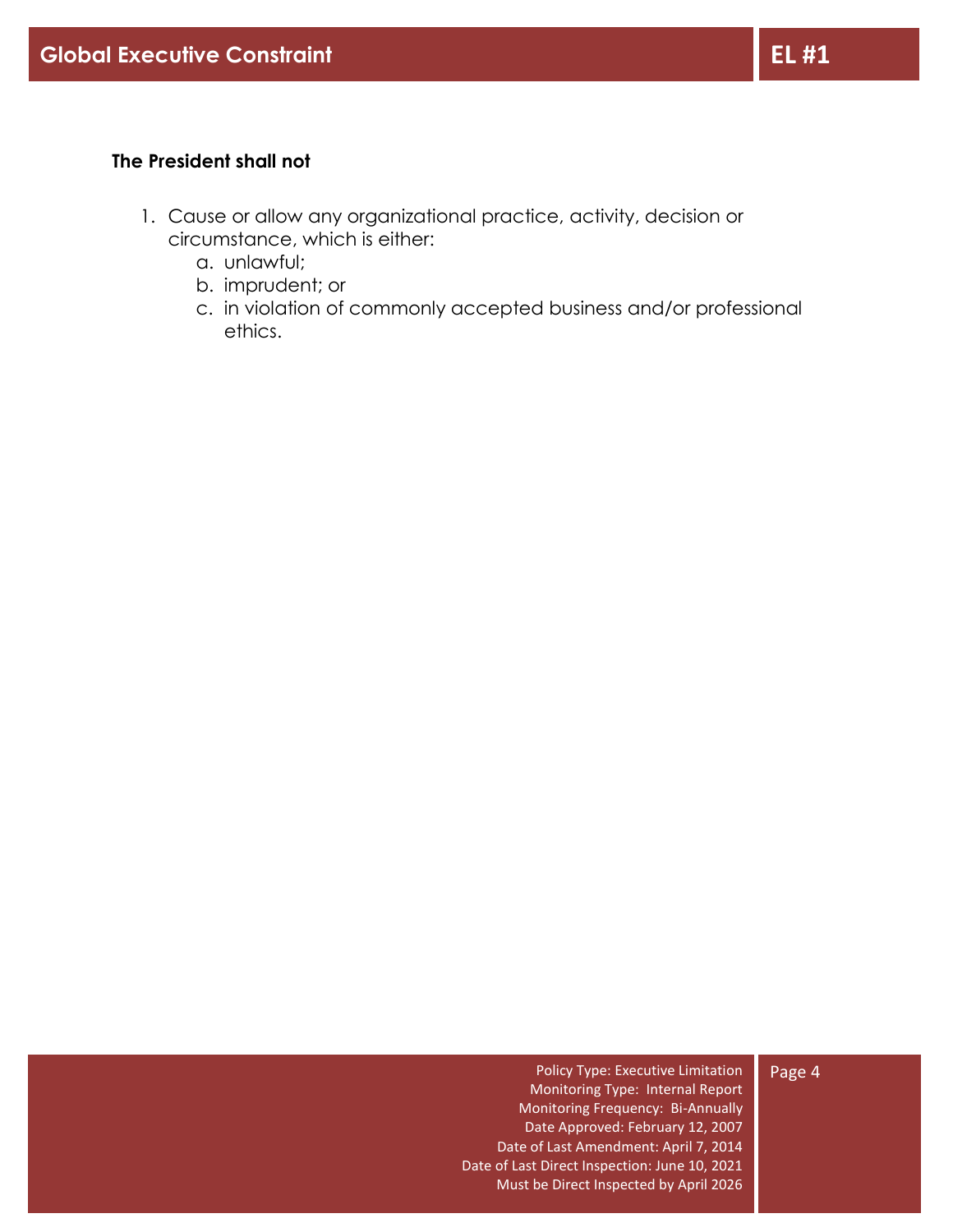**With respect to interactions with beneficiaries, the President shall not cause or allow conditions, procedures, or decisions which are unsafe, untimely, undignified or unnecessarily intrusive.**

#### <span id="page-5-0"></span>**The President will not:**

- 1. Operate member focused facilities and member focused services that do not:
	- a. measure member satisfaction and usage; or
	- b. provide opportunity for members to submit feedback.
- 2. Use methods of collecting, reviewing, transmitting, or storing client information that fail to protect against improper access to the material.
- 3. Operate facilities with insufficient accessibility.
- 4. Operate member focused facilities and member focused services without a clear and well communicated customer service policy.
- 5. Allow consumers to be unaware of this policy; or
- 6. Operate without a way for persons to be heard who believe that they have not been accorded a reasonable interpretation of their rights under this policy.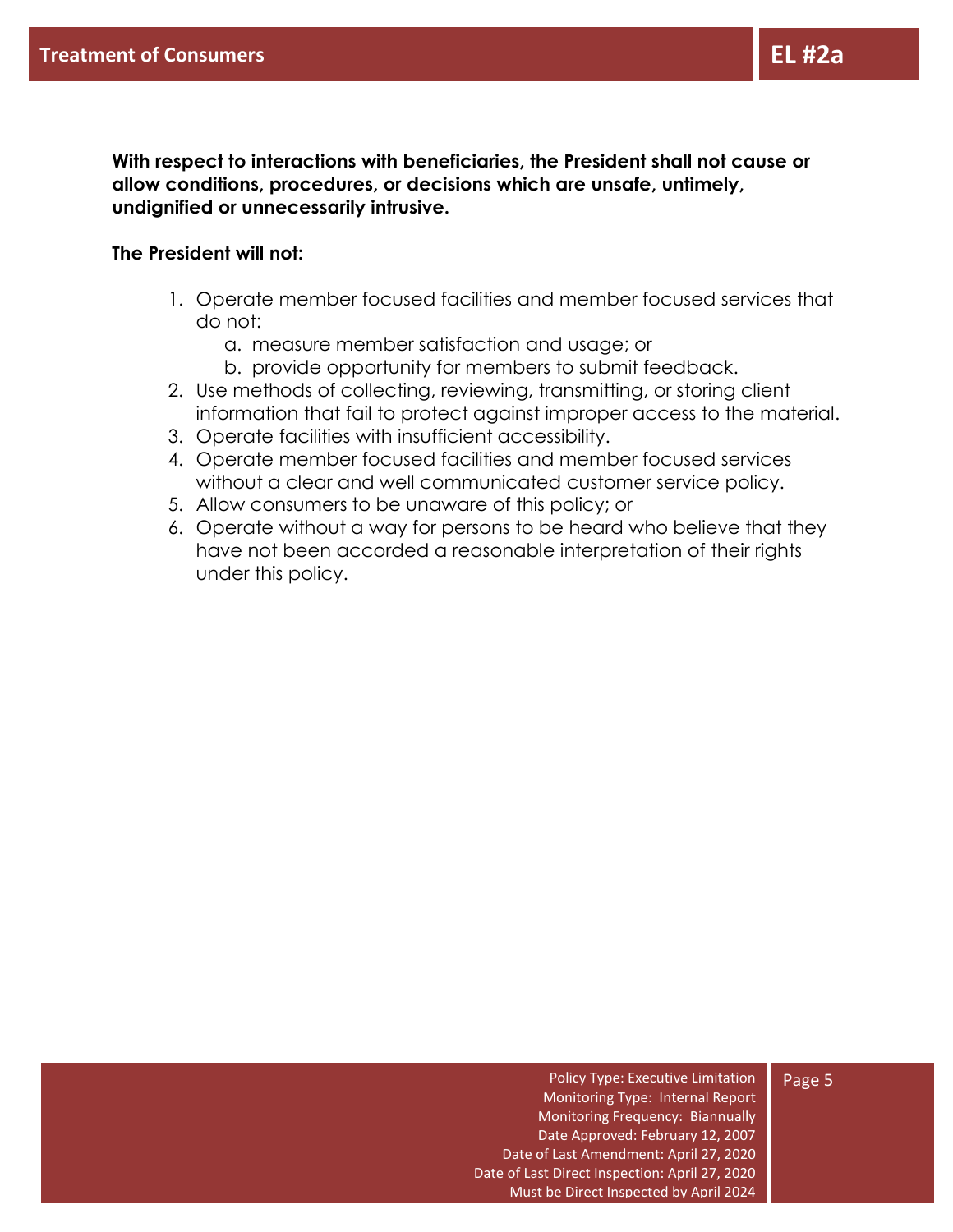**With respect to treatment of paid and unpaid staff, the President shall not cause or allow conditions, which are unfair, undignified, disorganized or unclear.**

#### <span id="page-6-0"></span>**The President will not:**

- 1. Operate without up-to-date written personnel procedures that:
	- a. clarify rules, expectations, roles and responsibilities for staff;
	- b. provide for effective handling of grievances;
	- c. clarify disciplinary actions and procedures that are appropriate to the nature of the act; and
	- d. protect against nepotism and other wrongful conditions.
- 2. Promise or imply guaranteed employment.
- 3. Retaliate against an employee for non-disruptive expression of dissent, or for reporting to management or to the Board of Directors acts or omissions by staff, management or the Board of Directors that the employee believes, in good faith and based on credible information, constitutes a violation of provincial or federal law or a governing policy of the Board.
- 4. Allow staff to be unacquainted with the President's interpretations of their protections under this policy.
- 5. Allow staff to be unprepared to deal with emergency situations.

#### Page 6

Monitoring Type: Internal Report Monitoring Frequency: Annual Date Approved: February 12, 2007 Date of Last Amendment: April 7, 2014 Date of Last Direct Inspection: July 15, 2020 Must be Direct Inspected by April 2025

Policy Type: Executive Limitations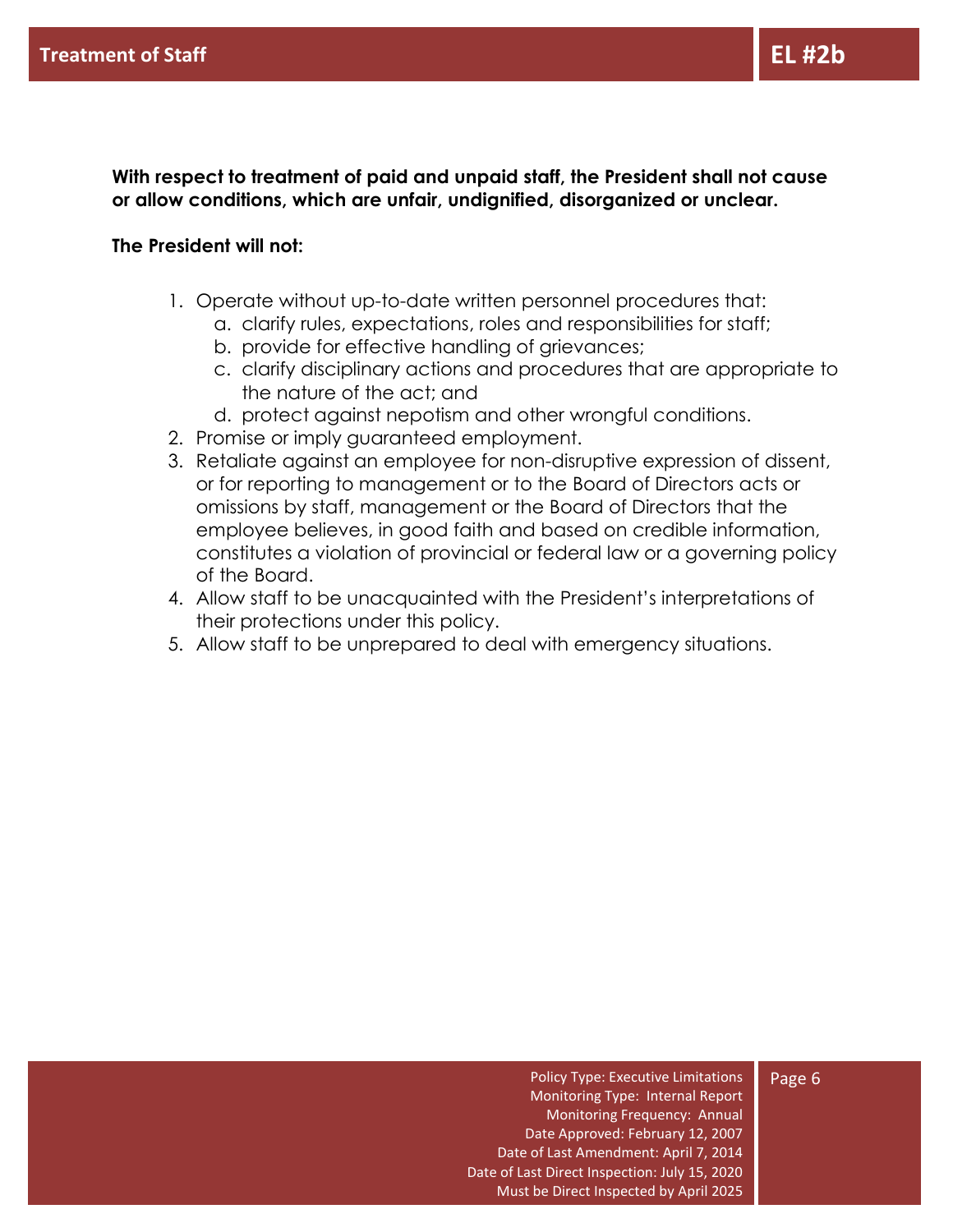**With respect to employment, compensation and benefits to employees, consultants, contract workers and unpaid staff, the President may not cause or allow jeopardy to fiscal integrity or public image.**

#### <span id="page-7-0"></span>**The President will not:**

- 1. Change the President's own compensation and benefits, except as those benefits are consistent with a package for all other employees.
- 2. Establish current compensation and benefits that deviate materially from the geographic or professional market for the skills employed.
- 3. Create obligations over a longer term than revenue can be safely projected.
- 4. Establish or change pension benefits so as to cause unpredictable or inequitable situations, including those that:
	- a. incur unfunded liabilities;
	- b. provides less than some basic level of benefits to all full-time employees, though differential benefits to encourage longevity are not prohibited; or
	- c. allow any employee to lose benefits already accrued from any foregoing plan.

Policy Type: Executive Limitations Monitoring Type: Internal Report Monitoring Frequency: Bi-Annually Date Approved: February 12, 2007 Date of Last Amendment: <none> Date of Last Direct Inspection: July 8, 2021 Must be Direct Inspected by April 2026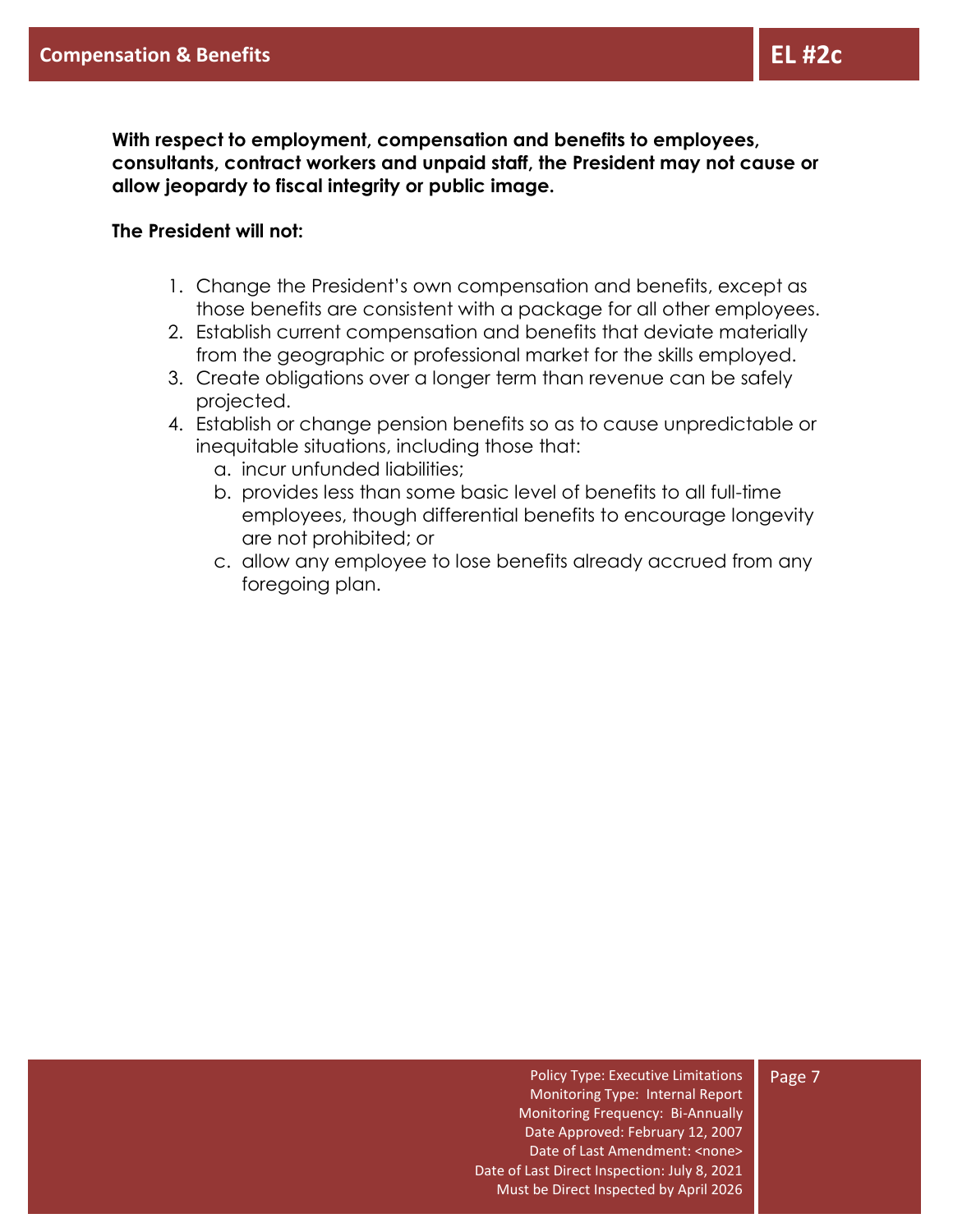**With respect to the actual ongoing financial condition and activities, the President may not cause or allow the development of fiscal jeopardy and/or a material deviation of actual expenditures from Board priorities established in Ends policies.**

#### <span id="page-8-0"></span>**The President will not:**

- 1. Expend more funds than have been received in the fiscal year to date unless the Board's debt guideline (point #2 below) is met.
- 2. Incur debt in an amount greater than can be repaid by certain and otherwise unencumbered revenues within:
	- a. 120 days or prior to the expiration of the President's term, whichever is sooner, during periods 5-12;
	- b. 160 days during periods 1-4.
- 3. Use any restricted reserves.
- 4. Settle payroll and debts in an untimely manner.
- 5. Allow tax payments or other government-ordered payments or filings to be overdue or inaccurately filed.
- 6. Make a single purchase or commitment of greater than \$10,000.
	- a. With respect to this policy, any project overage greater than 15% shall be subject to subsequent Board approval;
	- b. Splitting orders to avoid this limit is not acceptable.
- 7. Acquire, encumber or dispose of real estate.
- 8. Operate without aggressively pursuing receivables:
	- a. After a reasonable grace period; and
	- b. That are more than \$10,000;
	- c. Expending currency other than Canadian dollars to avoid this limit is not acceptable.
- 9. Allow the Board to be uninformed of any anticipated surplus or deficit at or near the end of the fiscal year.
- 10.Allow expenditures to be reported in a currency other than Canadian dollars.
- 11. Present a budget to the Board for the upcoming fiscal year later than April 30<sup>th</sup> of the current fiscal year.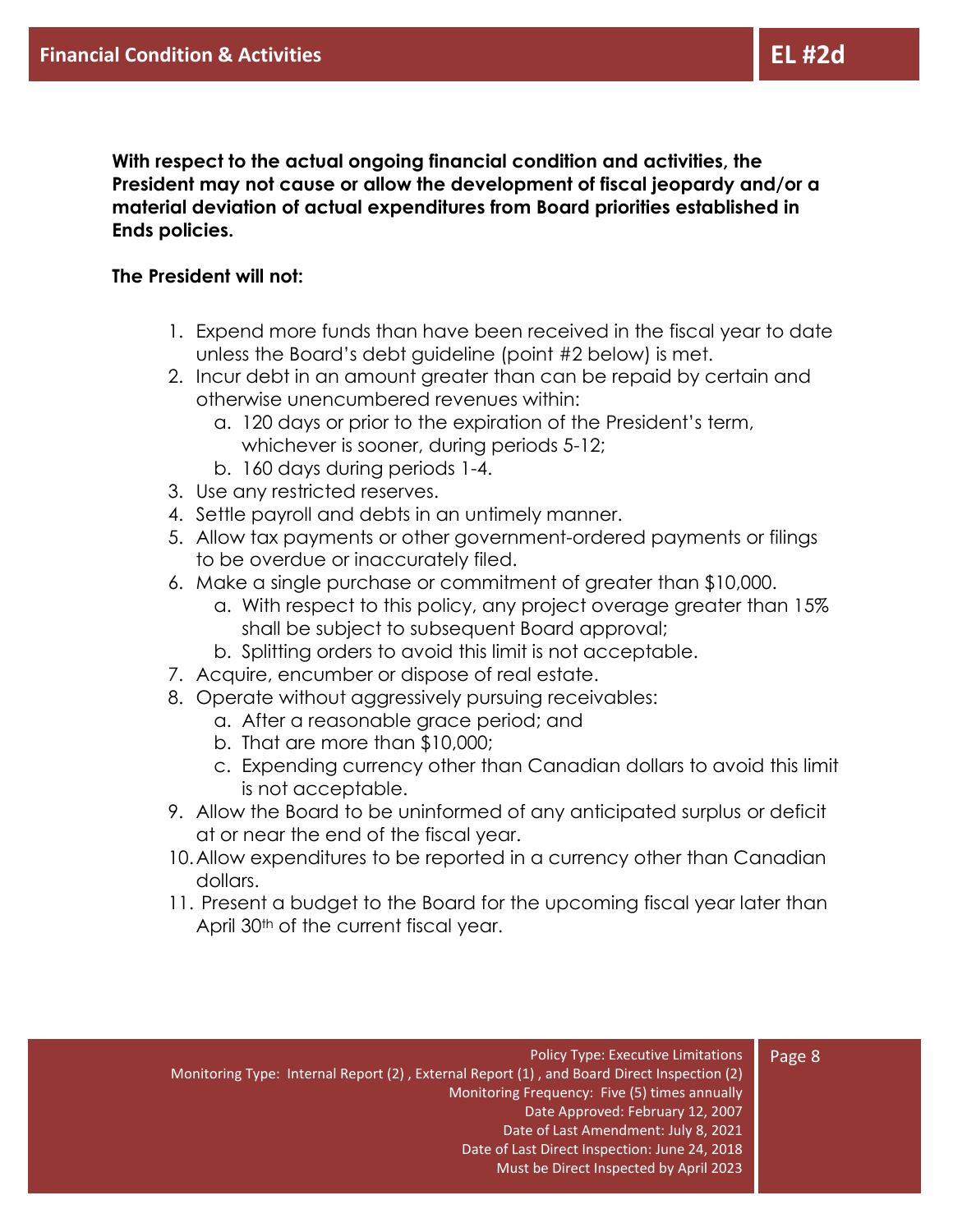**With respect to the financial planning and budgeting process, the President will ensure that all relevant Board policies are considered and followed.**

#### <span id="page-9-0"></span>**The President will not:**

- 1. Deviate materially from Board Ends priorities during financial planning;
- 2. Risk financial jeopardy in the budget; or
- 3. Create a budget that has not been derived from a multi-year plan that includes a long-term goal of organizational financial self-sustainability.
- 4. Present a budget or updated report to the Board in a manner that is disparate to the previous report.
- 5. Allow the budgeting process to omit:
	- a. Credible projection of revenues and expenses;
	- b. Separation of capital and operational items;
	- c. Cash flow analysis;
	- d. Disclosure of planning assumptions;
	- e. A plan for project financing;
	- f. The over \$10,000 expense report from the previous fiscal year.
- 6. Provide less for Board prerogatives during the year than is set forth in the Cost of Governance budget.
- 7. Allow the Board to go without reports at the end of each academic term detailing actuals to projections.

Policy Type: Executive Limitations Monitoring Type: Internal Report Monitoring Frequency: Anually Date Approved: February 12, 2007 Date of Last Amendment: October 26, 2022 Date of Last Direct Inspection: October 25, 2019 Must be Direct Inspected by April 2024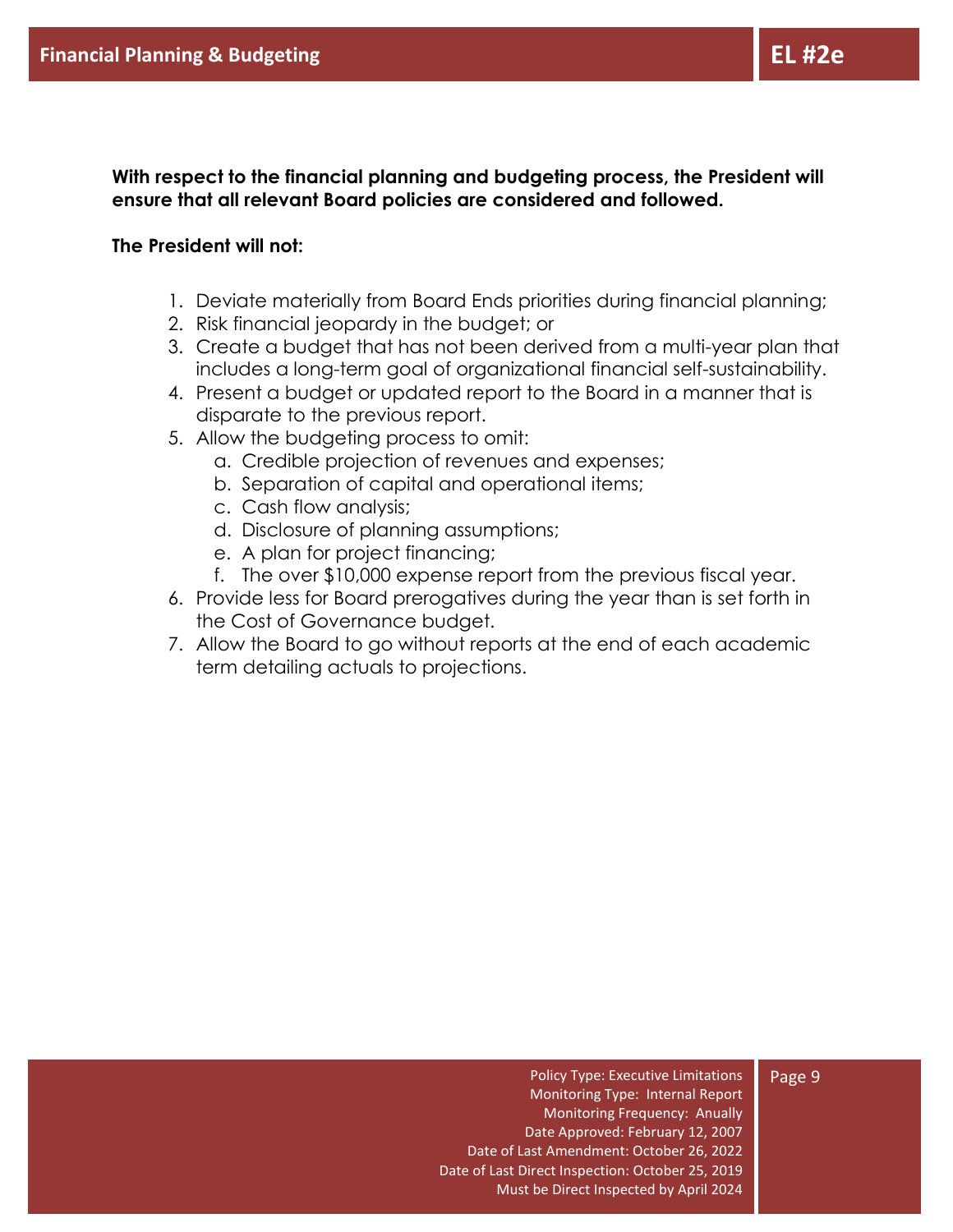**The President may not allow corporate assets to be unprotected, inadequately maintained or unnecessarily risked.**

#### <span id="page-10-0"></span>**The President will not:**

- 1. Be uninsured against theft, fire and casualty losses to a prudent replacement value and against liability losses to Board members, staff, volunteers and the Organization itself.
- 2. Subject facilities and equipment to improper wear and tear or insufficient maintenance.
- 3. Unnecessarily expose the organization, its Board, or staff to claims of liability.
- 4. Receive, process, or disburse funds under controls that are insufficient to meet the Board-appointed auditor's standards.
- 5. Make any capital purchase:
	- a. wherein normally prudent protection has not been given against conflict of interest;
	- b. of more than \$5,000 without having obtained comparative prices and quality unless a regular or preferred supplier has been established; and
	- c. of more than \$5,000 without a stringent method of assuring the balance of long-term quality and cost.
- 6. Split orders to avoid the order meeting capital purchase criteria (#5).
- 7. Allow property, information and files to be exposed to loss or significant damage.
- 8. Invest or hold operating capital in insecure instruments, including uninsured chequing accounts and bonds of less than R-3 rating, or in non-interest bearing accounts except where necessary to facilitate ease in operational transactions.
- 9. Endanger the Organization's public image, or credibility.
- 10. Change the Organization's name or substantially alter its identity in the community.
- 11. Compromise the independence of the Board's audit or other external monitoring or advice, such as by engaging parties already chosen by the Board as consultants or advisers.

#### Page 10

Monitoring Type: Internal Report Monitoring Frequency: Biannually Date Approved: February 12, 2007 Date of Last Amendment: July 20, 2013 Date of Last Direct Inspection: September 9, 2020 Must be Direct Inspected by April 2025

Policy Type: Executive Limitations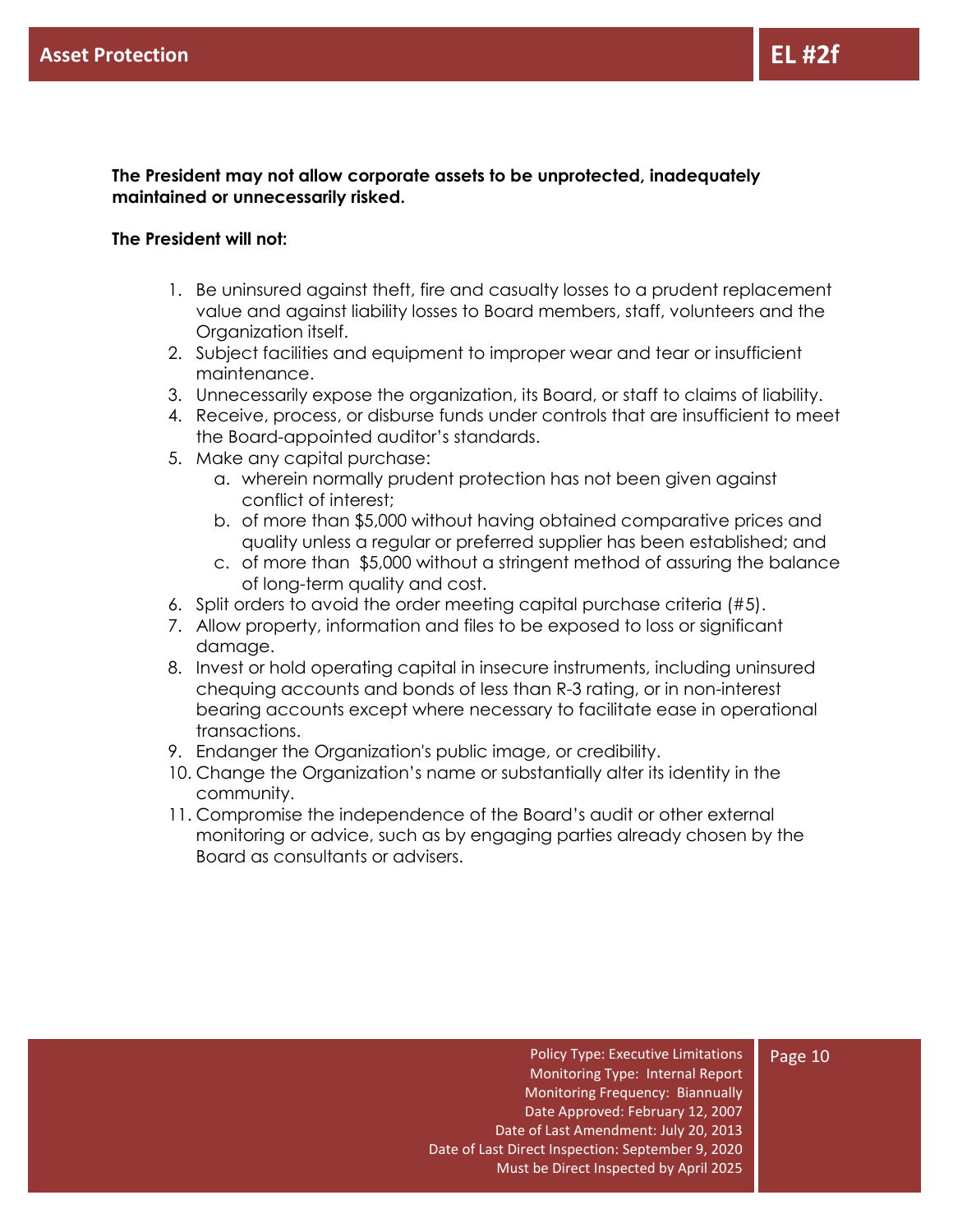#### **The President may not permit the Board to be uninformed or unsupported in its work.**

#### <span id="page-11-0"></span>**The President will not:**

- 1. Allow the Board to be without monitoring data required by the Board according to its policy "Monitoring Executive Performance" in a timely, accurate and understandable fashion, directly addressing provisions of the Board policies being monitored, and including the President's interpretations consistent with the "Delegation to the President" policy, as well as relevant data.
- 2. Allow the Board to be unaware of any significant incidental information it requires including anticipated adverse media coverage, threatened or pending lawsuits and material external and internal changes.
- 3. Allow the Board to be unaware of changes to, or creation of strategic projects, practices, or negotiations in a timely manner that may have a long term impact on the Organization.
- 4. Allow the Board to be unaware that, in the President's opinion, the Board is not in compliance with its own policies on Governance Process and Board-Management Delegation, particularly in the case of Board behavior, which is detrimental to the work relationship between the Board and President.
- 5. Allow the Board to be without decision information required periodically by the Board or let the Board be unaware of relevant trends.
- 6. Present information in unnecessarily complex or lengthy form or in a form that fails to differentiate among information of three types: monitoring, decision preparation, and other.
- 7. Allow the Board to be without a workable mechanism for official Board, Officer or Committee communications.
- 8. Deal with the Board in a way that favours or privileges certain Board members over others, except when:
	- a. Fulfilling individual requests for information; or
	- b. Responding to Officers or Committees duly charged by the Board.
- 9. Allow the Board to be unaware of any actual or anticipated noncompliance with any Ends or Executive Limitations policy of the Board regardless of the Board's monitoring schedule.
- 10. Allow the Board to be without a consent agenda containing items delegated to the President yet required by law or contract to be Board-approved, along with applicable monitoring information.
- 11. Allow the Board to be without any vital information pertaining to a change in status, tone, or temperament of any official negotiations or advocacy efforts.
- 12. Contradict or interfere with the dissemination of any written organizational position to government or media from the Board as a whole or any director on behalf of the Board, unless said communication violates acceptable organizational standards of conduct, practice, regulations or policies.
- 13. Operate without providing reports to the Board on any current and/or outstanding capital projects with budgets over \$10,000 up to and upon their completion.
	- a. Quarterly Reports as at the end of each academic term prior to the implementation phase of the project;

Policy Type: Executive Limitations Monitoring Type: Internal Report Monitoring Frequency: Annual Date Approved: February 12, 2007 Date of Last Amendment: May 1, 2015 Date of Last Direct Inspection: August 26, 2021 Must be Direct Inspected by April 2026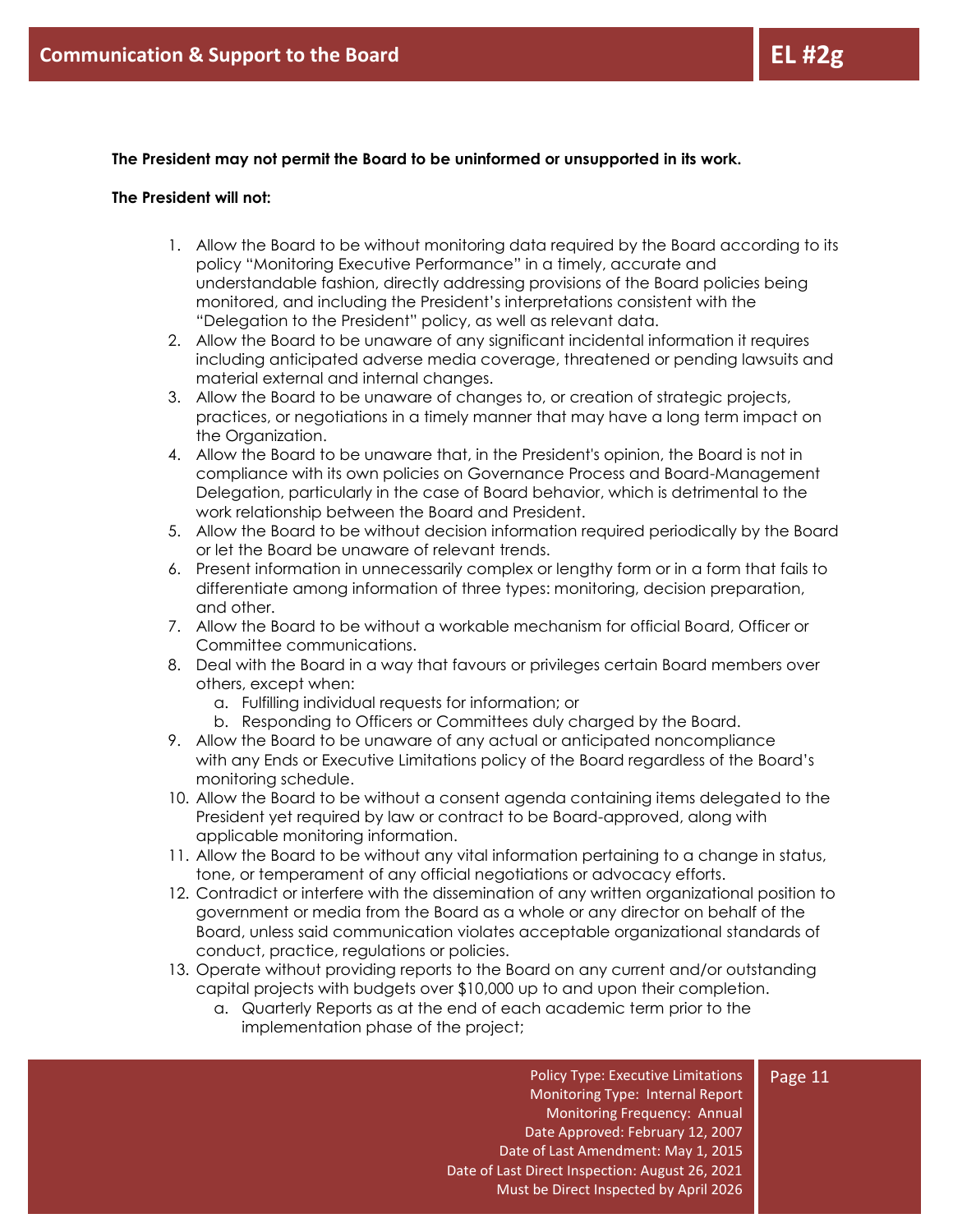- b. Monthly reports beginning at the implementation phase of the project.
- 14. Allow the Board to be without a formal report on the progress of the Strategic Plan at the end of each fiscal year.

#### Page 12

Policy Type: Executive Limitations Monitoring Type: Internal Report Monitoring Frequency: Annual Date Approved: February 12, 2007 Date of Last Amendment: May 1, 2015 Date of Last Direct Inspection: August 26, 2021 Must be Direct Inspected by April 2026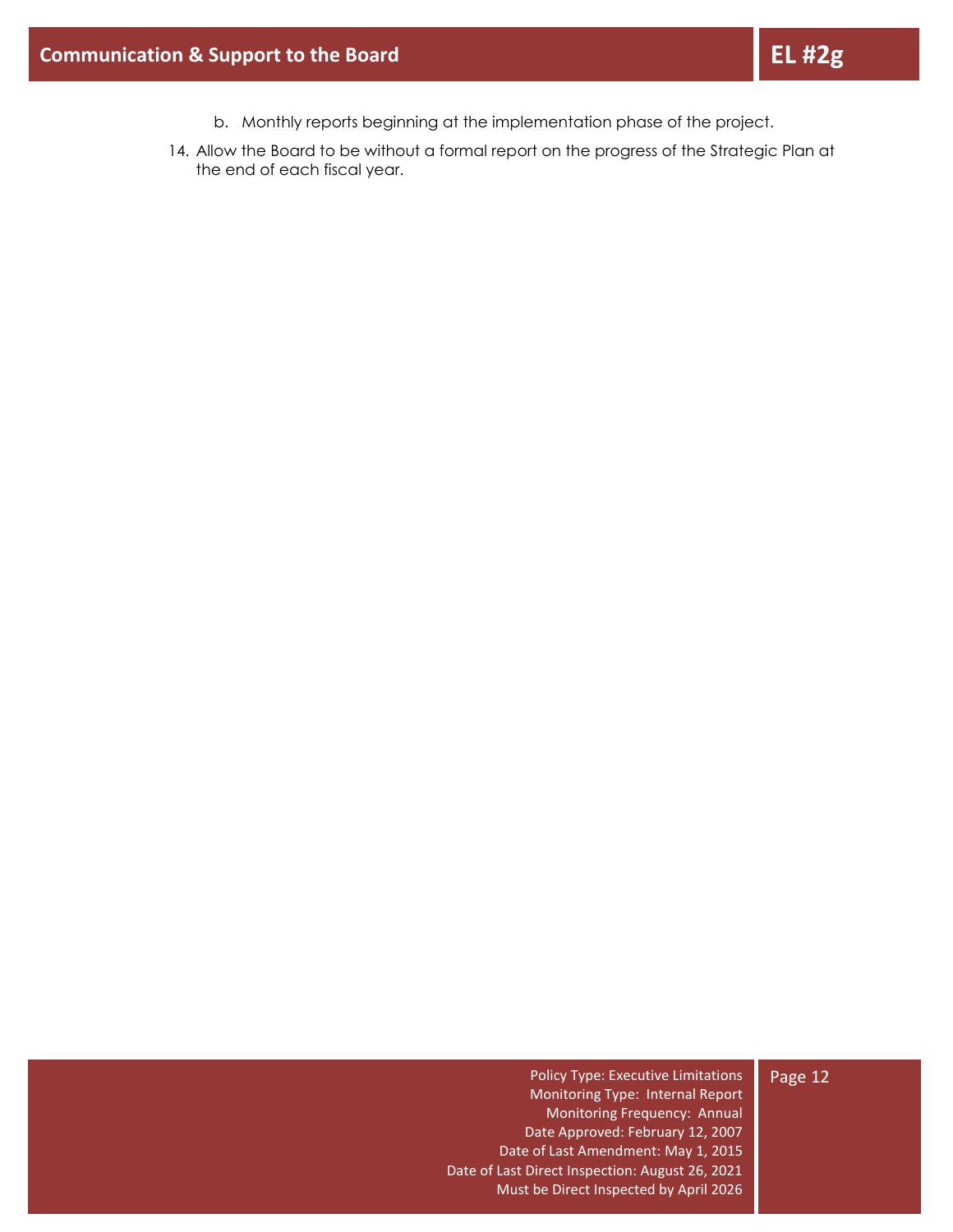**With respect to both governance and operational issues, the President will not allow their absence to adversely impact the Organization.**

#### <span id="page-13-0"></span>**The President will not:**

- 1. Operate without ensuring continuity of organizational operations through the creation and implementation of a succession plan.
- 2. Take an expected or planned leave of absence, whether full or partial, while allowing the Board to be:
	- a. Unaware of the leave of absence in advance;
	- b. Unfamiliar with the President's reason for the leave, including any conflicts of interest;
	- c. Unaware of the President's interpretations to mitigate or avoid the conflicts of interest, and minimize interruptions in service with proficiency including the naming of a Vice President of the Corporation as interim or partial President and CEO.

Policy Type: Executive Limitations Monitoring Type: Internal Report Monitoring Frequency: Annually Date Approved: February 12, 2007 Date of Last Amendment: June 6, 2015 Date of Last Direct Inspection: April 27, 2020 Must be Direct Inspected by April 2024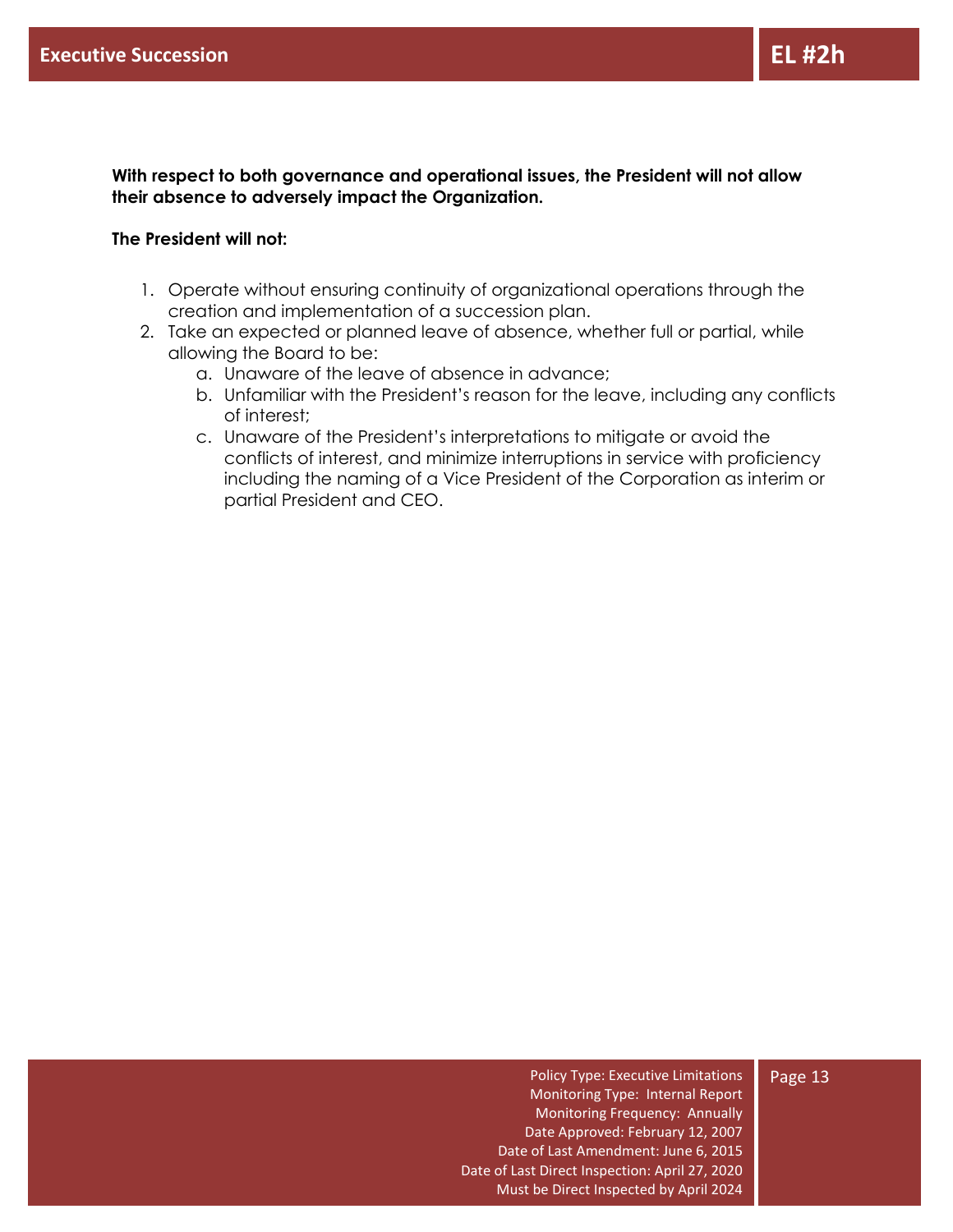**With respect to the environmental impact of the Organization, the President shall not cause or permit operations that violate the principles of ecological sustainability. These principles hold that social, economic and environmental sustainability should not be degraded to meet present demands, denying future generations the capacity to benefit to the same extent.**

<span id="page-14-0"></span>**The President will not:**

- 1. Operate without minimizing the Organization's environmental impact with respect to, but not limited to:
	- a. consumer products;
	- b. purchasing and procurement;
	- c. waste management;
	- d. energy use;
	- e. water use;
	- f. travel; and
	- g. investments.
- 2. Enter into relationships with affiliated vendors without advocating for environmental sustainable practices on an ongoing basis.
- 3. Allow the membership to be unaware of environmentally friendly lifestyle choices.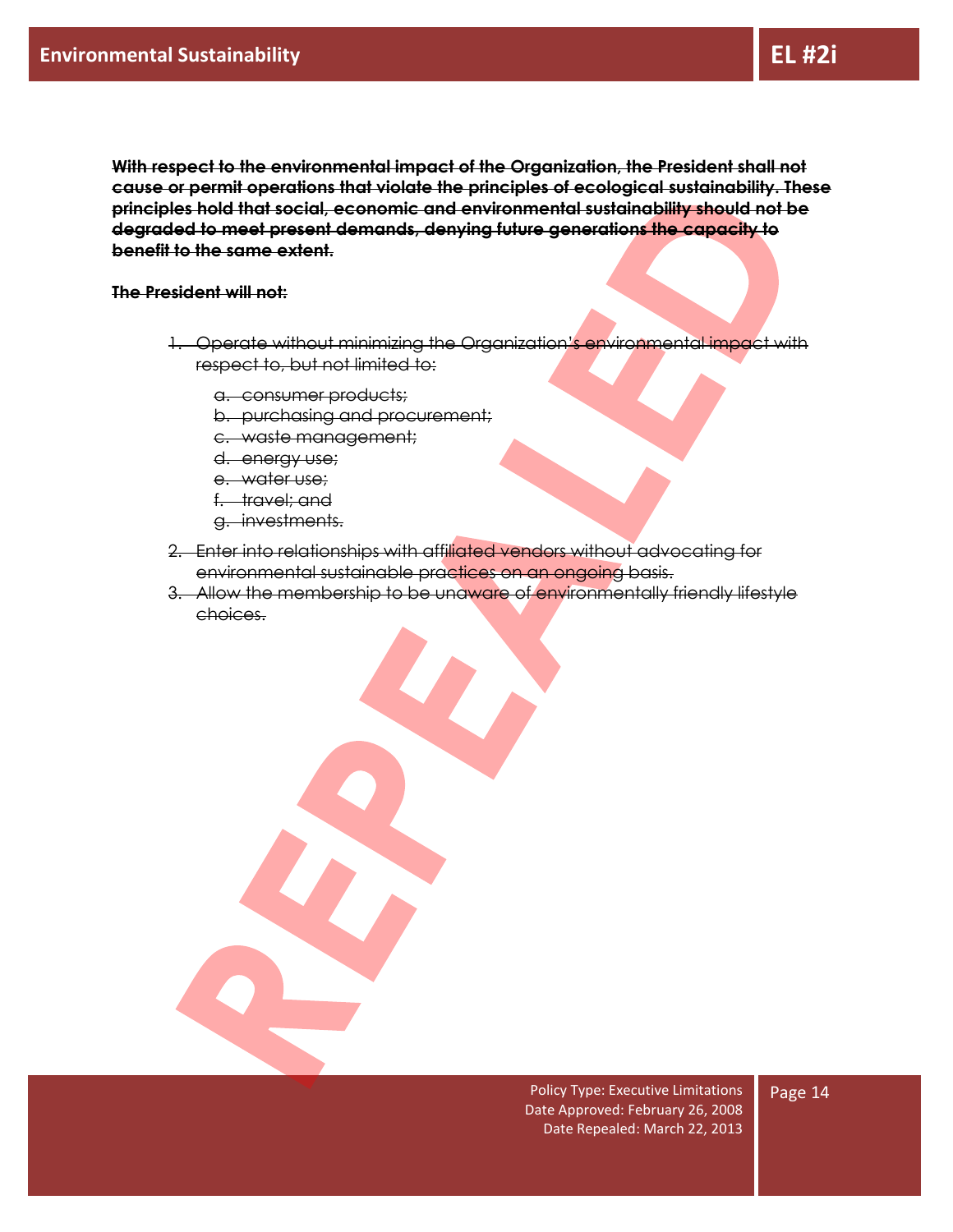**With respect to the hiring of unpaid staff, the President shall not allow conditions that are unfair, disrespectful, prohibitive, biased or ambiguous.**

#### <span id="page-15-0"></span>**The President will not:**

- 1. Operate without up-to-date written hiring procedures that:
	- a. delineate special circumstances under which deviation from policy would be acceptable;
	- b. are readily available and easily understood by hiring staff and applicants;
	- c. delineate situations in which an applicant would not be considered for a position; and
	- d. follow a well-defined and widely recognized practice.
- 2. Operate without protection against improper access to publicly discernible identifiable information.
- 3. Allow a procedure that is unnecessarily complex or restrictive given the responsibilities of the position.
- 4. Operate without taking into account previous formal performance appraisals or documented disciplinary action generated by the Organization.
- 5. Operate without providing access to personalized feedback to applicants that will assist them in future applications.
- 6. Allow applicants to be unaware of this policy or to provide a way to be heard for persons who believe that they have not been accorded a reasonable interpretation of their rights under this policy.

Policy Type: Executive Limitations Monitoring Type: Internal Report Monitoring Frequency: Bi-Annually Date Approved: December 2, 2008 Date of Last Amendment: April 7, 2014 Date of Last Direct Inspection: September 3, 2018 Must be Direct Inspected by April 2023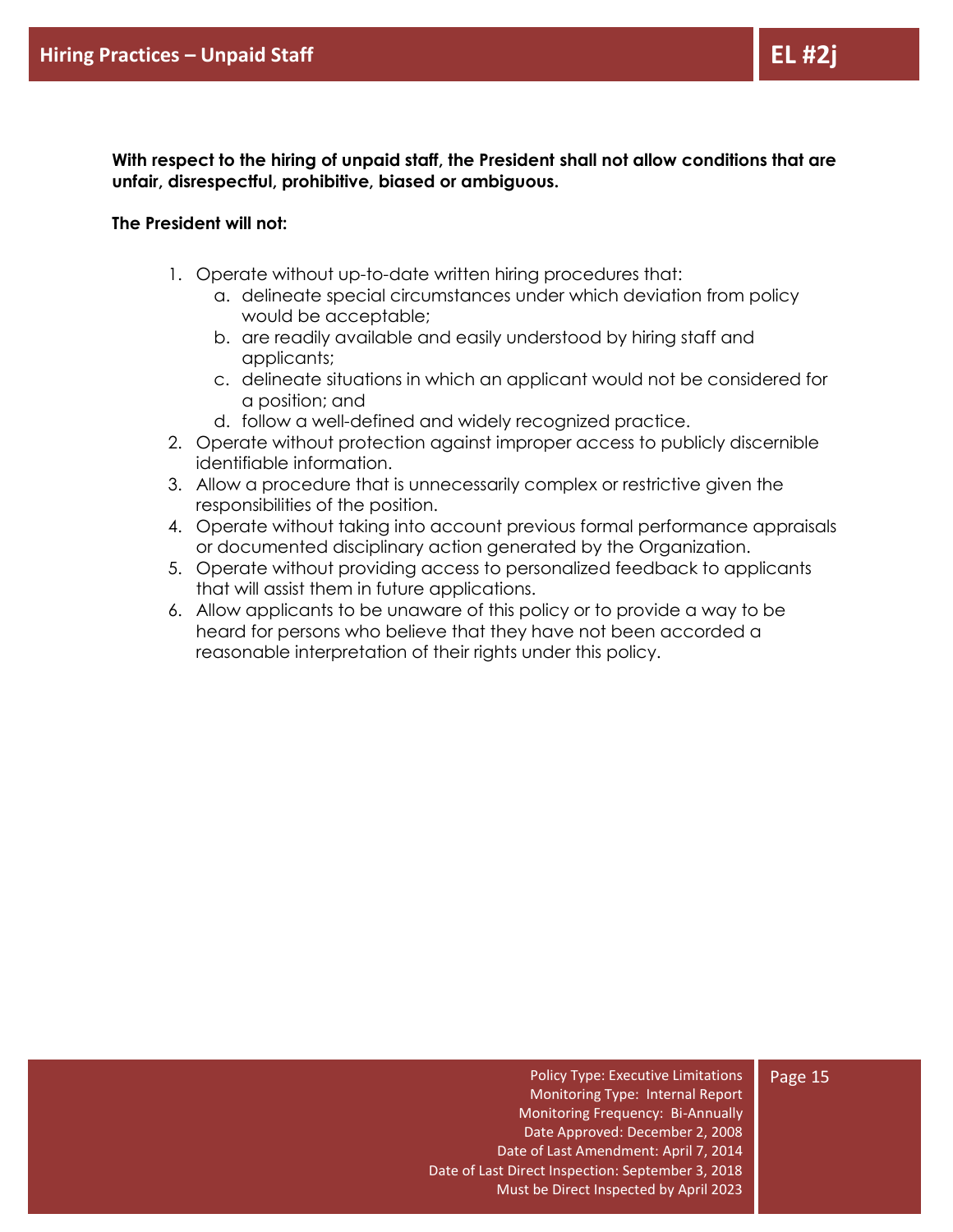**The Organization shall address all structural educational injustices and call for systemic change that benefits all students of Wilfrid Laurier University whom we represent. From time to time the Organization shall advocate with official representatives of Wilfrid Laurier University, members of federal, provincial and municipal government, elected officials or make public statements through the media. Understanding that advocacy is based upon mutual collaboration and the forging of partnerships, the Organization and its representatives shall advocate with due regard to the spirit of cooperation, respect and cordiality.** 

#### <span id="page-16-0"></span>**The President will not:**

- 1. Operate without encouraging the Organization's staff, directors or committees to engage the University, or the local or provincial government on important issues which:
	- a. are directly related to the Organization's ends;

- b. have been discussed thoroughly with wide consultation; and
- c. have been reviewed with the Organization's President.
- 2. Allow the Board to be without any vital information pertaining to a change in status, tone, or temperament of any official negotiations or advocacy efforts.
- 3. Operate without encouraging the Organization's staff or committees to engage the federal government, where there is a direct provincial educational program connection, and where the appropriate external advocacy organizations are made aware.
- 4. Contradict or interfere with the dissemination of any written organizational position to government or media from the Board as a whole or any director on behalf of the Board, unless said communication violates acceptable organizational standards of conduct, practice, regulations or policies.
- 5. Allow the dissemination of an official position that may be controversial or questionable to government or media.

Policy Type: Executive Limitations Date Approved: April 15, 2011 Date Repealed: March 1, 2013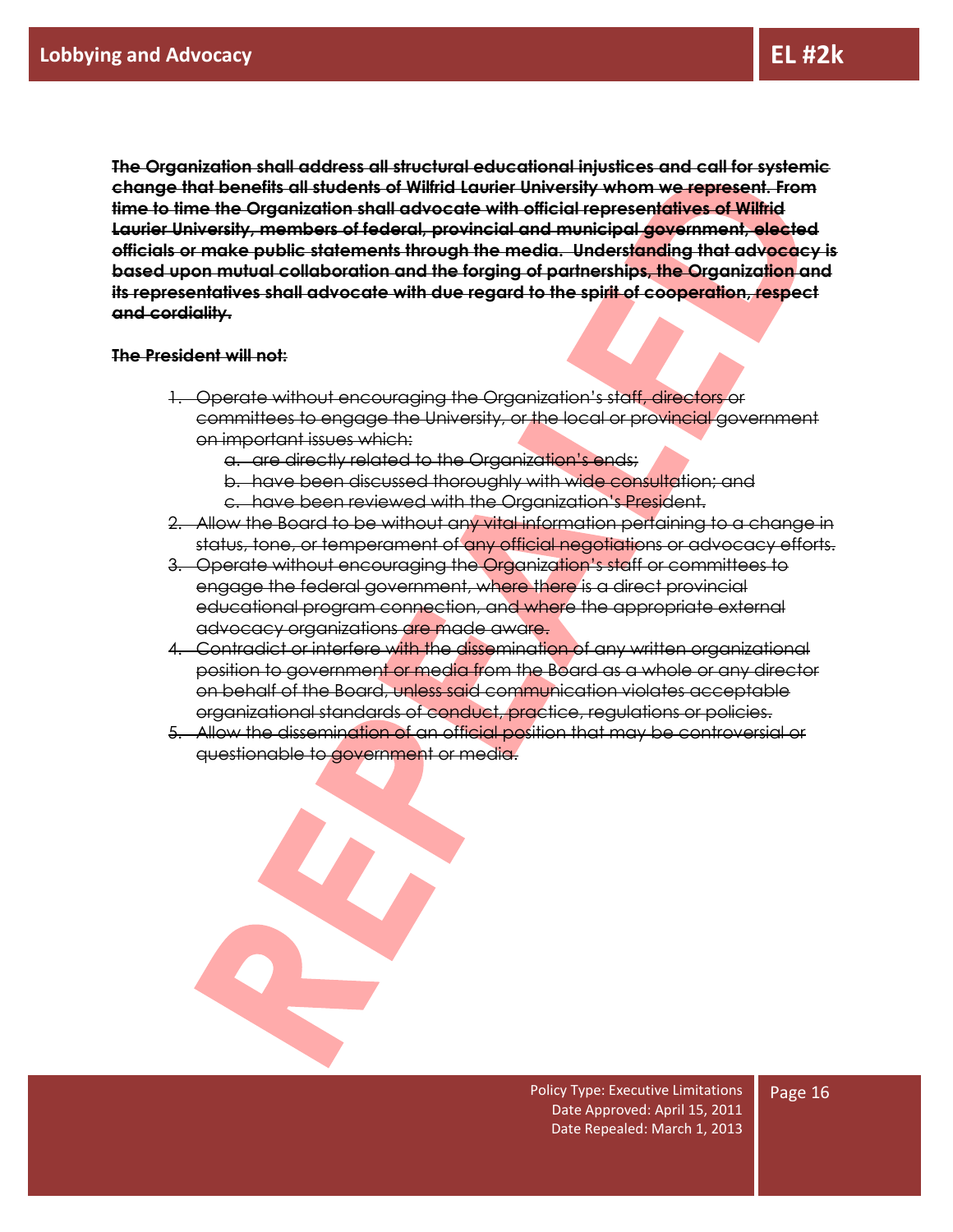**The President shall not risk the integrity or the independence of the Organization's elections or any general meeting of the membership. Additionally, the President will not influence the voting membership, also known as the ownership of the Organization.** 

#### <span id="page-17-0"></span>**The President will not:**

- 1. Allow any club, organization, or service of the Organization to passively or actively participate in the electoral process.
- 2. Use resources of the Organization beyond what is determined by the Board.
- 3. Allow the Organization's corporate staff to express an opinion on any candidate or referendum affiliated with the Annual General Meeting or participate in elections.
- 4. Allow executive level employees to participate in any general meeting in a way that will compromise the quality or integrity of their position or the Organization.
- 5. Influence the hiring or work of the Chief Returning Officer, Deputy Returning Officer, Assistant Chief Returning Officer, or any member of the elections committee.
- 6. Fail to plan for the resignation of a President-elect:
	- a. In the event a President-elect resigns prior to taking office, the Board of Directors will hold an Emergency General Meeting for the purposes of electing a new President, no later than Fall Reading Week of the following academic year.
		- i. The Board of Directors may appoint an interim President, provided they are a current member of the Organization or an outgoing Student Executive.
			- 1. The interim President may serve from the time the Presidentelect resigns until no later than two (2) weeks following the Emergency General Meeting.
- 7. Allow the Board to be unaware of any actual or anticipated noncompliance with regards to this policy immediately upon realizing such noncompliance or anticipated noncompliance.

Policy Type: Executive Limitations Monitoring Type: Internal Report Monitoring Frequency: Annually Date Approved: January 6, 2012 Date of Last Amendment: September 9, 2020 Date of Last Direct Inspection: September 9, 2020 Must be Direct Inspected by April 2025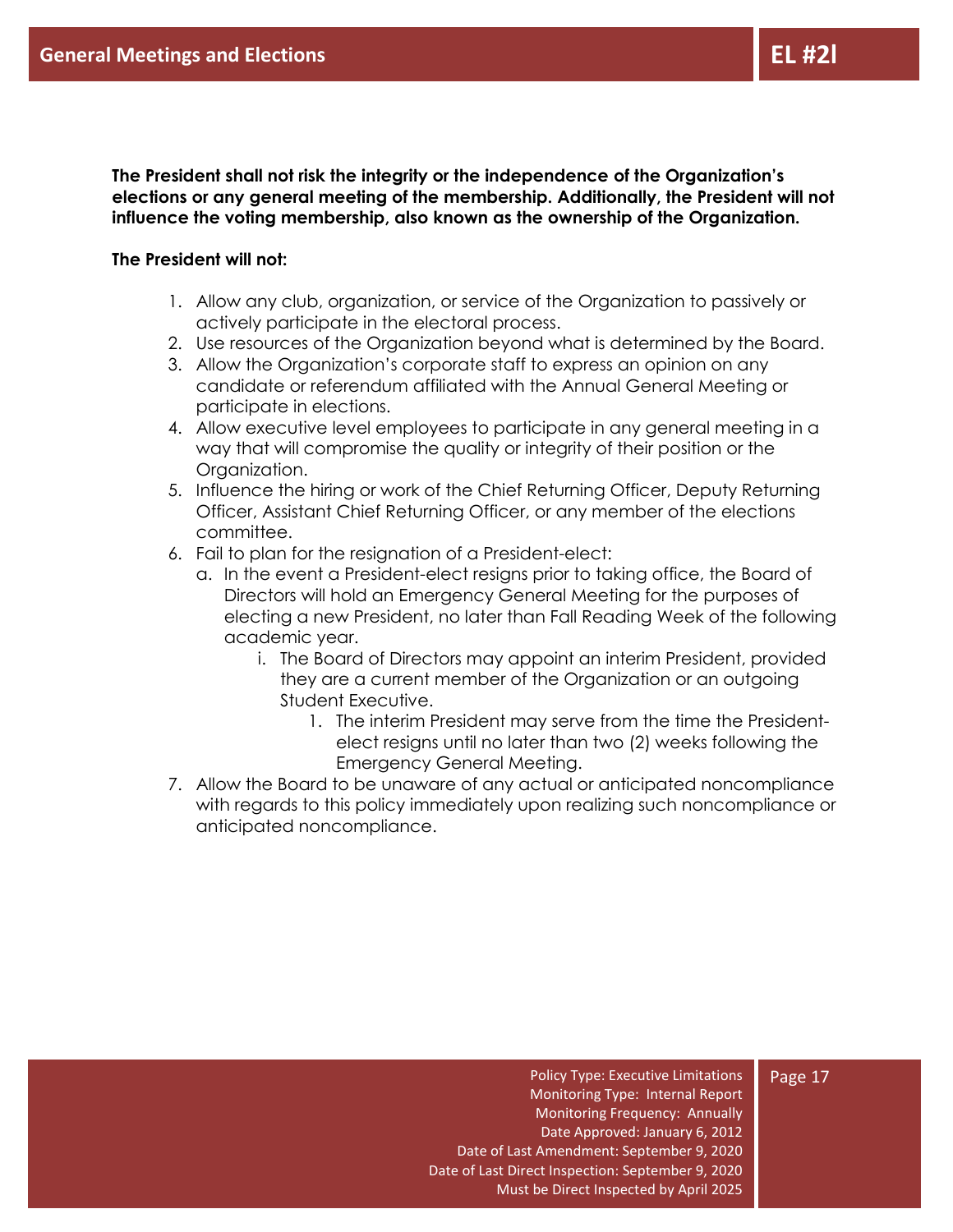**In order to protect the Organization from the annual cycle of student leadership turnover, the President shall not allow institutional knowledge or practices to be unprotected or lost.**

#### <span id="page-18-0"></span>**The President will not:**

- 1. Operate without up-to-date written transition procedures that:
	- a. Outlines the responsibilities of both outgoing and incoming staff for the transition process; and
	- b. Distinguishes between transition for continuing staff and for contract staff.
- 2. Allow outgoing staff to leave office without ensuring that the appropriate materials are made available to ensure portfolio-specific transfer of knowledge.
- 3. Leave office without transitioning the incoming President on all policy compliance.

Policy Type: Executive Limitations Monitoring Type: Internal Report Monitoring Frequency: Annually Date Approved: March 30, 2012 Date of Last Amendment: April 29, 2014 Date of Last Direct Inspection: June 24, 2018 Must be Direct Inspected by April 2023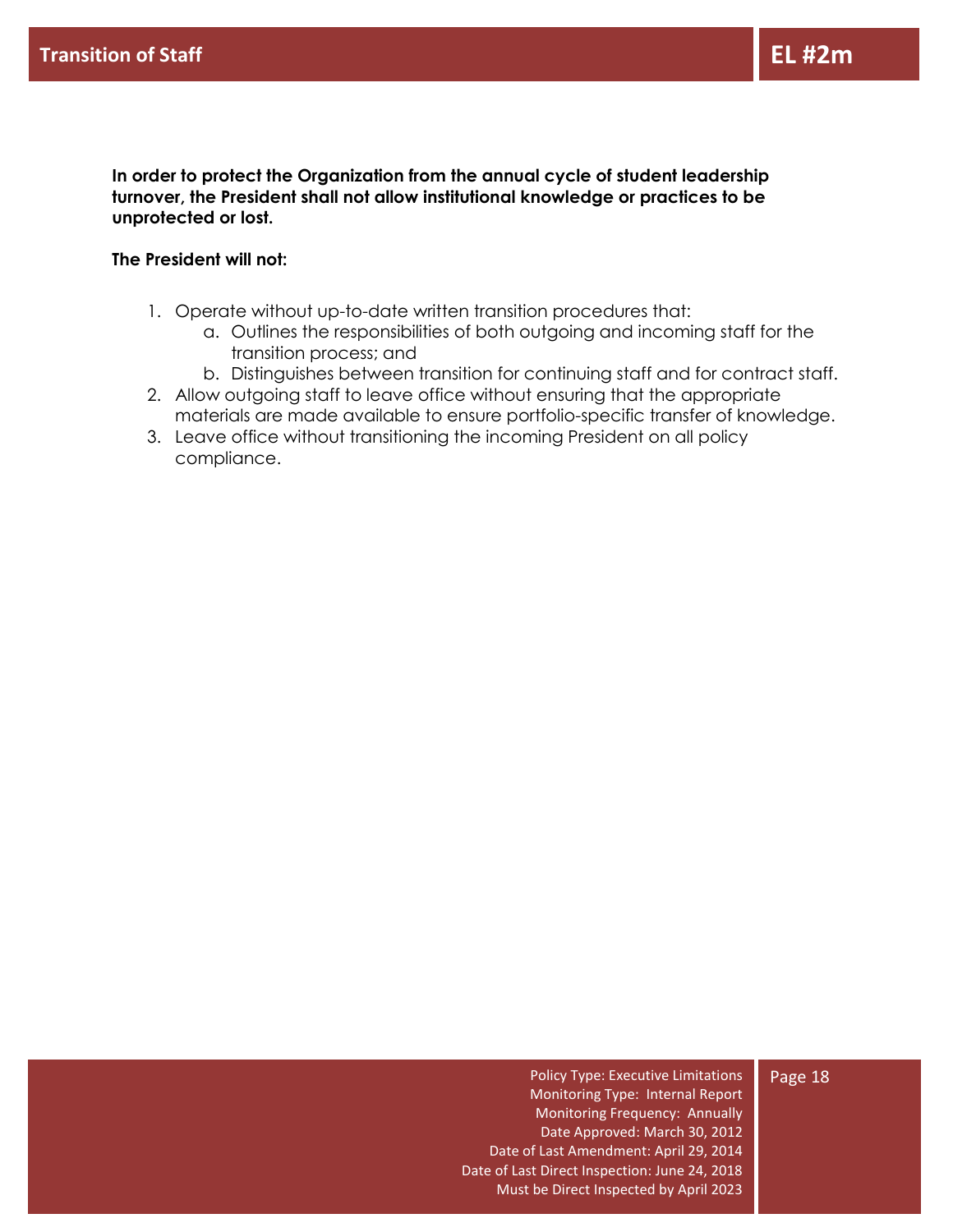**With respect to the hiring of paid staff, the President shall not allow conditions that are unfair, biased, or ambiguous.**

#### <span id="page-19-0"></span>**The President will not:**

- 1. Operate without up-to-date written hiring procedures that outline a well-defined and widely recognized practice.
- 2. Operate without controls in place that protect the applicant's privacy.
- 3. Operate without controls in place to prevent nepotism and other wrongful conditions.
- 4. Allow openings to be filled without an open and accessible posting.
- 5. Allow openings to be filled without student input on the hiring process.
- 6. Allow an opening to be filled without a consistent and equitable process.
- 7. Allow conflicts of interest in the hiring process to go undeclared.

Policy Type: Executive Limitations Monitoring Type: Internal Report Monitoring Frequency: Annually Date Approved: April 7, 2014 Date of Last Amendment: <none> Date of Last Direct Inspection: September 18, 2020 Must be Direct Inspected by April 2024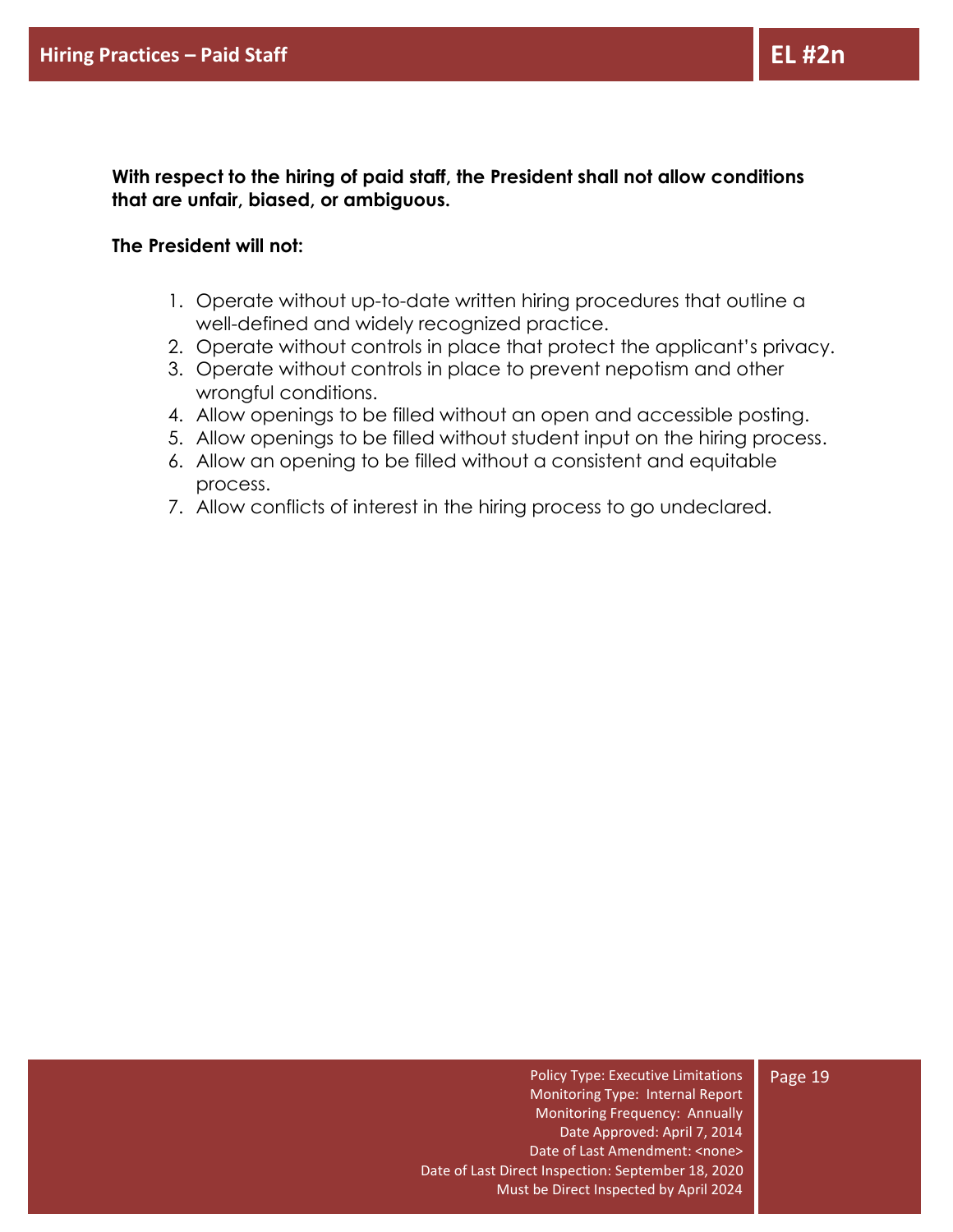#### <span id="page-20-0"></span>**The purpose of the Organization's Board of Directors is to:**

- 1. Represent the interests of the moral ownership of the Organization;
- 2. Determine the Ends, while maintaining a long term, strategic perspective, to demonstrate the benefits that the Organization will provide to the community; and
- 3. Monitor organizational performance through the President to track compliance on policies that are based on the principles of Policy Governance.

#### Page 20

Monitoring Type: Internal Report Monitoring Frequency: Annually Date Approved: February 12, 2007 Date of Last Amendment: September 27, 2013 Date of Last Direct Inspection: July 15, 2020 Must be Direct Inspected by April 2025

Policy Type: Governance Process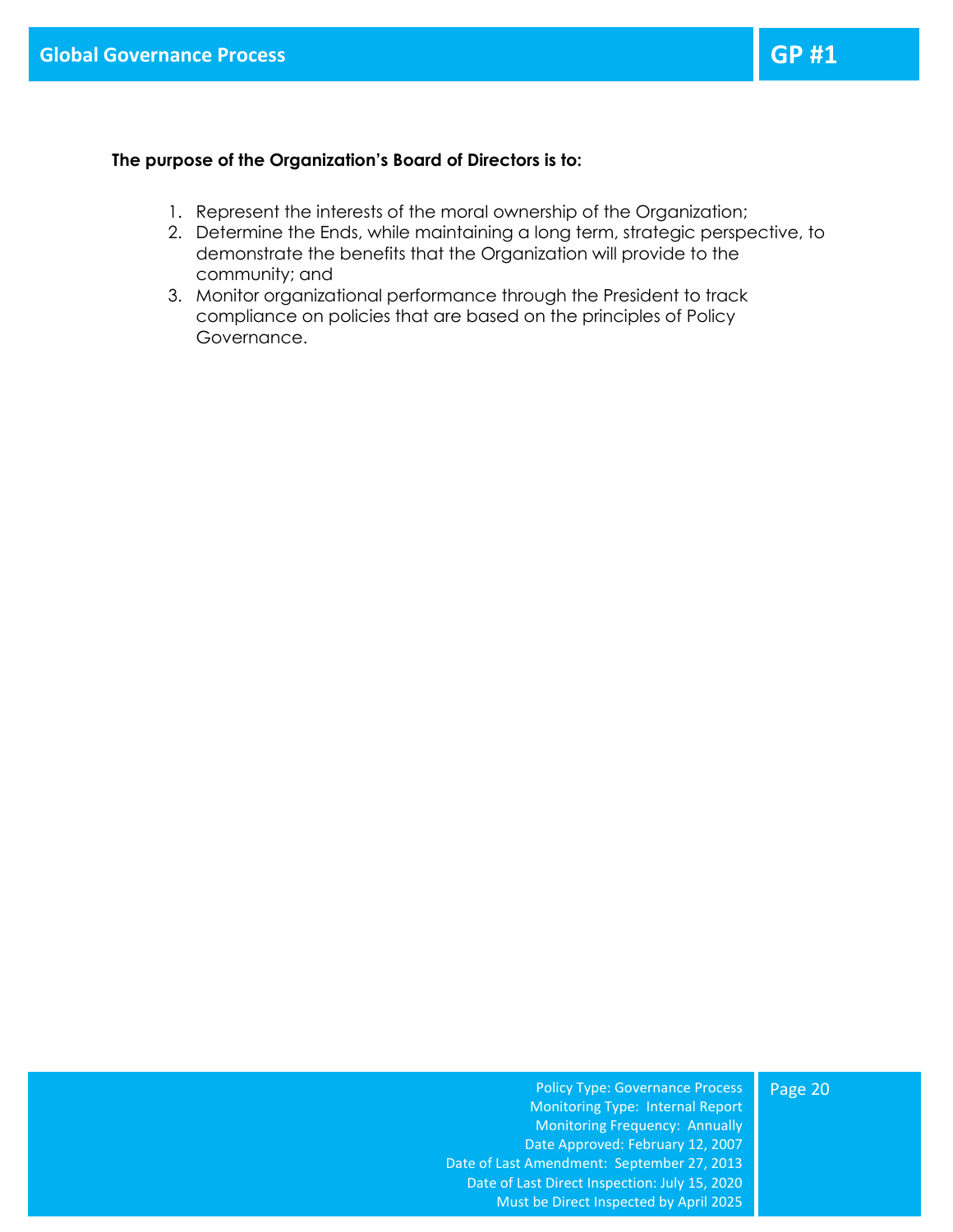<span id="page-21-0"></span>**The Board will govern lawfully, observing the principles of the Policy Governance® model, with an emphasis on:**

- **Outward vision rather than an internal preoccupation;**
- **Encouragement of diversity in viewpoints;**
- **Strategic leadership more than administrative detail;**
- **Clear distinction of Board and Chief Executive roles;**
- **Collective rather than individual decisions;**
- **Future rather than past or present; and**
- **Proactivity rather than reactivity, especially with policy development.**

More specifically, the Board will:

- 1. Cultivate a sense of group responsibility.
	- a. The Board will not use the expertise of individual Board members to substitute for the judgment of the Board;
	- b. The Board will only use the expertise of individual Board members for informational purposes.
- 2. Guide the Organization through the creation and development of broadly written policies that reflect the Board's values and perspectives of the ownership. The Board's major policy focus will be on the intended long-term effects outside the staff organization, not on the administrative means of attaining those effects.
- 3. Enforce upon itself methods of discipline that provide the means for effective governance. Discipline will apply to matters such as attendance, preparation for meetings, policy-making principles, respect of roles, and ensuring the continuance of governance capability.
- 4. Orient new Board members on the Board's governance processes and continuously improve governance mechanisms.
- 5. Monitor the Board's process and performance at each meeting. Selfmonitoring will be done formally for Governance Process policies and both formally and informally for Board Management Delegations policies.
- 6. Allow no Officer, individual or Committee of the Board to hinder or be an excuse for not fulfilling group obligations.
- 7. Be accessible to all members by having no less than two (2) regularly scheduled Board meetings per year in each city that the Students' Union operates.
- 8. Ensure that regularly scheduled Board meetings involve strategic visioning and/or Ends-Based discussion.
- 9. Attend to consent agenda items as expeditiously as possible.
- 10. Ensure that Roberts Rules of Order Newly Revised, 11<sup>th</sup> Edition is used in the facilitation of Board meetings.

Policy Type: Governance Process Monitoring Type: Internal Report Monitoring Frequency: Bi-Annually Date Approved: February 12, 2007 Date of Last Amendment: August 18, 2019 Date of Last Direct Inspection: August 18, 2019 Must be Direct Inspected by April 2024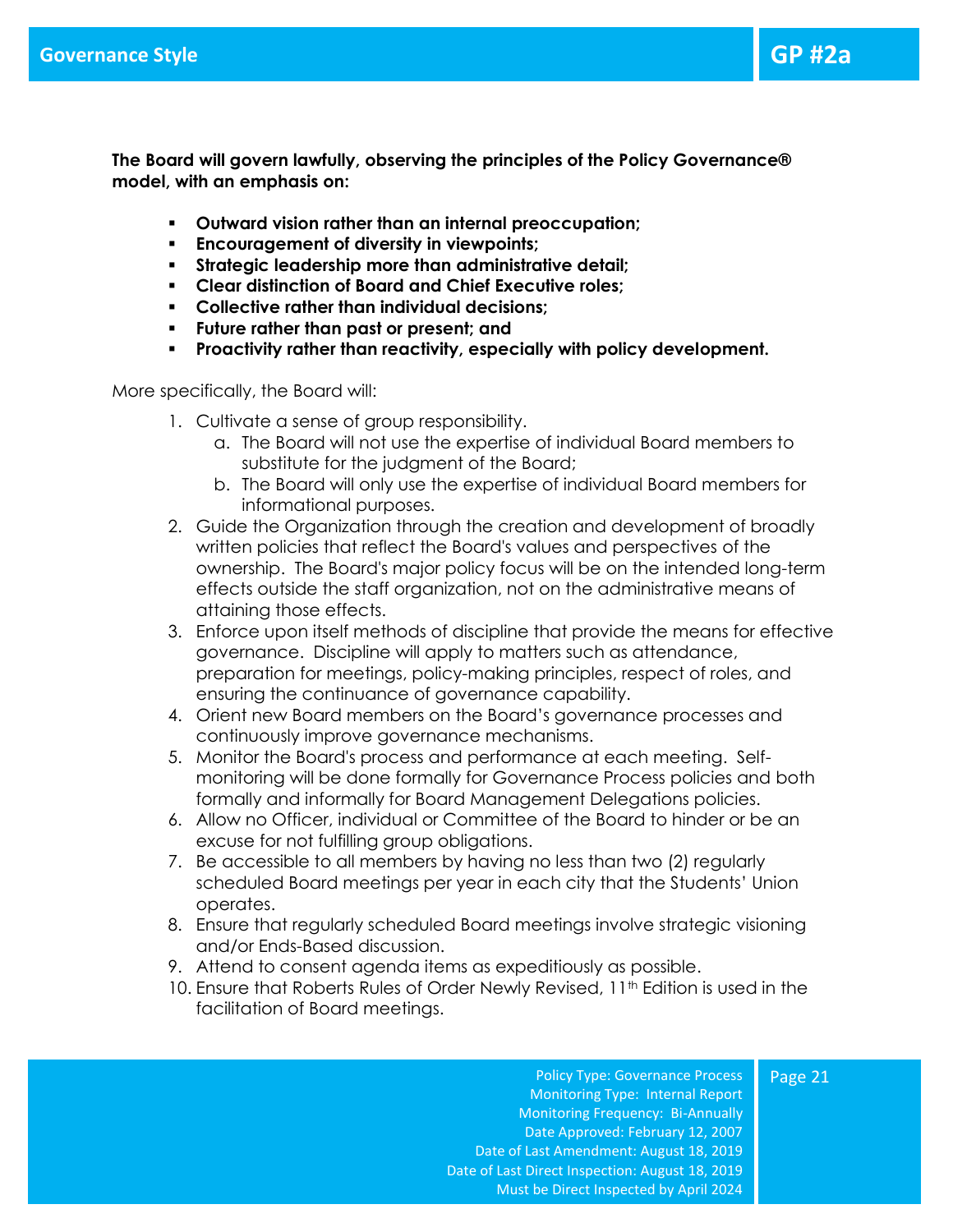**As an informed and collective agent of the ownership, the Board will provide specific job outputs that ensure appropriate organizational performance.**

#### <span id="page-22-0"></span>**Accordingly, the Board will:**

- 1. Provide linkage between the organization and the ownership on governance matters;
	- a. With assistance from each Director at least once per applicable term.
- 2. Develop written governing policies that realistically address the broadest level of all organizational decisions and situations, namely as Ends, Executive Limitations, Governance Processes and Board Management Delegation policies;
	- a. With a review process entailing the Direct Inspection of all active policies;
		- i. Each policy will be reviewed within four years in order to:
			- 1. Ensure the evidence presented is appropriate and up-todate;
			- 2. Ensure that the wording of the policy is sound;
			- 3. Ensure that the scope of the organization is captured in the policy.
- 3. Assure successful organizational performance on Ends and Executive Limitations.
- 4. Assure successful Board performance on Governance Processes and Board Management Delegation policies.

Page 22

Policy Type: Governance Process Monitoring Type: Internal Report Monitoring Frequency: Annually Date Approved: February 12, 2007 Date of Last Amendment: February 28, 2014 Date of Last Direct Inspection: August 23, 2014 Must be Direct Inspected by April 2022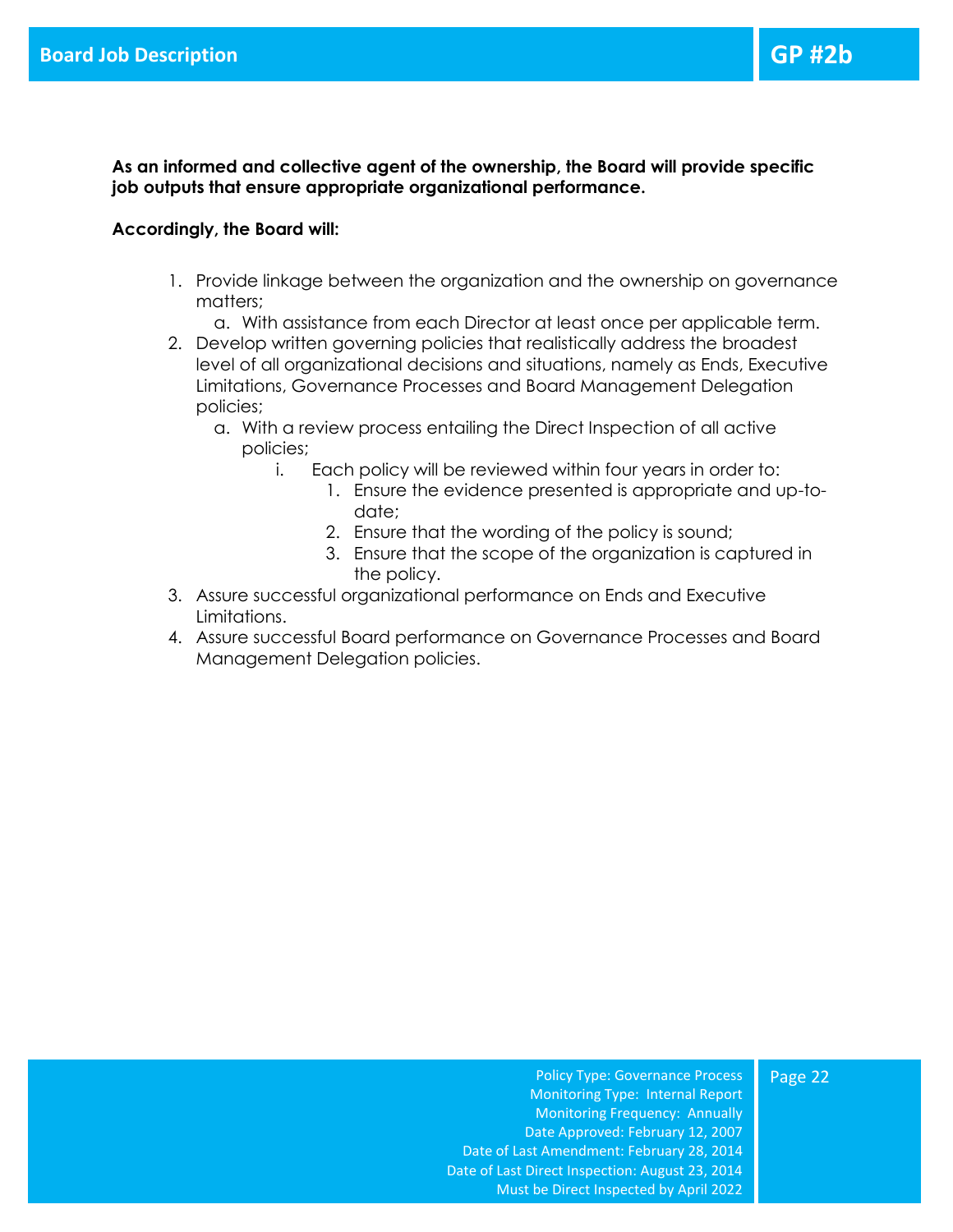**The Board commits itself and its members to ethical, businesslike and lawful conduct, including proper use of authority and appropriate decorum when acting as Board members.**

#### <span id="page-23-0"></span>**The Board will:**

- 1. Have loyalty to the ownership, uncontested by loyalties to staff, other organizations, or any personal interest as a consumer.
- 2. Avoid conflict of interest with respect to their fiduciary responsibility;
	- a. There must be no self-dealing or business by a Board member with the organization. Board members will annually disclose their involvements with other organizations, with vendors, or any associations that might be or might reasonably be seen as being a conflict;
	- b. When the Board is to decide upon an issue about which a Board member has an unavoidable conflict of interest, that Board member shall withdraw without comment not only from the vote, but also from the deliberation; and
	- c. Board members will not use their positions to obtain employment in the organization for themselves, or anyone else. A Board member must resign from their position prior to becoming a paid employee of the Organization. A Board member must declare a conflict of interest upon submitting their nomination for an elected position and remove themselves from Board deliberation until the conclusion of any general meeting;
	- d. Board members who will be serving as a coordinator of a committee of the Organization within the upcoming fiscal year, shall declare a conflict of interest when presented with the operating budget.
- 3. Avoid exercising individual authority over the Organization and the President;
	- a. Board members must recognize the lack of authority vested in individuals when interacting with the President and staff, except when explicitly Board-authorized;
	- b. Board members must recognize the same limitation and the inability of any Board member to speak for the Board to the public, press or other entities, except explicitly stated Board decisions; and
	- c. Board members must refrain from expressing individual judgments of performance of employees or the President, unless participation in Board deliberation pertains to whether the President has achieved any reasonable interpretation of Board policy.
- 4. Respect the confidentiality appropriate to issues of a sensitive nature.
- 5. Be properly prepared for Board deliberation.

Policy Type: Governance Process Monitoring Type: Internal Report Monitoring Frequency: Annually Date Approved: February 12, 2007 Date of Last Amendment: July 20, 2013 Date of Last Direct Inspection: June 17, 2020 Must be Direct Inspected by April 2024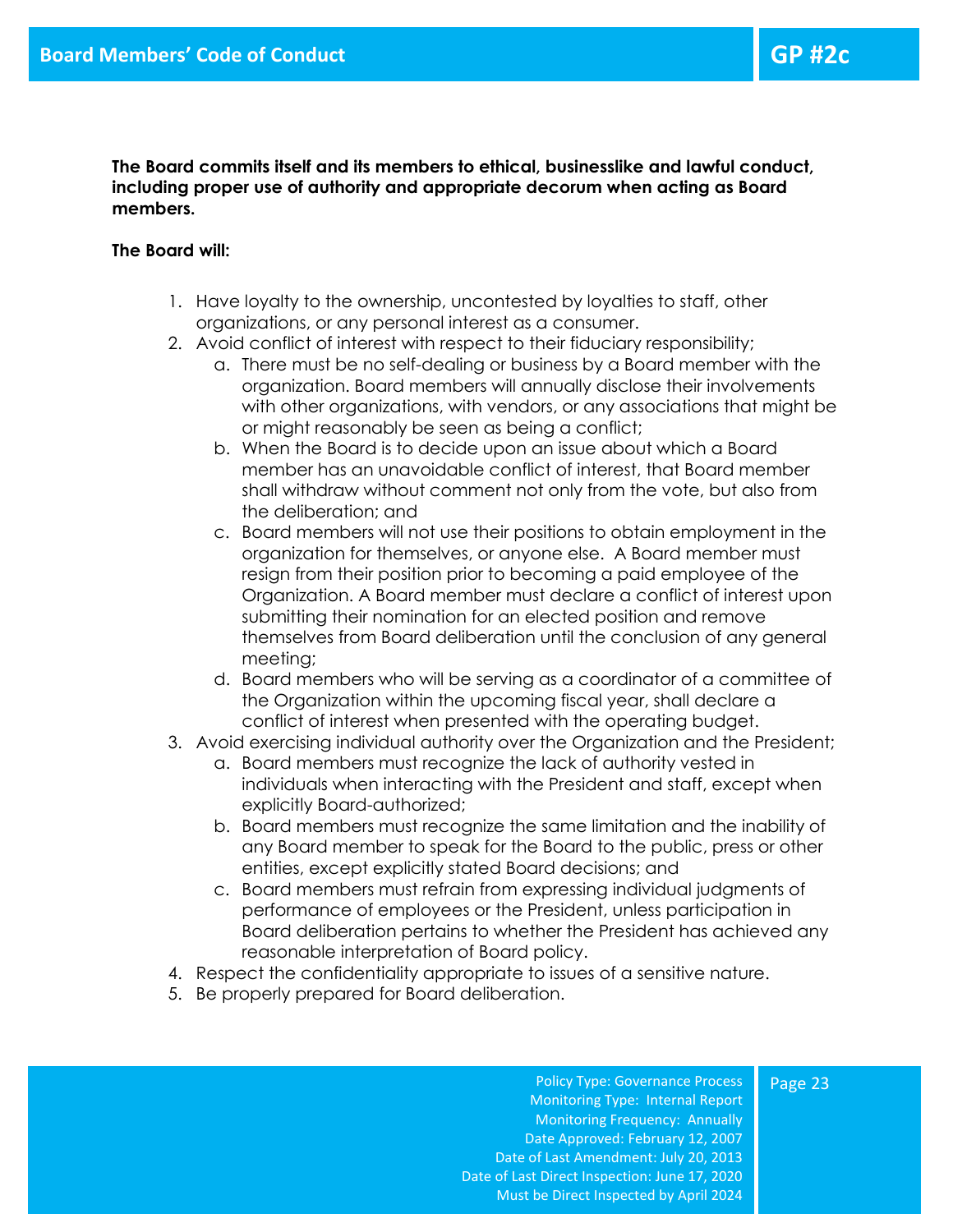- 6. Support the legitimacy and authority of the final determination of the Board on any matter, irrespective of the Board members' personal position on the issue.
- 7. See that all Board documents and filings are accurate, current and timely;
	- a. Policies will rigorously follow Policy Governance® principles;
	- b. Bylaw elements necessary for legal compliance and for consistency with the principles of Policy Governance® will be known to the Board; and
	- c. Requirements for format, brevity and accuracy of Board minutes will be known to the Chair of the Board.
- 8. Ensure that a Board member resigns if they:
	- a. Are absent from three (3) meetings on an annual basis, unless an academic conflict, medical, family or any other emergency is reported to and confirmed by the CGO;
		- i. In unanticipated circumstances the Board member will inform the CGO of the reason for their absence;
		- ii. In anticipated circumstances the Board member will inform the CGO of the reason for their absence, as well as provide their written contributions in advance of the meeting.
	- b. Cease to be a member in good standing of the Organization.
- 9. Participate in all Board performance evaluations.

Policy Type: Governance Process Monitoring Type: Internal Report Monitoring Frequency: Annually Date Approved: February 12, 2007 Date of Last Amendment: July 20, 2013 Date of Last Direct Inspection: June 17, 2020 Must be Direct Inspected by April 2024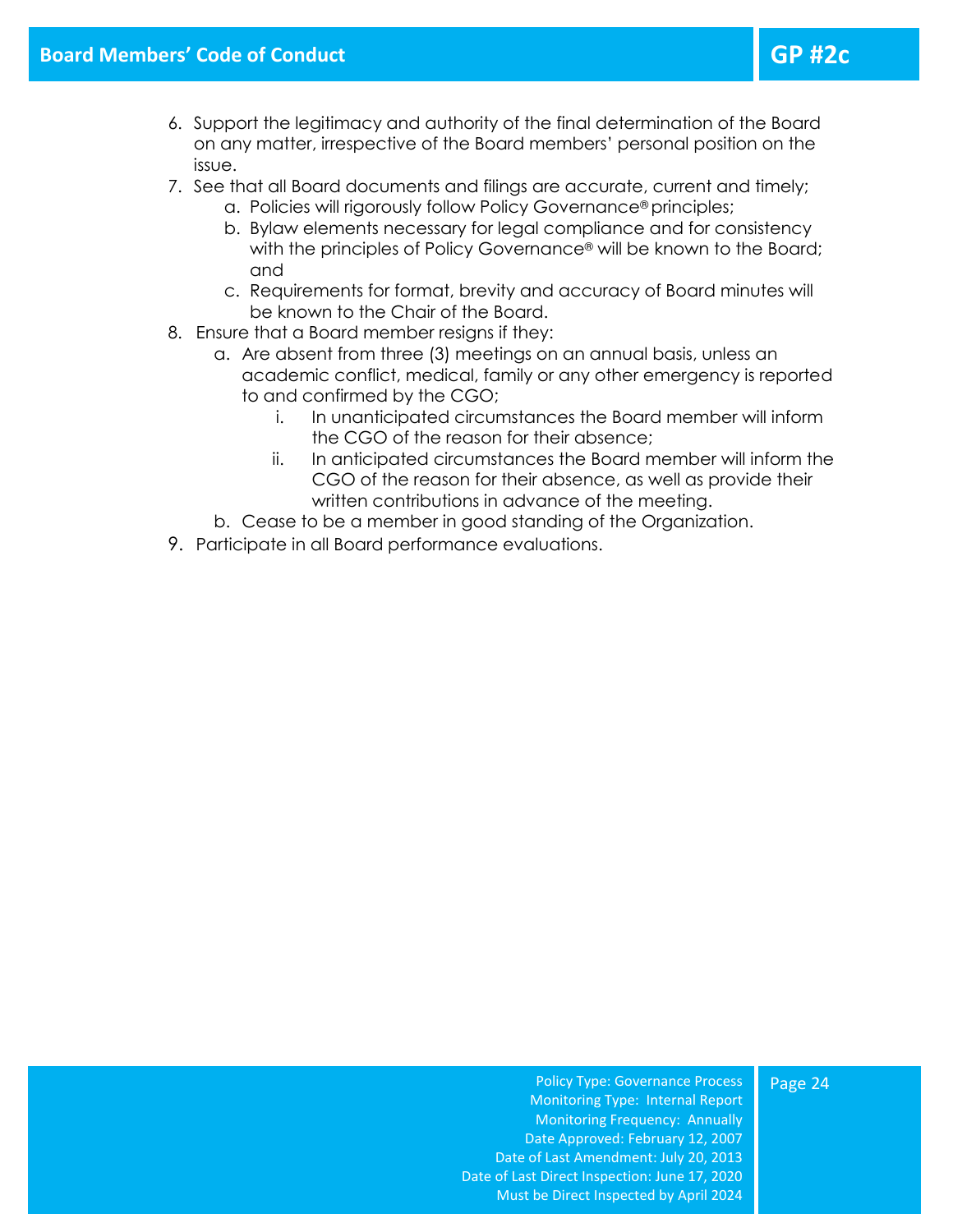Page 25

**The Chair of the Board and Chief Governance Officer (CGO), a specially empowered member of the Board, assures the integrity of all governance processes.** 

#### <span id="page-25-0"></span>**The Chair of the Board and CGO will:**

- 1. Ensure that the Board behaves consistently with its own rules and those legitimately imposed upon it from outside the Organization;
	- a. Meeting discussion content will ordinarily only be those issues, which, according to Board policy, clearly belong to the Board to decide or to monitor;
	- b. Deliberation will be fair, open, and thorough, but also timely, orderly and kept to the point; and
	- c. Information that is for neither monitoring performance nor Board decisions will be avoided or minimized and always noted as such.
- 2. Make decisions that fall within the topics covered by Board policies on Governance Process and Board-Management Delegation, with the exception of:
	- **Employment or termination of the President; and**
	- Where the Board specifically delegates portions of this authority to others.
- 3. Use any reasonable interpretation of the provisions in these policies;
	- a. The CGO is empowered to chair Board meetings with all the commonly accepted power of that position;
	- b. The CGO has no authority to make decisions about policies created by the Board within Ends and Executive Limitations policy areas.
	- c. The CGO has no authority to supervise or direct the President.
	- d. The CGO may represent the Board to outside parties in announcing Board-stated positions and in stating CGO decisions and interpretations within the areas delegated to the CGO;
	- e. The CGO will ensure the provision of effective monitoring of Governance Process Policies;
	- f. The CGO may delegate this authority, but will remain accountable for its use;
	- g. The CGO shall act in a coaching role for other directors.
- 4. Be authorized to exercise other duties that include, but are not limited to:
	- a. Ensuring that a training schedule for the Board is developed and implemented in collaboration with the Board and the Governance and Elections Coordinator;
	- b. Ensuring that a schedule of Board meetings for the year is developed and implemented in collaboration with the Board and the Governance and Elections Coordinator and presented to the Board for approval;

Policy Type: Governance Process Monitoring Type: Internal Report Monitoring Frequency: Three (3) times annually Date Approved: February 12, 2007 Date of Last Amendment: April 26, 2022 Date of Last Direct Inspection: December 4, 2020 Must be Direct Inspected by April 2025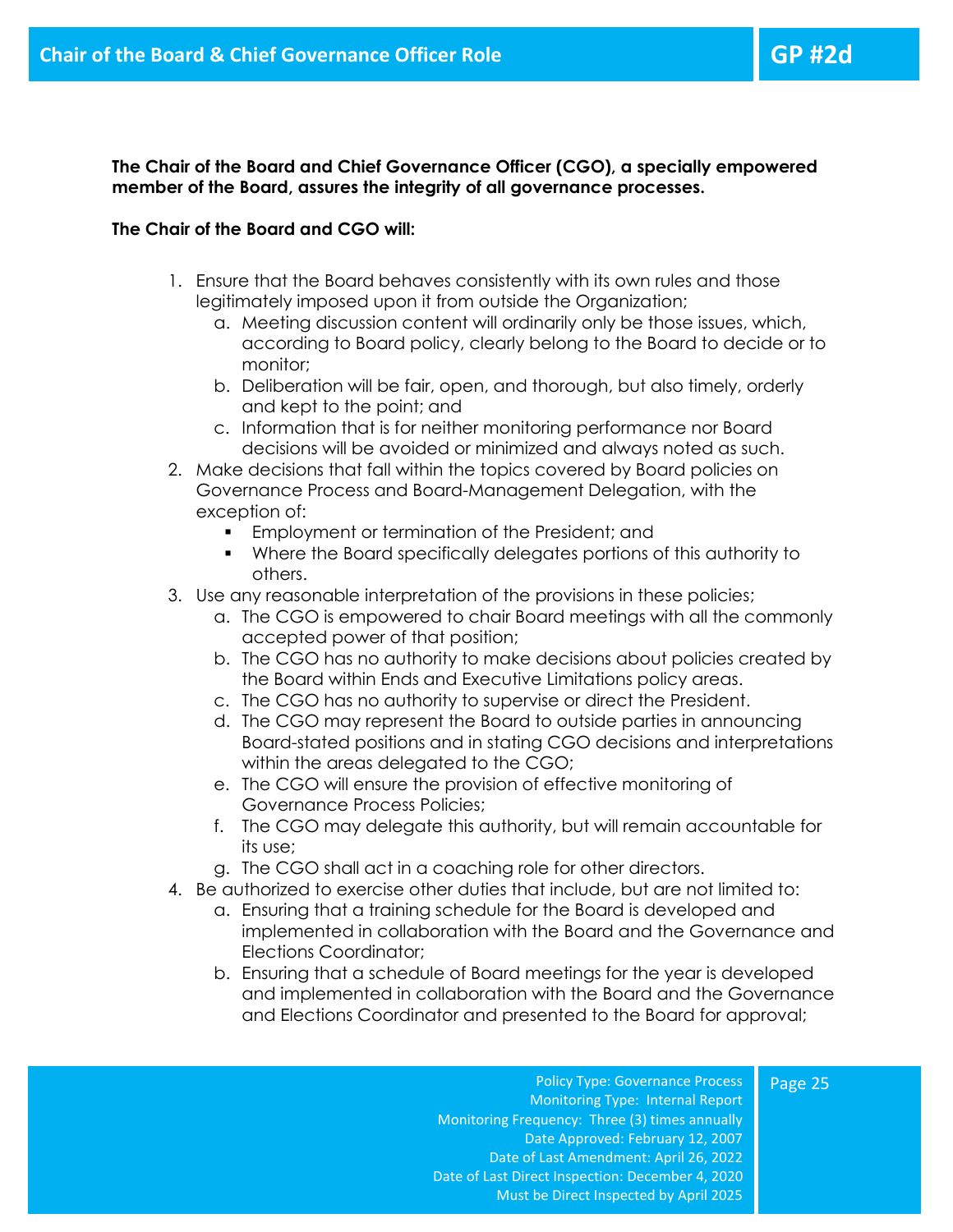- c. Overseeing the elections process for the General Meeting of the Organization;
- d. The facilitation of Board processes;
- e. The compilation and distribution of all Board-relevant material and documents prior to meetings of the Board in collaboration with the Governance and Elections Coordinator;
- f. Acting as the official liaison between the Board of Directors and the President;
- g. The compilation and facilitation of the Board's mid-year and end-ofyear evaluation of the President;
- h. The preparation and facilitation of transition process for the CGO-elect;
- i. The compilation and facilitation of self-evaluations in mid-year and endof-year reports for the Board;
- j. The facilitation of meeting evaluations for Board performance.
- 5. Ensure that at least one (1) other Board member is sufficiently familiar with Board and CGO issues and procedures to enable them to take over with reasonable proficiency as an interim successor if there is a sudden loss of CGO services.
- 6. Allow Board members to recommend or request an item for Board discussion by submitting the item to the Chair through the Governance and Elections Coordinator no later than three (3) days before the meeting.

#### Page 26

Policy Type: Governance Process Monitoring Type: Internal Report Monitoring Frequency: Three (3) times annually Date Approved: February 12, 2007 Date of Last Amendment: April 26, 2022 Date of Last Direct Inspection: December 4, 2020 Must be Direct Inspected by April 2025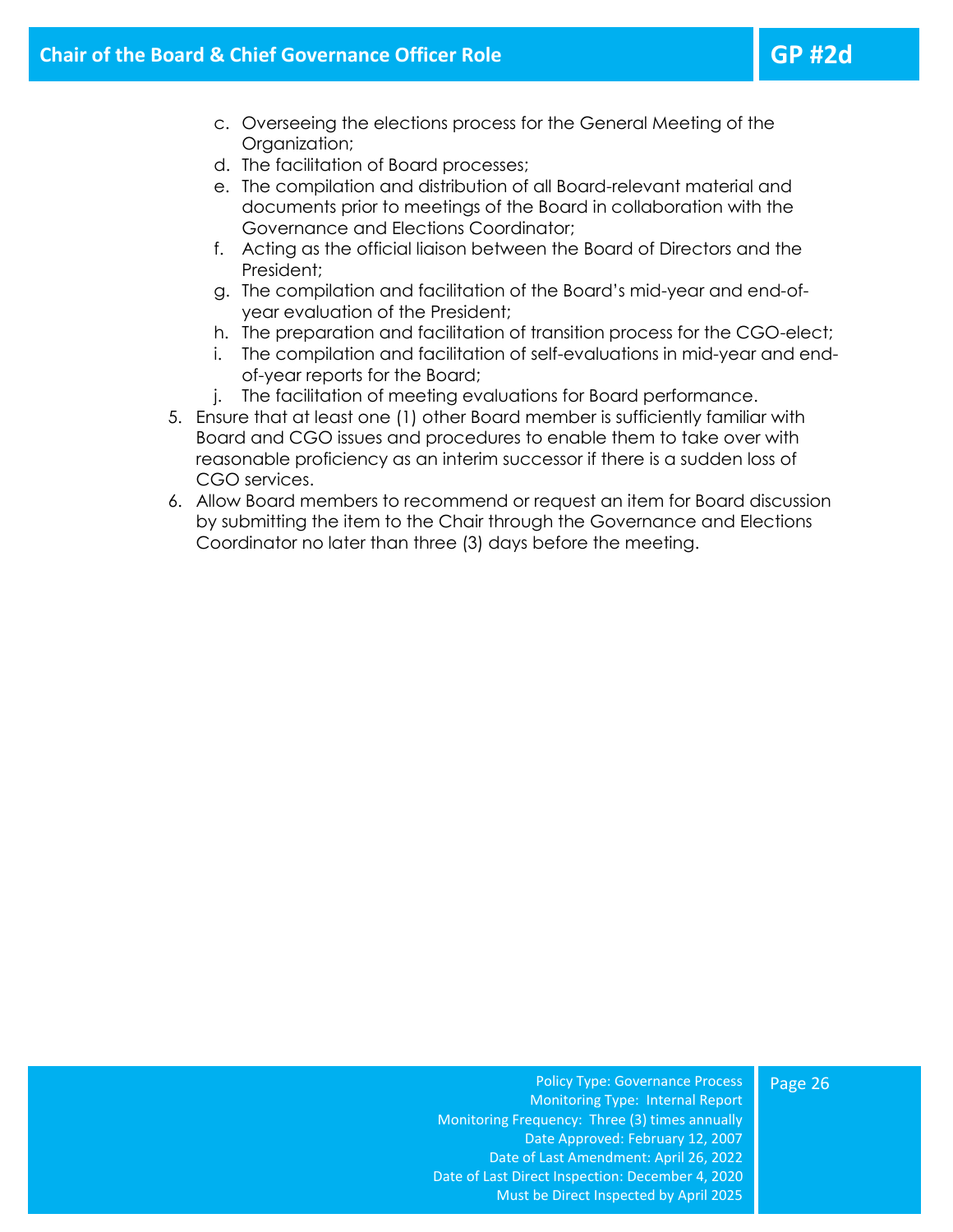**The Vice Chair is an officer of the Board whose purpose is to protect the Board from the loss of CGO services.**

#### <span id="page-27-0"></span>**The Vice Chair will:**

- 1. Ensure that they are sufficiently familiar with all Board-relevant material;
	- a. The Vice Chair will be kept abreast of all Board relevant material by the CGO.
- 2. Ensure that all Board documents and filings are accurate, current and timely.
- 3. Have access to Board documents.
- 4. The compilation and facilitation of the Board's mid-year and end-of-year evaluation of the Chair.

Policy Type: Governance Process Monitoring Type: Internal Report Monitoring Frequency: Bi-Annually Date Approved: February 12, 2007 Date of Last Amendment: November 21, 2014 Date of Last Direct Inspection: June 10, 2021 Must be Direct Inspected by April 2026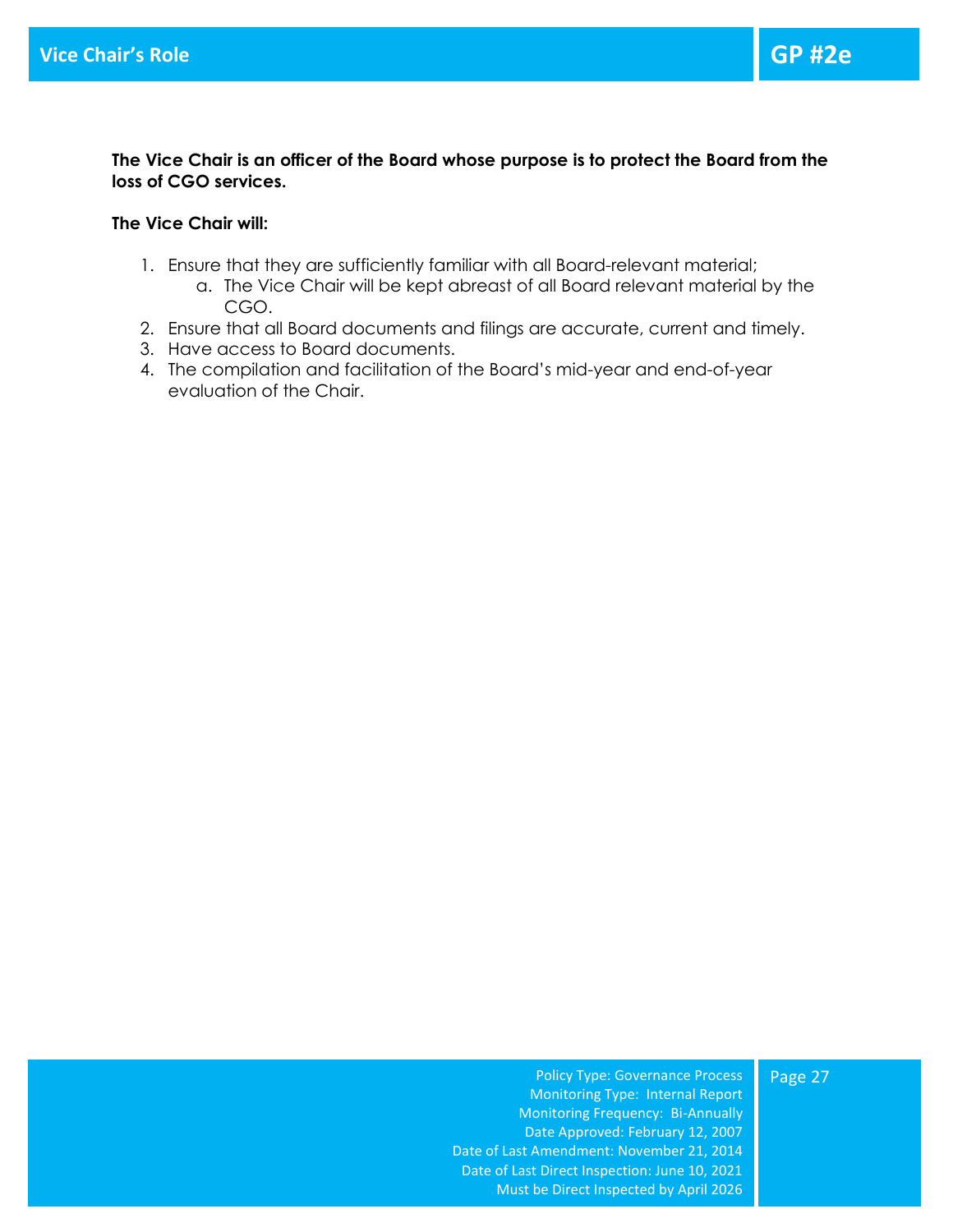#### **Board Committees will be assigned to help fulfill the Board's mandate.**

#### <span id="page-28-0"></span>**Board Committees will:**

- 1. Assist the Board by preparing policy alternatives and implications for Board deliberation.
- 2. Avoid speaking or acting on behalf of the Board except when formally given such authority for specific and time-limited purposes. Expectations and authority will be carefully stated in order not to conflict with authority delegated to the President.
- 3. Avoid exercising authority over, and directly dealing with staff operations
- 4. Avoid monitoring organizational performance.
- 5. Avoid duplicating organizational structures and committees.
- 6. Be used sparingly and/or ordinarily in an ad hoc capacity.
- 7. Elect a Board member to act as Chair of each committee whose responsibilities shall include:
	- a. Delivering all reports to the Board;
	- b. Ensuring that the committee does not exceed its mandate as directed by the Board; and
	- c. Ensure that proper and thorough minutes are taken and delivered to the CGO.
- 8. Ensure that this policy applies to any group that is formed by Board action. It does not apply to committees formed under the authority of the President.

Policy Type: Governance Process Monitoring Type: Internal Report Monitoring Frequency: Bi-Annually Date Approved: February 12, 2007 Date of Last Amendment: August 12, 2012 Date of Last Direct Inspection: July 5, 2014 Must be Direct Inspected by April 2023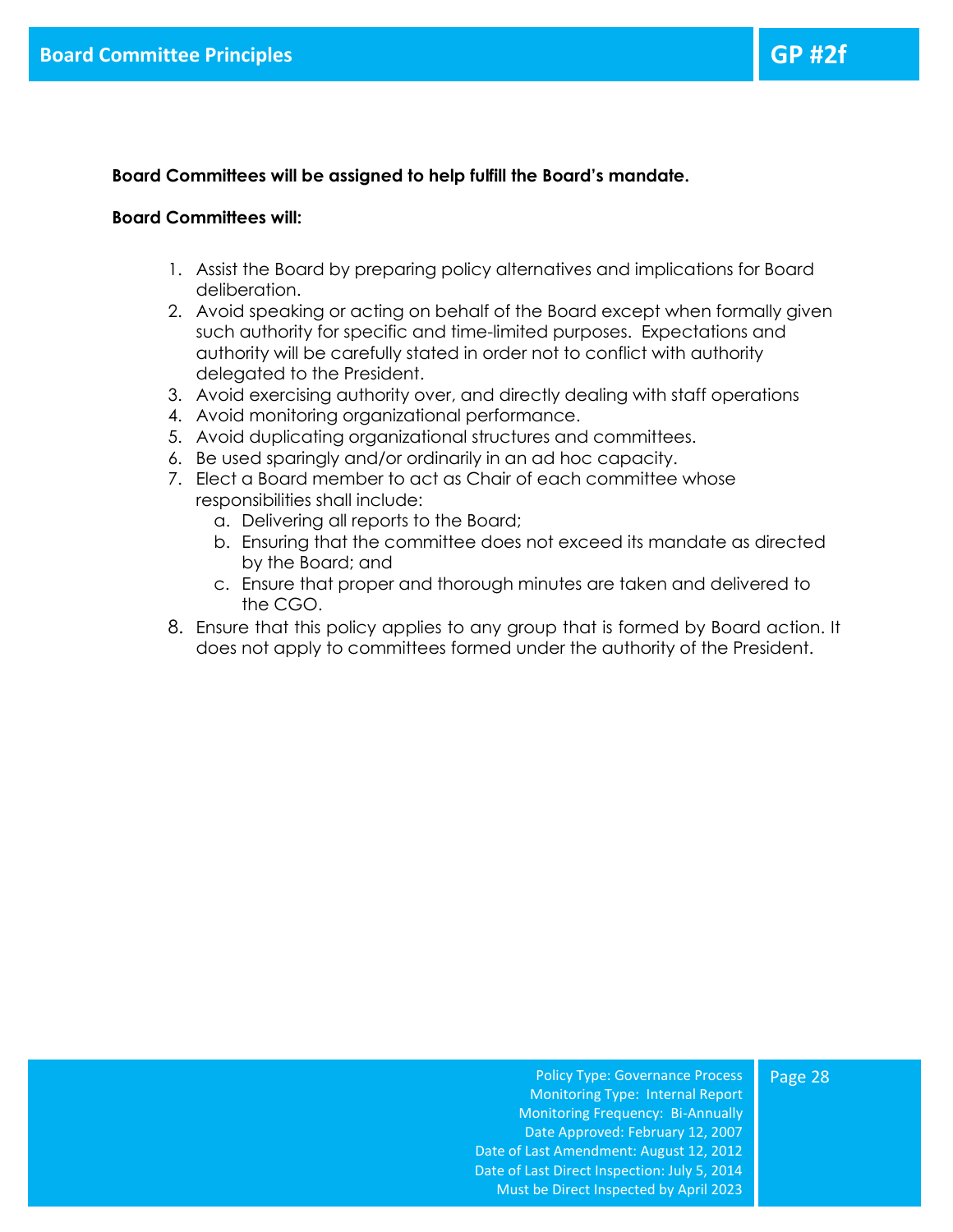<span id="page-29-0"></span>**A committee is a Board committee only if its existence and charge come from the Board, regardless whether Board members sit on the committee. The only Board committees are those which are set forth in this policy or those created in an ad hoc basis by the Board. Unless otherwise stated, a committee ceases to exist as soon as its task is complete. Timely reporting to the Board shall be by appropriate verbal comments by the committee chair, unless otherwise stated in the committee mandate. All Board committees shall submit a final report to the Board following the conclusion of the committee's mandate. Board committees should only be used to assist the Board in completing its own governing objectives.**

#### Page 29

Policy Type: Governance Process Monitoring Type: Internal Report Monitoring Frequency: Bi-Annually Date Approved: February 12, 2007 Date of Last Amendment: June 6, 2015 Date of Last Direct Inspection: June 9, 2019 Must be Direct Inspected by April 2024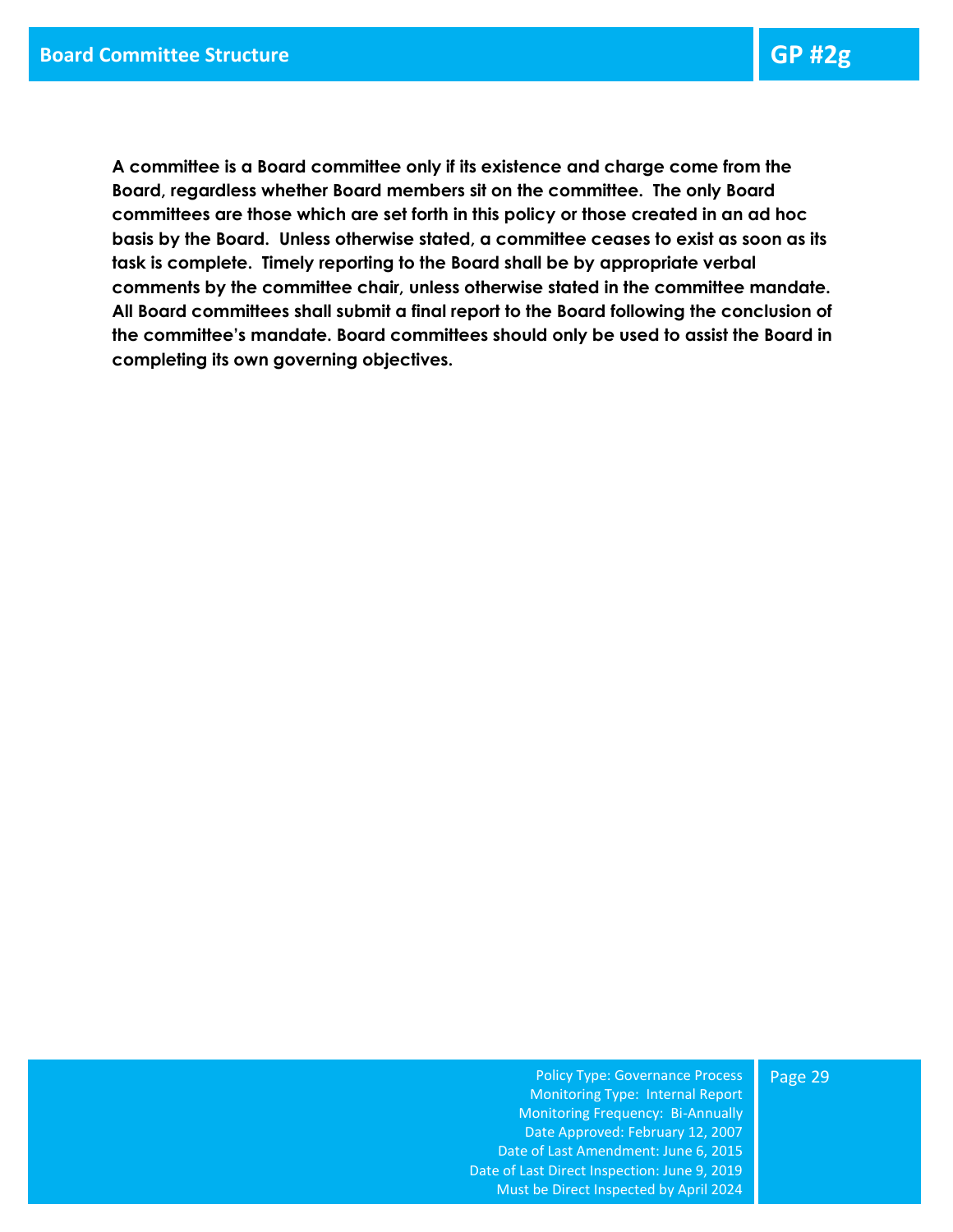- <span id="page-30-0"></span>1. Develop ownership linkage events for the Board with;
	- a. A schedule to ensure consistent two-way communication with members;
	- b. An implementation plan to include all Directors;
	- c. A budget that does not unnecessarily burden the organization;
	- d. A focus on engagement, transparency, and feedback; and
	- e. Specific, measurable, attainable, realistic, and timely goals.
- 2. A report on ends-based feedback from the members.

#### **Authority:**

1. This committee shall bring forward recommendations to the Board to be adopted by consensus regarding ownership linkage and establishing a public presence on campus.

#### **Composition:**

Membership shall consist of:

- a. The Chair of the Board;
- b. Four (4) Directors to be elected by the Board, with one (1) spot reserved for a representative from each campus; and

#### **Time Frame:**

1. This committee shall present a report to the Board no less frequent than bimonthly with a midterm summary report on or before December 1 and a final summary report on or before April 1 of the academic year.

> Policy Type: Governance Process Date Approved: September 23, 2011 Date of Last Amendment: November 7, 2014 Date of Last Direct Inspection: December 20, 2020 Must be Direct Inspected by April 2025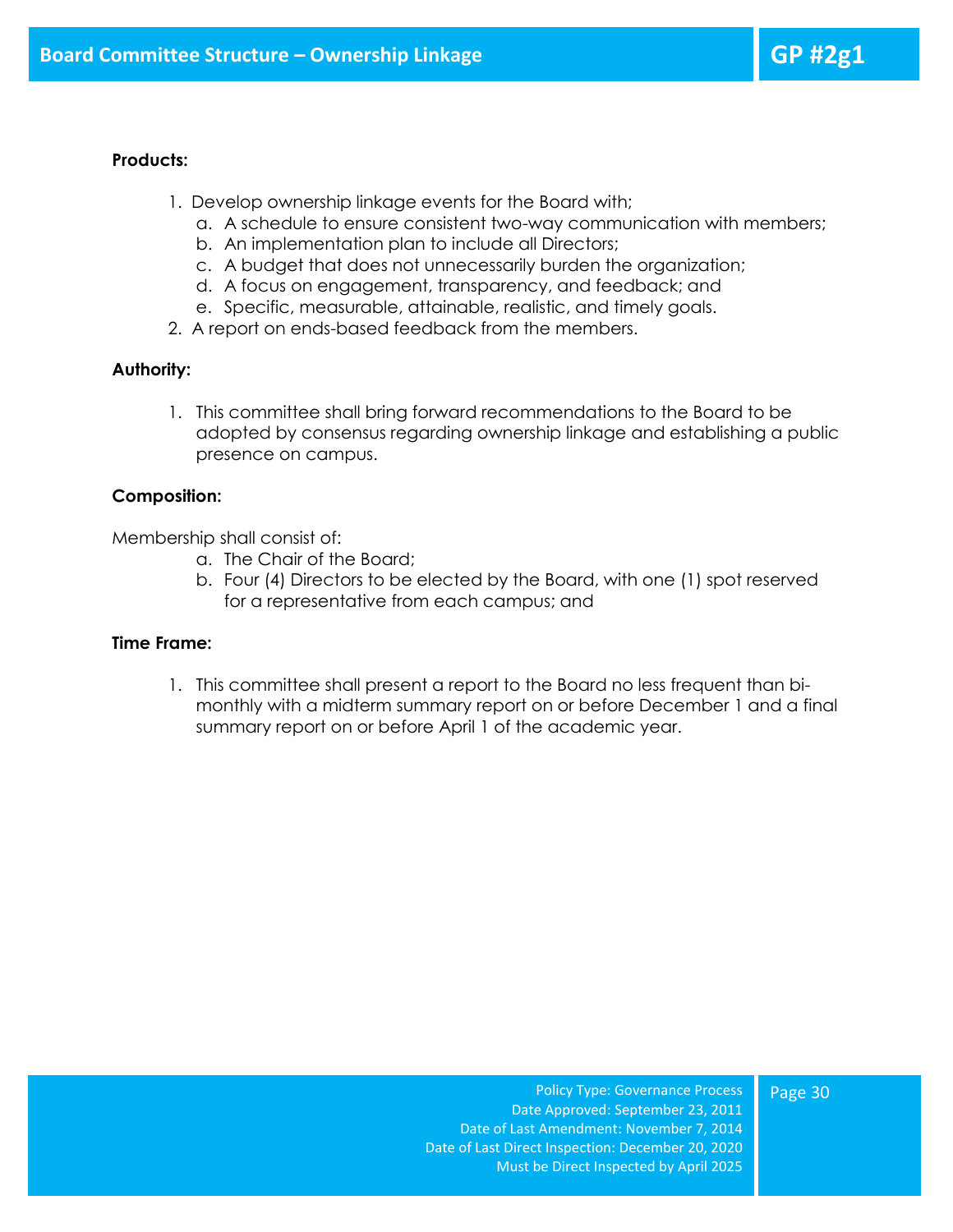- <span id="page-31-0"></span>1. Review and assess the effectiveness of the current Executive Limitations #2d, #2e, and #2f in providing adequate information and support to the Board.
- 2. Review and assess the information provided by the CEO with regards to the metrics included in the operational definition.
- 3. Review and assess budgetary compliance with the Ends policies and Strategic Plan.

#### **Authority:**

1. This committee shall issue recommendations and offer alternatives to the Board but has no authority to ratify any changes to policy.

#### **Composition:**

Membership shall consist of:

- a. The Chair of the Board; and
- b. Three (3) Directors to be elected by the Board.

#### **Time Frame:**

- 1. This committee shall present a midterm report to the Board of Directors on or before October 31 of the academic year.
- 2. This committee shall present its final report to the Board of Directors no later than March 31 of the academic year.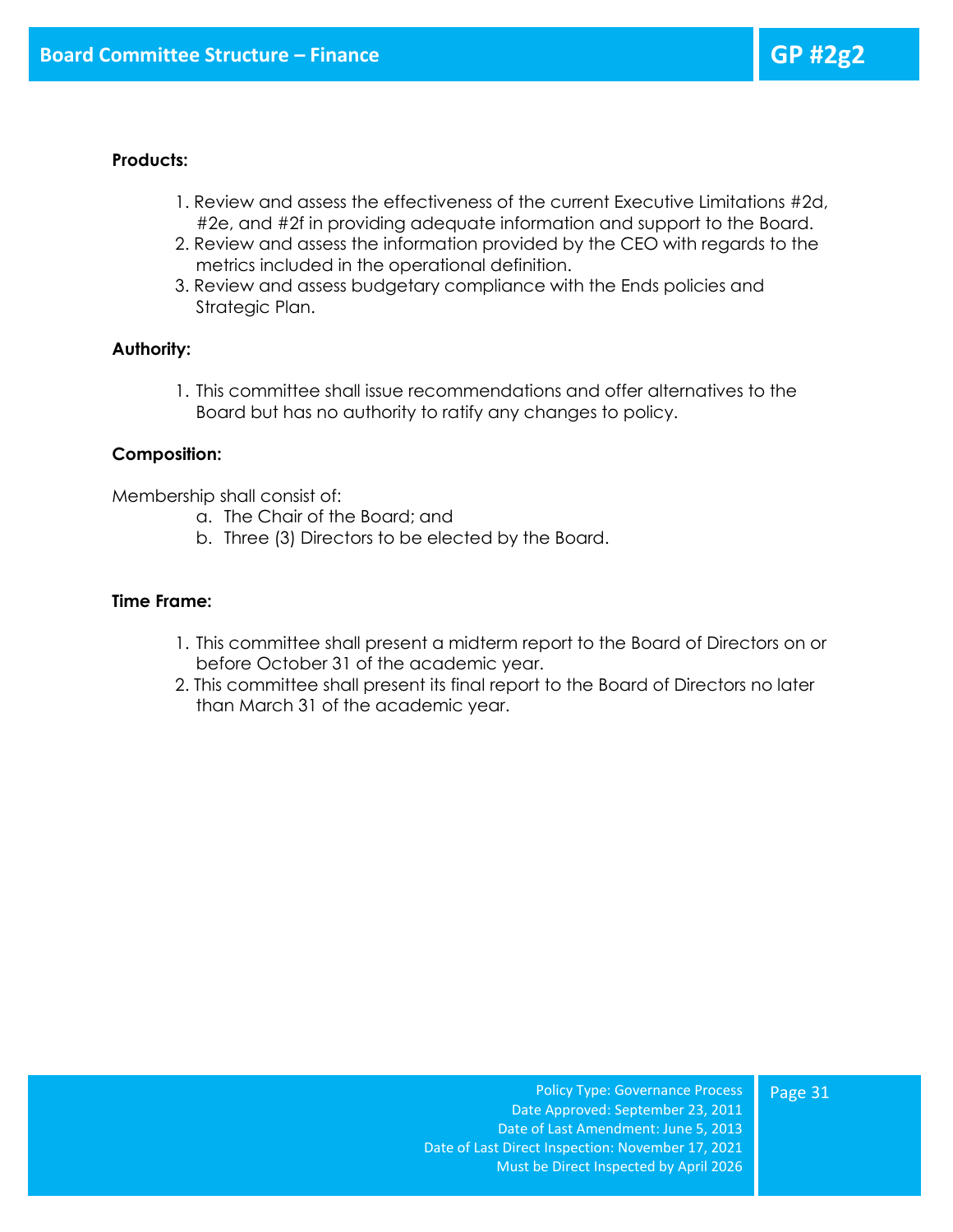- <span id="page-32-0"></span>1. A Board Direct Inspection of GP #2i consisting of all elections and referenda policies.
- 2. Review all appeals received from candidates and party chairs based on the following criteria:
	- a. The infraction of the candidate or party chair reasonably falls within the spirit of the elections policies;
	- b. The demerit(s) must have been applied by the Chief Returning Officer in good faith;
	- c. The demerit(s) issued is proportional to the infraction;
	- d. The Chief Returning Officer demonstrated due diligence to inform the candidate or party chair of the elections policies and their implications;
	- e. The infraction could have reasonably been prevented by the candidate or party chair.
- 3. Rationale will be provided for all decisions rendered.
- 4. All appeals will be settled prior to the disclosure of the results.
- 5. Any demerit(s) resulting in a disqualification will be automatically appealed.

#### **Authority:**

- 1. This committee shall have all authorities over GP #2i General Meetings and Elections that would normally be given to the Board during the campaign and elections period. However, this committee may not amend GP #2i without Board approval.
- 2. This committee shall give all candidates, party chairs, or their respective agents the opportunity to present their appeal in writing or in person.
- 3. All meetings of this committee shall be properly documented and shall remain confidential.
- 4. This committee may accept an appeal, reject it, or reduce the demerit(s) issued.

#### **Composition:**

Membership shall be:

- a. The Chief Governance Officer who shall be the committee Chair;
- b. The Chief Returning Officer (or designate) who shall sit ex-officio;
- c. Two Members of the Board not running for an elected position; and
- d. Two students at large, with one (1) being from each campus, who are unaffiliated with any candidate or party chair.

\*Quorum shall be defined as the CGO, the CRO, and three of the four voting members. The CGO will only vote in the case of a tie.

> Policy Type: Governance Process Date Approved: February 12, 2007 Date of Last Amendment: September 26, 2014 Date of Last Direct Inspection: March 29, 2019 Must be Direct Inspected by April 2023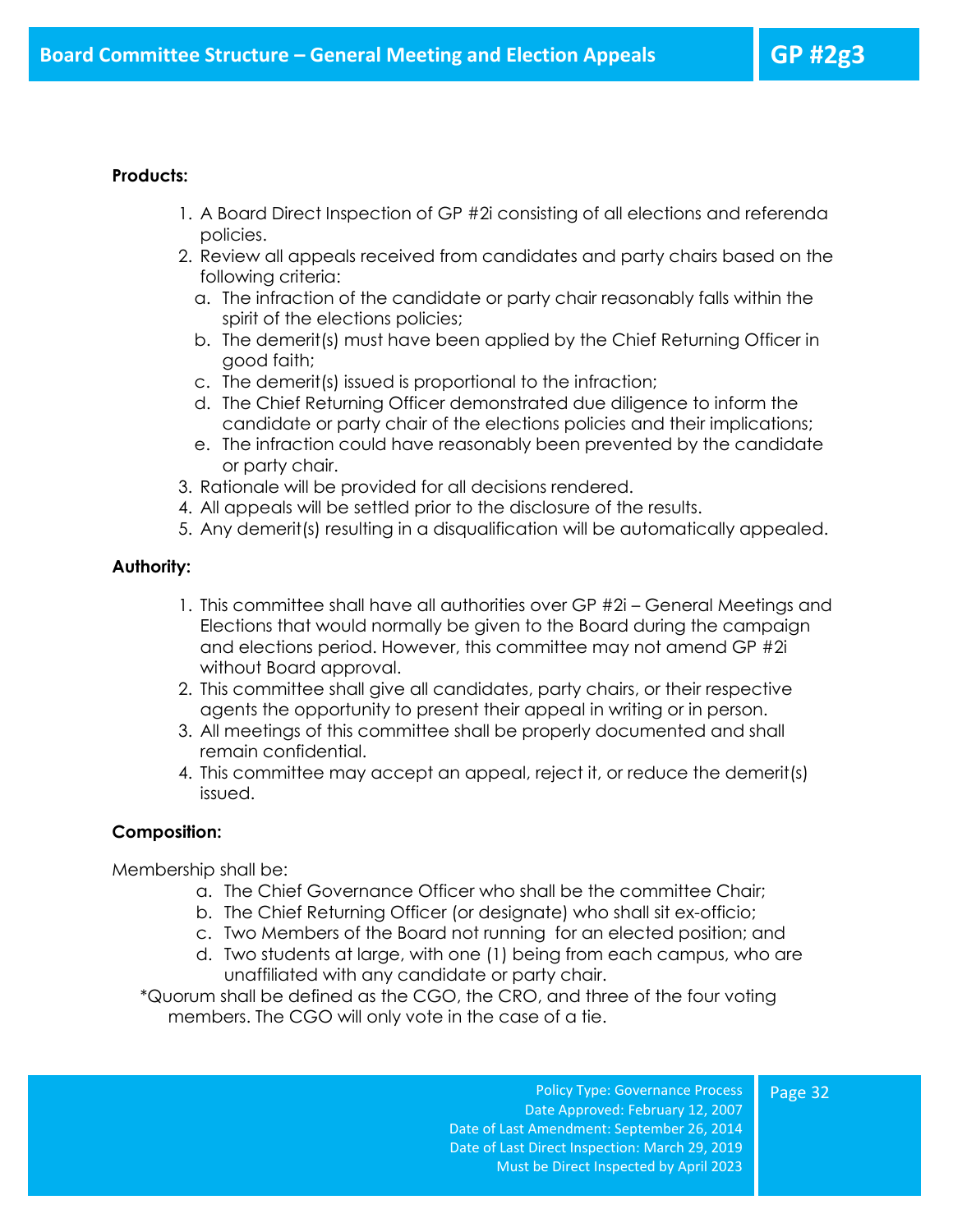#### **Time Frame:**

- 1. All appeals shall be settled by the committee within twenty-four (24) hours upon being received by the Chief Governance Officer.
- 2. This committee shall submit the GP #2i Direct Inspection Report by the last meeting in March annually.
- 3. This committee shall expire at the conclusion of the Annual General Meeting.
- 4. This committee may be created and used ad hoc in the case of a General or Special General Meeting.

Policy Type: Governance Process Date Approved: February 12, 2007 Date of Last Amendment: September 26, 2014 Date of Last Direct Inspection: March 29, 2019 Must be Direct Inspected by April 2023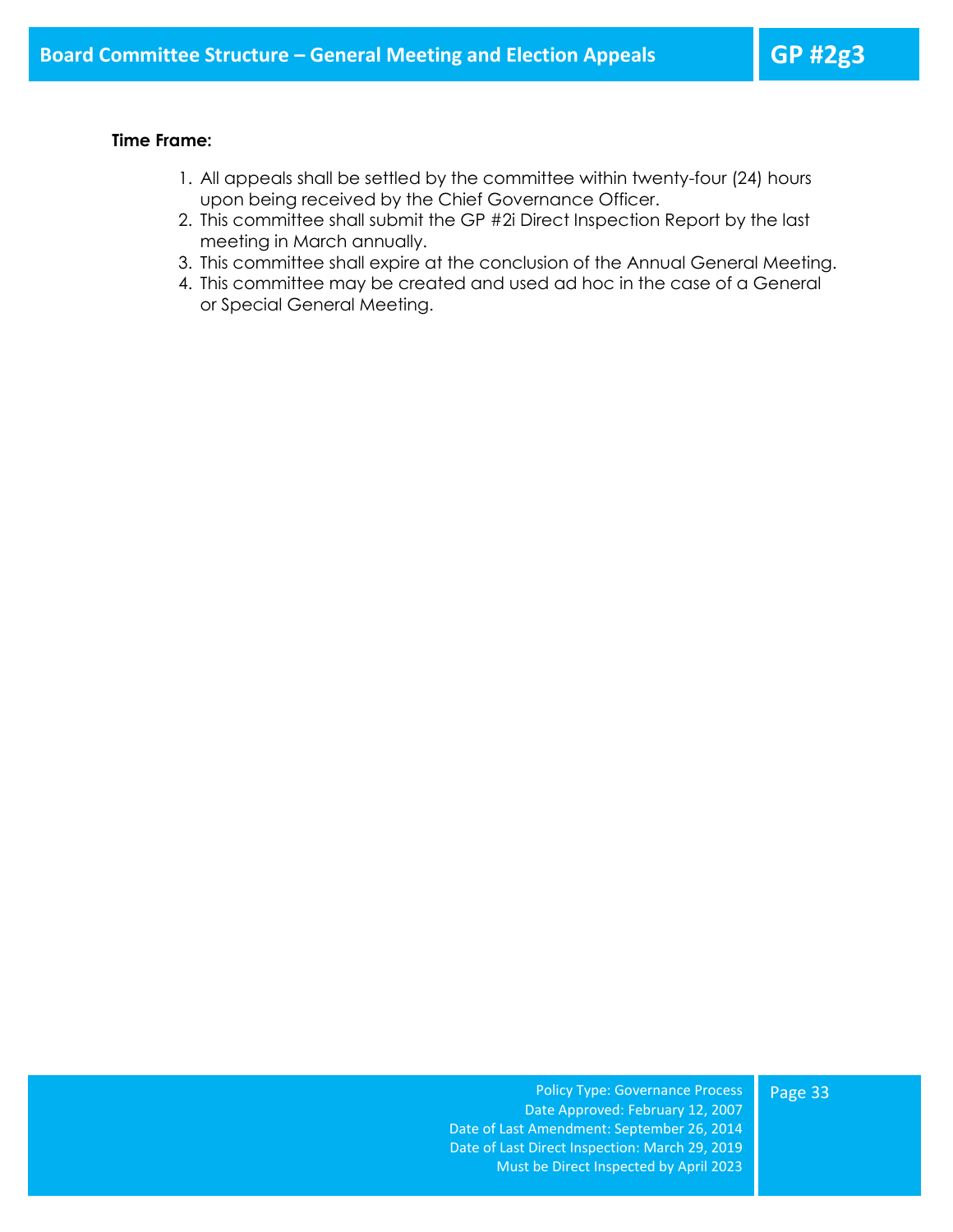- <span id="page-34-0"></span>1. The committee shall develop a long-term, non-binding visionary document for the Board of Directors that:
	- a. Incorporates strategic and generative discussion from the Board that will not be bound by the rules of Policy Governance;
	- b. Is based on input from the membership collected by, but not limited to, feedback collected by the Ownership Linkage Committee;
	- c. Is reflective of the ideal student environment;
	- d. Is accessible to the membership.

#### **Authority:**

1. This committee shall bring forth recommendation to amend the long-term visionary document to the Board of Directors.

#### **Composition:**

Membership shall consist of:

- a. The Chair of the Board;
- b. Four (4) Directors to be elected by the Board.

#### **Time Frame:**

1. This committee shall present a report to the Board of Directors no less frequent than bi-monthly, with the document being presented for approval on or before the final Board meeting of the academic year.



Policy Type: Governance Process Date Approved: November 21, 2014 Date Repealed: March 18, 2016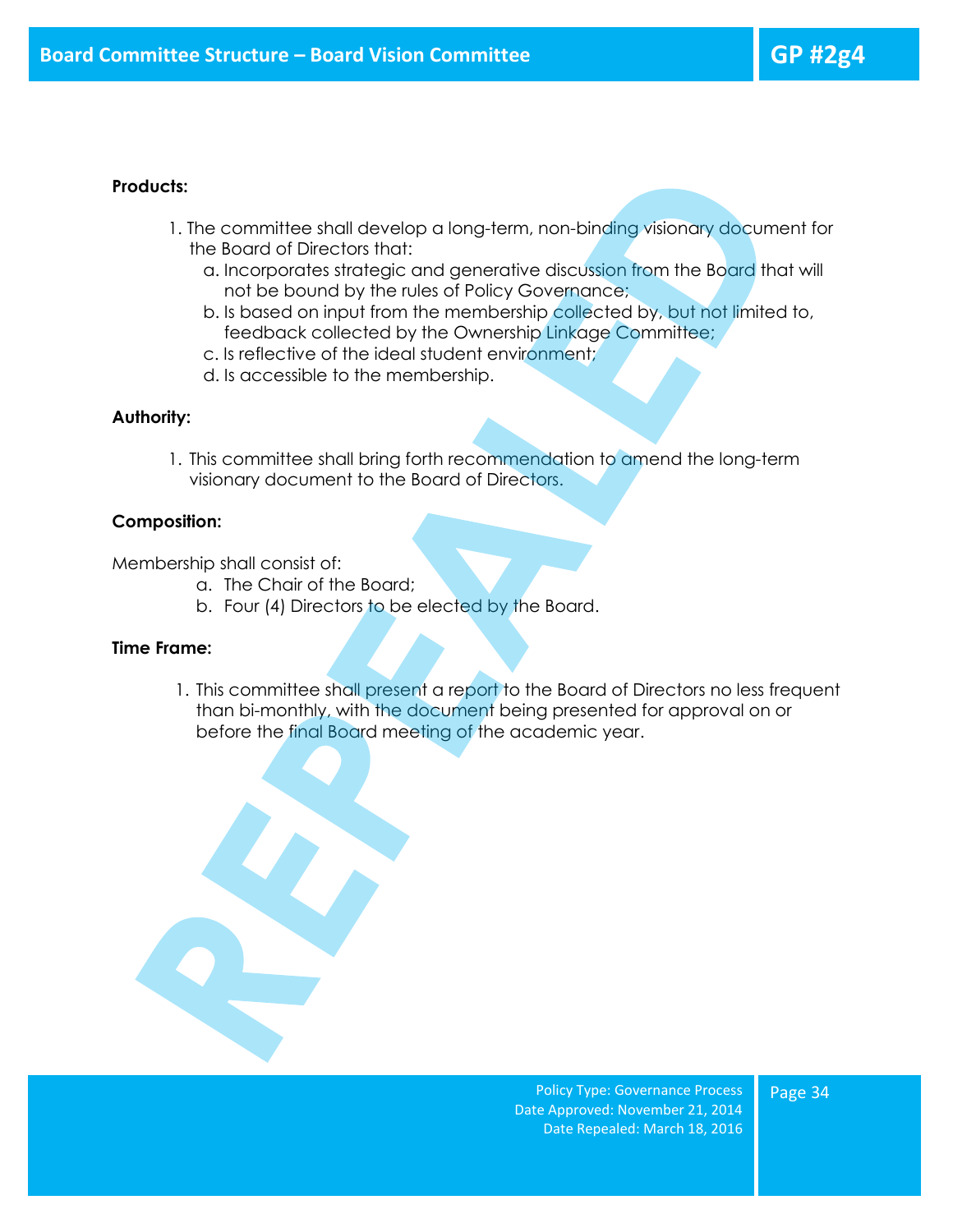**The Board will follow an annual agenda that completes the examination of Board policies and consistently improves Board performance through Board education**

#### <span id="page-35-0"></span>**The Board will:**

- 1. Compile an annual agenda that will conclude each year on the last day of April so that administrative planning and budgeting can be based on accomplishing a one-year segment of the most recent statement of long term Ends. It will include, but is not limited to:
	- a. Consultations with the ownership;
	- b. Governance education and presentations that are related to Ends determination;
	- c. Training of Board members and Board-elect;
	- d. Outside monitoring assistance;
	- e. A report of meeting minutes, discussion, and performance evaluations from the previous Board;
	- f. Cost of Governance budget for the next fiscal year that concludes in April;
	- g. A date to review the remuneration of the office of the President in November. This is separate from Presidential performance, which will be reviewed according to BMD#2d1, *Monitoring Executive Performance;*
	- h. The review, through the formation of Direct Inspection Committees, of no less than one fourth of all active policies.

<schedule on following pages>

Policy Type: Governance Process Monitoring Type: Internal Report Monitoring Frequency: Annually Date of Approved: February 12, 2007 Date of Last Amendment: June 11, 2016 Date of Last Direct Inspection: March 29, 2019 Must be Direct Inspected by April 2023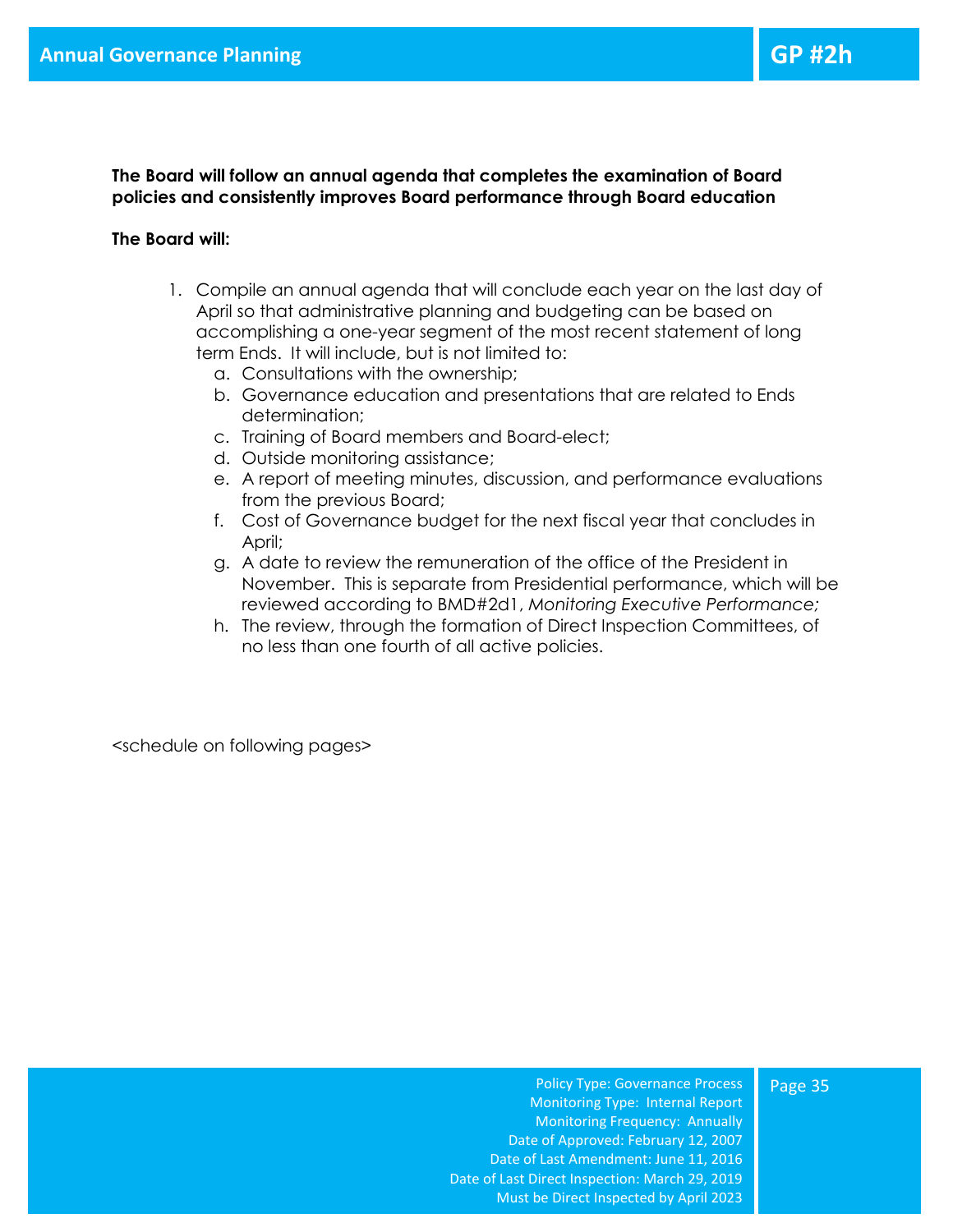| <b>Policy</b>                             | <b>Frequency</b><br><b>(Times per</b><br>year) | <b>Periods of</b><br><b>Monitoring</b> | <b>Method</b>                                   |
|-------------------------------------------|------------------------------------------------|----------------------------------------|-------------------------------------------------|
| <b>GP#1 Global Governance Process</b>     |                                                | 6                                      | <b>Internal Report</b>                          |
| GP#2a Governing Style                     | 1                                              | $\overline{7}$                         | <b>Internal Report</b>                          |
| GP#2b Board Job Description               | $\overline{2}$                                 | 8, 12                                  | <b>Internal Report</b>                          |
| GP#2c Board Code of Conduct               | $\overline{1}$                                 | 8                                      | <b>Internal Report</b>                          |
| GP#2d Chair Job Description               | 3                                              | 4, 8, 12                               | <b>Internal Report</b>                          |
| GP#2e Vice Chair Job Description          | $\overline{2}$                                 | 4, 8, 12                               | <b>Internal Report</b>                          |
| <b>GP#2f Board Committee Principles</b>   | $\overline{2}$                                 | 7, 11                                  | <b>Internal Report</b>                          |
| GP#2g Board Committee Structure           | $\overline{2}$                                 | 7, 11                                  | <b>Internal Report</b>                          |
| GP#2h Annual Governance Planning          |                                                | 3                                      | <b>Internal Report</b>                          |
| GP#2i Chief Returning Officer Constraint  | 1                                              | 11                                     | <b>Internal Report</b>                          |
| <b>GP#2j General Meetings</b>             | 1                                              | 11                                     | <b>Internal Report</b>                          |
| GP#2k Governance Financial Accountability | $1$ (if<br>needed)                             | 4                                      | <b>Internal Report</b>                          |
| BMD#1, #2a, #2b, #2c, #2d1, #2d2          |                                                | 1, 8                                   | Informal<br><b>Internal Report</b>              |
| BMD#1, #2a, #2b, #2c, #2d1, #2d2          | $\overline{2}$                                 | 6, 10                                  | <b>Informal Board</b><br><b>Self Evaluation</b> |
| BMD#1, #2a, #2b, #2c, #2d1, #2d2          |                                                | 12                                     | <b>Formal Internal</b><br>Report                |

Policy Type: Governance Process Monitoring Type: Internal Report Monitoring Frequency: Annually Date Approved: February 12, 2007 Date of Last Amendment: July 8, 2021 Date of Last Direct Inspection: March 29, 2019 Must be Direct Inspected by April 2023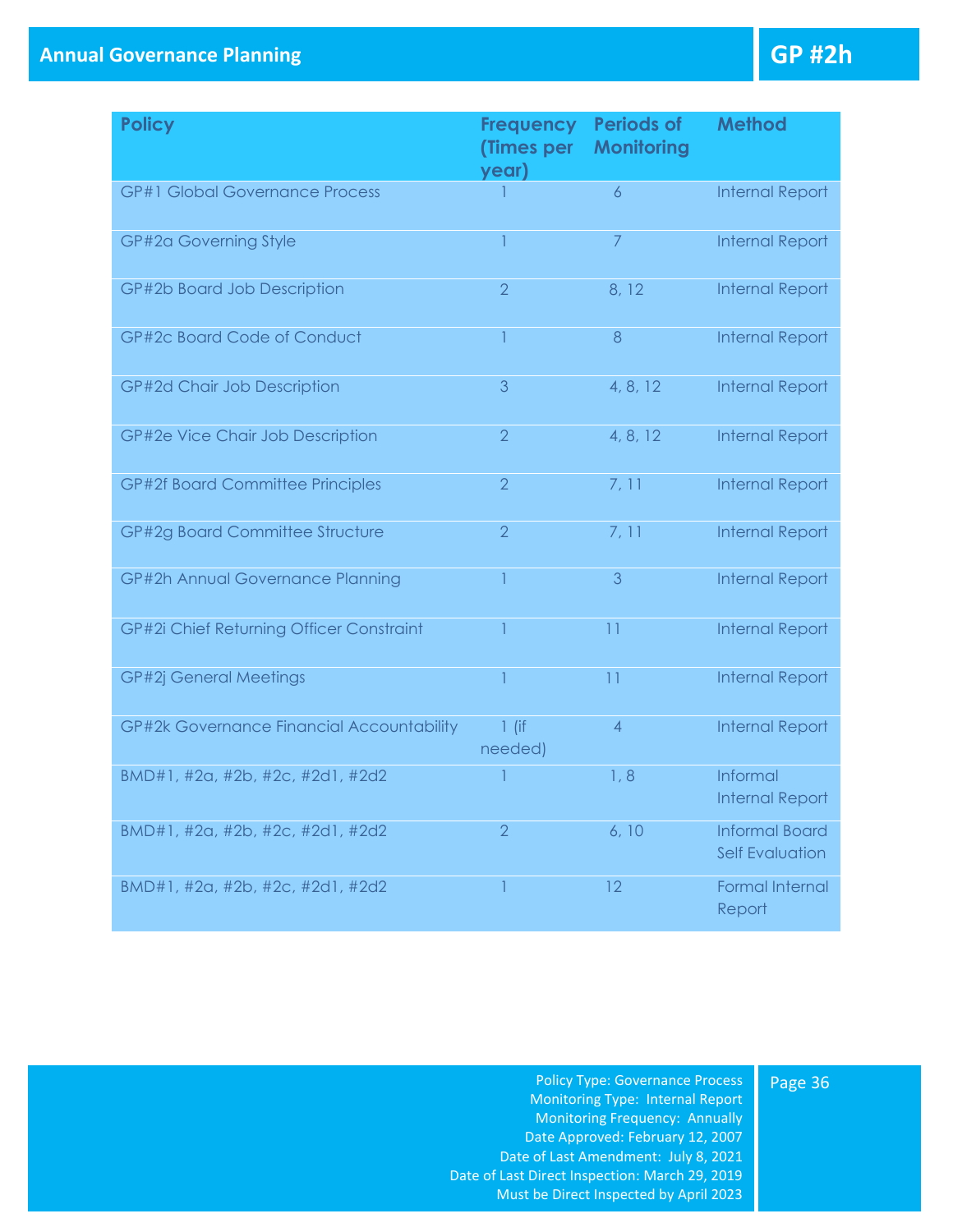| 4-Year Direct Inspection Cycle |                                  |                                  |                                                     |
|--------------------------------|----------------------------------|----------------------------------|-----------------------------------------------------|
| Year 4                         | Year 3                           | Year 2                           | Year 1                                              |
| EL#1<br>EL#2c<br>EL#2g         | EL#2b<br>EL#2f<br>EL#2L          | EL#2a<br>EL#2e<br>EL#2h<br>EL#2n | EL#2d<br>EL#2j<br>EL#2m<br>GP#2b<br>GP#2f<br>GP#2g3 |
| GP#2e<br>GP#2g2<br>GP#2k       | GP#1<br>GP#2d<br>GP#2g1<br>GP#2j | GP#2a<br>GP#2c<br>GP#2g<br>GP#2i | GP#2h                                               |
| BMD#2a<br>BMD#2c<br>E#1        | BMD#2b<br><b>BMD#2d3</b>         | <b>BMD#2d2</b>                   | BMD#1<br><b>BMD#2d1</b>                             |

#### Page 37

Policy Type: Governance Process Monitoring Type: Internal Report Monitoring Frequency: Annually Date Approved: April 29, 2014 Date of Last Amendment: June 11, 2016 Date of Last Direct Inspection: March 29, 2019 Must be Direct Inspected by April 2023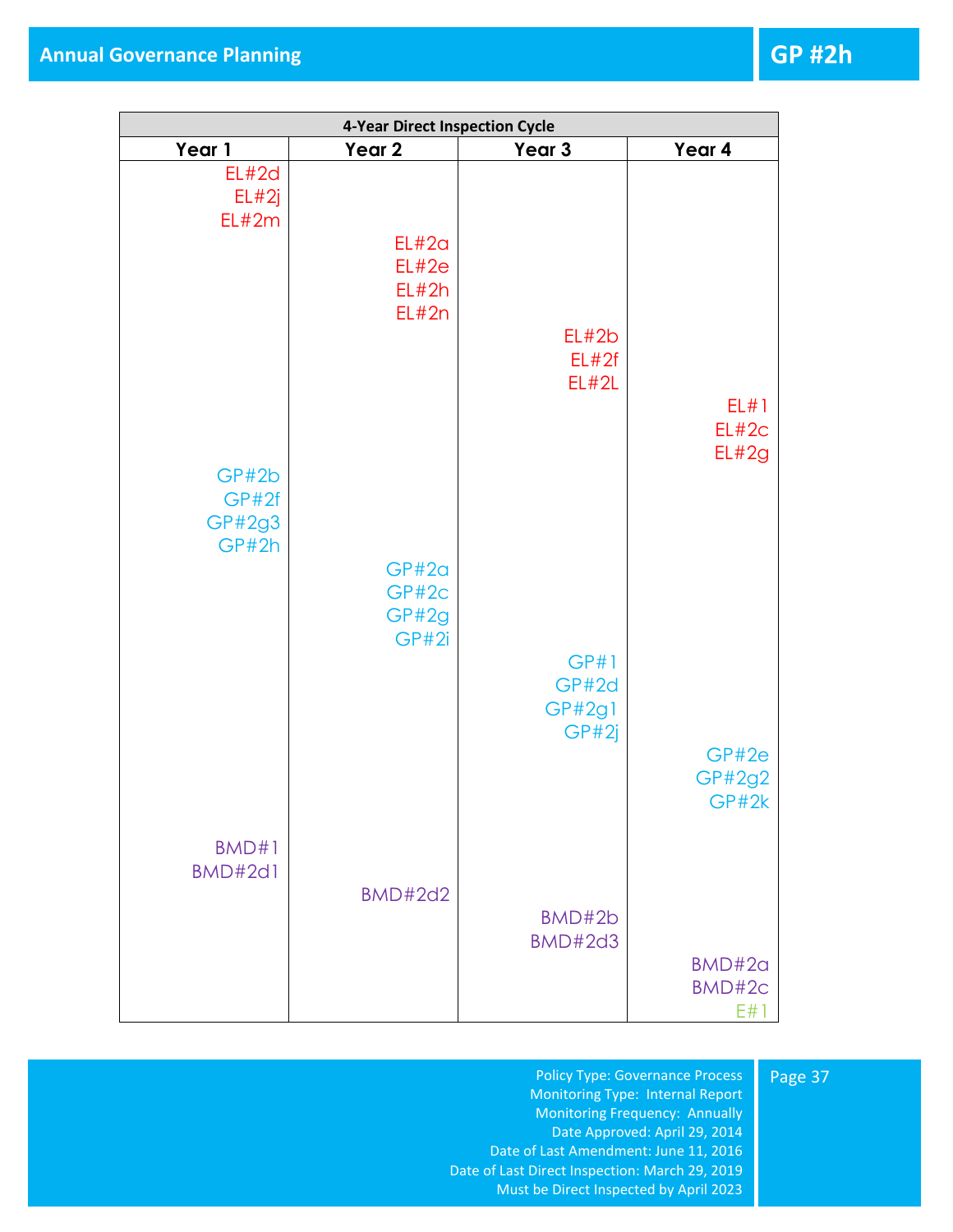**The Board has an obligation to ensure that all general meetings and elections are executed with the highest level of integrity and, avoids any potential conflict of interest or undue influence. The Chief Returning Officer shall be responsible for interpreting this policy.**

#### **The Chief Returning Officer will ensure that:**

- <span id="page-38-0"></span>1. All organizational bylaws and board policies that are applicable to CRO duties are complied with;
	- a. All approved referenda questions are in compliance with Students' Union bylaws, policies and rules and do not willfully, purposefully, or inadvertently violate said regulations.
- 2. All candidates and party chairs are made aware of all elections policies, procedures, and the nomination process in a way that is not unnecessarily lengthy or complex.
- 3. The process of voting, and all associated general meeting information shall be communicated in an accessible format to all members of the Organization:
	- a. Members shall have thirty-six (36) hours to vote;
	- b. Voting shall be conducted electronically using the Organization's online elections system;
	- c. On-campus voting stations will be made available to members; and
	- d. Candidates shall have the opportunity to make campaign material available to all members.
- 4. All candidates and party chairs shall be treated fairly, consistently, and equitably by the Chief Returning Officer.
- 5. The general meeting and election processes and information is promoted to the electorate in an impartial way.
- 6. All members of the Organization are made aware of their eligibility to participate in the election process.
- 7. Candidates and party chairs are held responsible for all material and personnel associated with their campaign. As such, the Chief Returning Officer shall have a workable mechanism to identify campaign personnel.
- 8. All conduct and material associated with general meetings and elections shall be reflective of the Laurier Student Code of Conduct and be free of libel, slander, inflammatory comments, or behavior that is unbecoming of the Organization;
	- a. The Chief Returning Officer shall determine a demerit system to discipline candidates including, but not limited to, disqualification of candidates or party chairs from the general meeting or the forfeiture of election expenses.
- 9. All candidates and party chairs shall have equitable access to resources;
	- a. Candidates and party chairs shall be compensated in a timely manner for any costs incurred during the election for all approved material.

Policy Type: Governance Process Monitoring Type: Internal Report Monitoring Frequency: Annually Date Approved: March 23, 2012 Date of Last Amendment: June 9, 2019 Date of Last Direct Inspection: June 9, 2019 Must be Direct Inspected by April 2024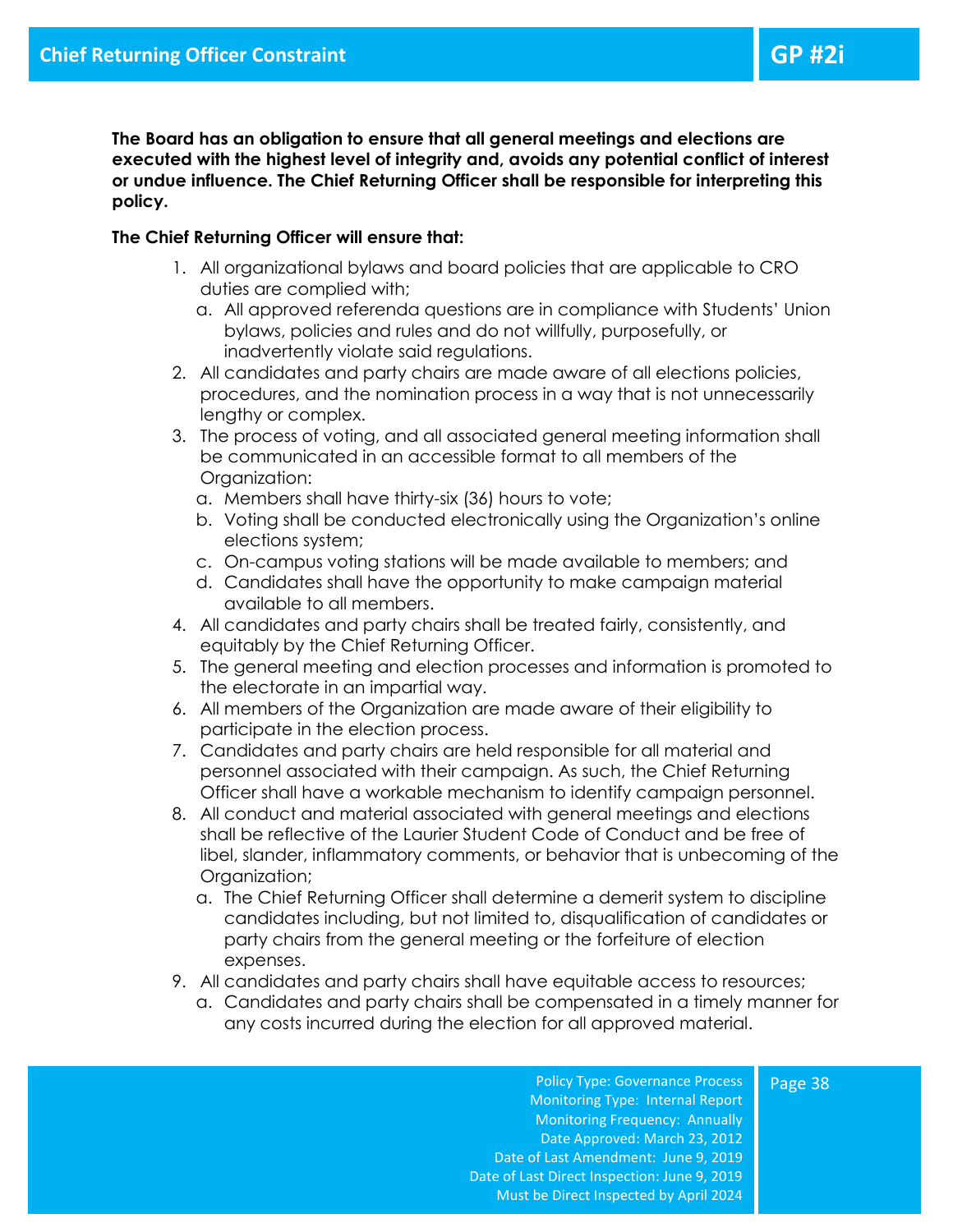**The Board is responsible for the oversight of all general meetings. The Board shall ensure due process and implementation of all business of the Organization to be conducted at general meetings.** 

#### **The Board will:**

- <span id="page-39-0"></span>1. Ensure that all processes and procedures during general meetings will comply with all applicable laws and the Organization's Constitution.
- 2. Be the final arbiter of the reasonableness of all referendum questions;
	- a) A committee of the CRO, CGO, the CEO, and the COO shall review all proposed referendum questions prior to their presentation to the Board;
		- i) The committee will compile a report for the Board, providing the Board with information regarding compliance with the constitution, letters patent, and any other legally binding documents.
- 3. Inform the members of their right to submit referendum questions no less than thirty-five (35) days prior to the last regularly scheduled Board meeting of the calendar year. Submissions shall be received no less than five (5) business days prior to the last regularly scheduled Board meeting of the calendar year.
- 4. Ensure that all referendum questions shall include the following:
	- a) Date of implementation;
	- b) Eligible voting members;
	- c) Any associated costs and inflationary costs and how they are to be applied; and
	- d) Any impact on previously approved referendum questions.
- 5. Approve the minutes of all general meetings at the next appropriate meeting of the Board in the form of a report of all results provided by the Chief Returning Officer.
- 6. Make the auditor's statements available to the membership no less than twenty-one (21) days prior to the starting date of the annual general meeting;
	- a) The Board shall approve the auditor's statements of the current fiscal year no later than October 31 annually;
	- b) The Board shall appoint an auditor for the following fiscal year no later than April 30 annually.
- 7. Review all submissions for referenda submitted by external organizations;
	- a) External organizations will be responsible for the application of all referenda results;
	- b) Only submissions from a legitimate governing authority or representative thereof will be eligible to submit referenda on their behalf;

Policy Type: Governance Process Monitoring Type: Internal Report Monitoring Frequency: Annually Date Approved: March 23, 2012 Date of Last Amendment: June 6, 2015 Date of Last Direct Inspection: March 26, 2021 Must be Direct Inspected by April 2025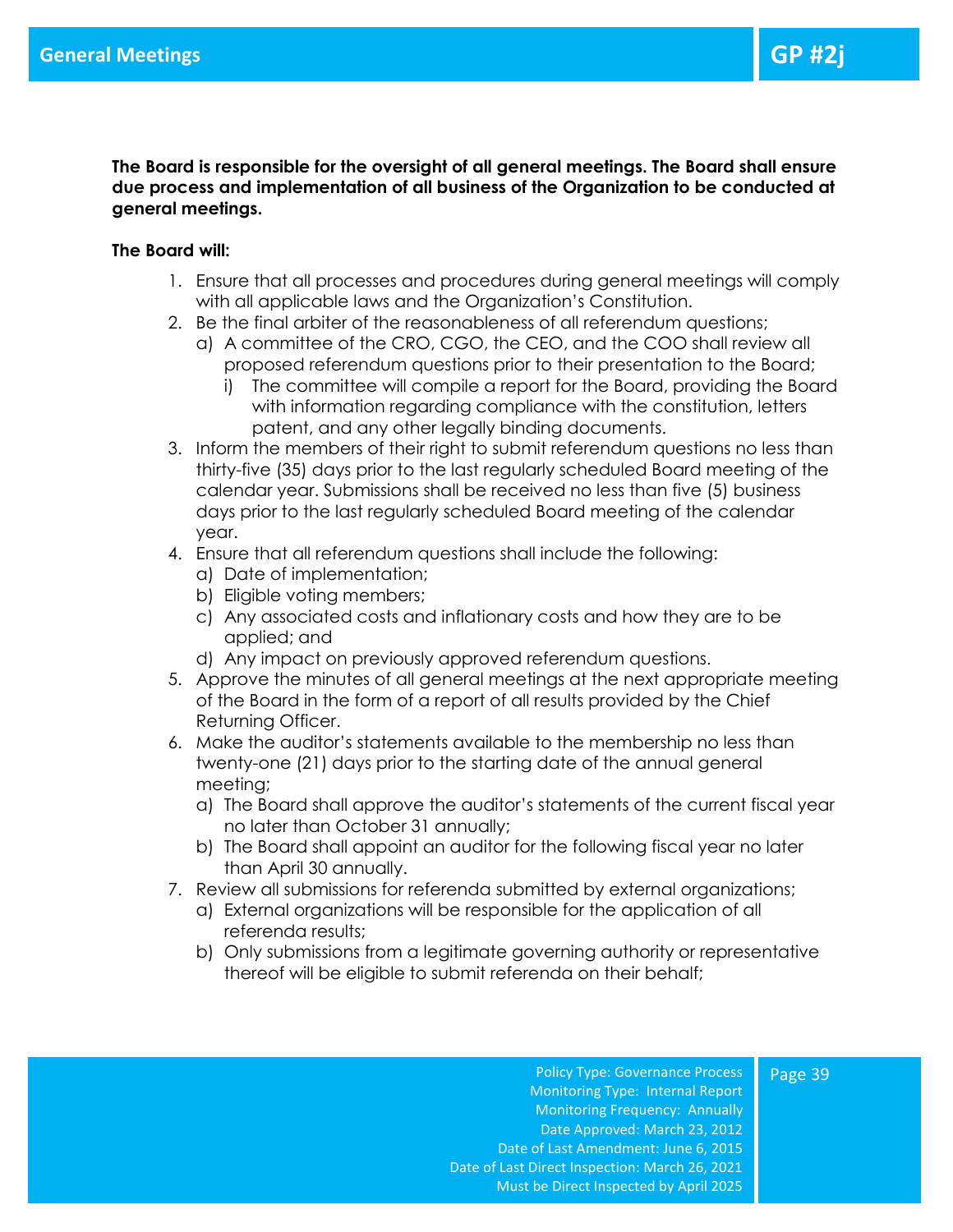c) All external organizations will be subject to the Organization's elections and referenda policies and any other restrictions deemed necessary by the Board.

#### Policy Type: Governance Process Monitoring Type: Internal Report Monitoring Frequency: Annually Date Approved: March 23, 2012 Date of Last Amendment: June 6, 2015 Date of Last Direct Inspection: March 26, 2021 Must be Direct Inspected by April 2025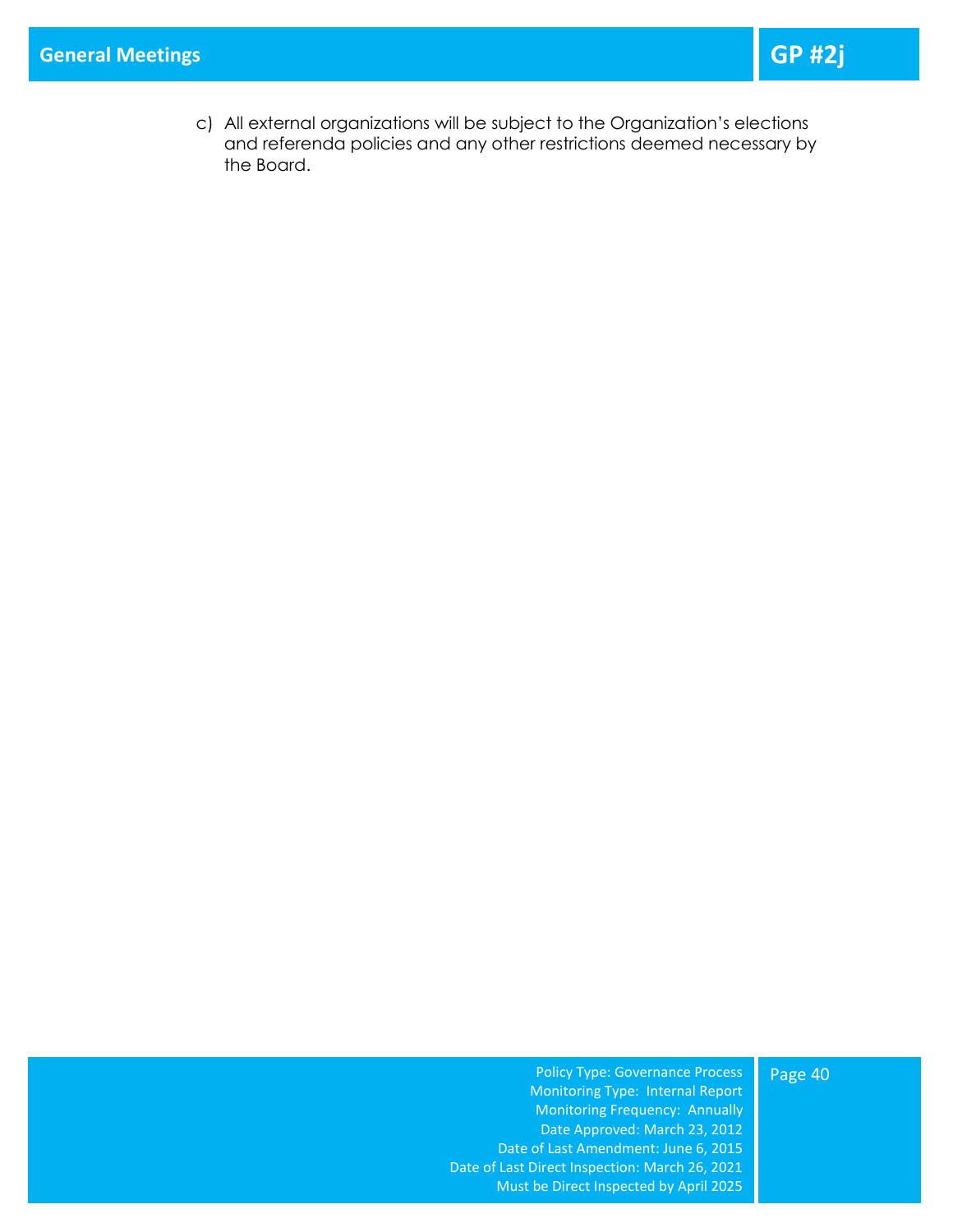**With respect to major capital projects, and the ongoing financial condition and activities of the organization the Board shall not approve or allow any action that may cause fiscal jeopardy or allow the organization to deviate materially from commonly accepted standards of financial health**

#### <span id="page-41-0"></span>**More specifically, the Board will:**

1. Approve capital project only if the following information is provided in a timely manner:

- a. Current organizational debt load;
- b. Organizational debt load after capital project initiation;
- c. Organizational debt load after project completion;
- d. Current cash-flow;
- e. Cash-flow upon project initiation;
- f. Cash-flow after project completion;
- g. Organizational debt-to-equity ratios;
- h. A full accounting of project overage funding in the amount of 15%.

Policy Type: Governance Process Monitoring Type: Internal Report Monitoring Frequency: Annually (as needed) Date Approved: March 12, 2013 Date of Last Amendment: <none> Date of Last Direct Inspection: March 14, 2022 Must be Direct Inspected by April 2026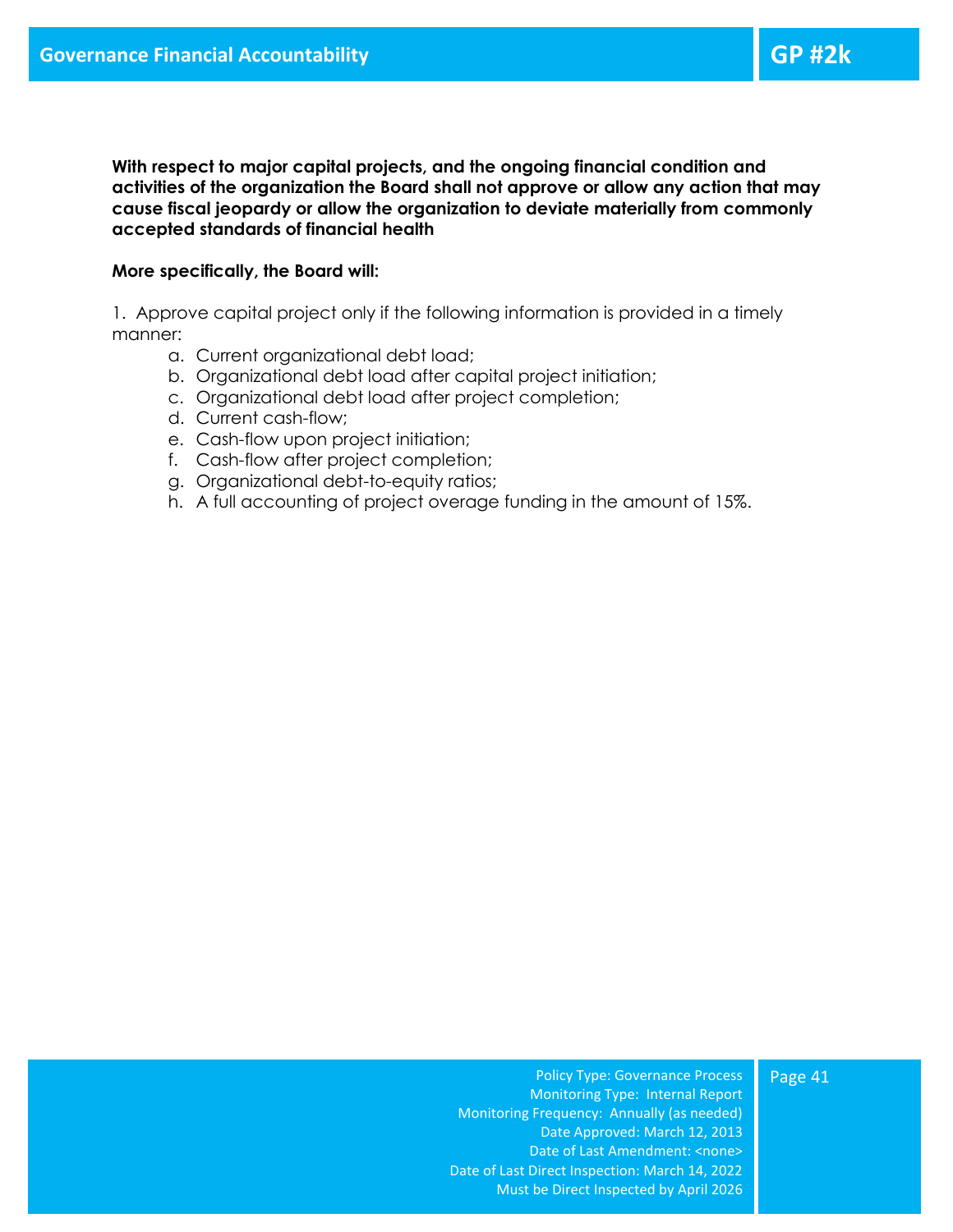#### **The Board will:**

<span id="page-42-0"></span>1. Hold the President and Chief Executive Officer as their sole official connection to the operational organization, its achievements, and conduct.

Page 42

Policy Type: Board-Management Delegation Monitoring Type: Informal Internal Report Monitoring Frequency: Bi-Annually Date Approved: February 12, 2007 Date of Last Amendment: April 7, 2014 Date of Last Direct Inspection: September 3, 2018 Must be Direct Inspected by April 2023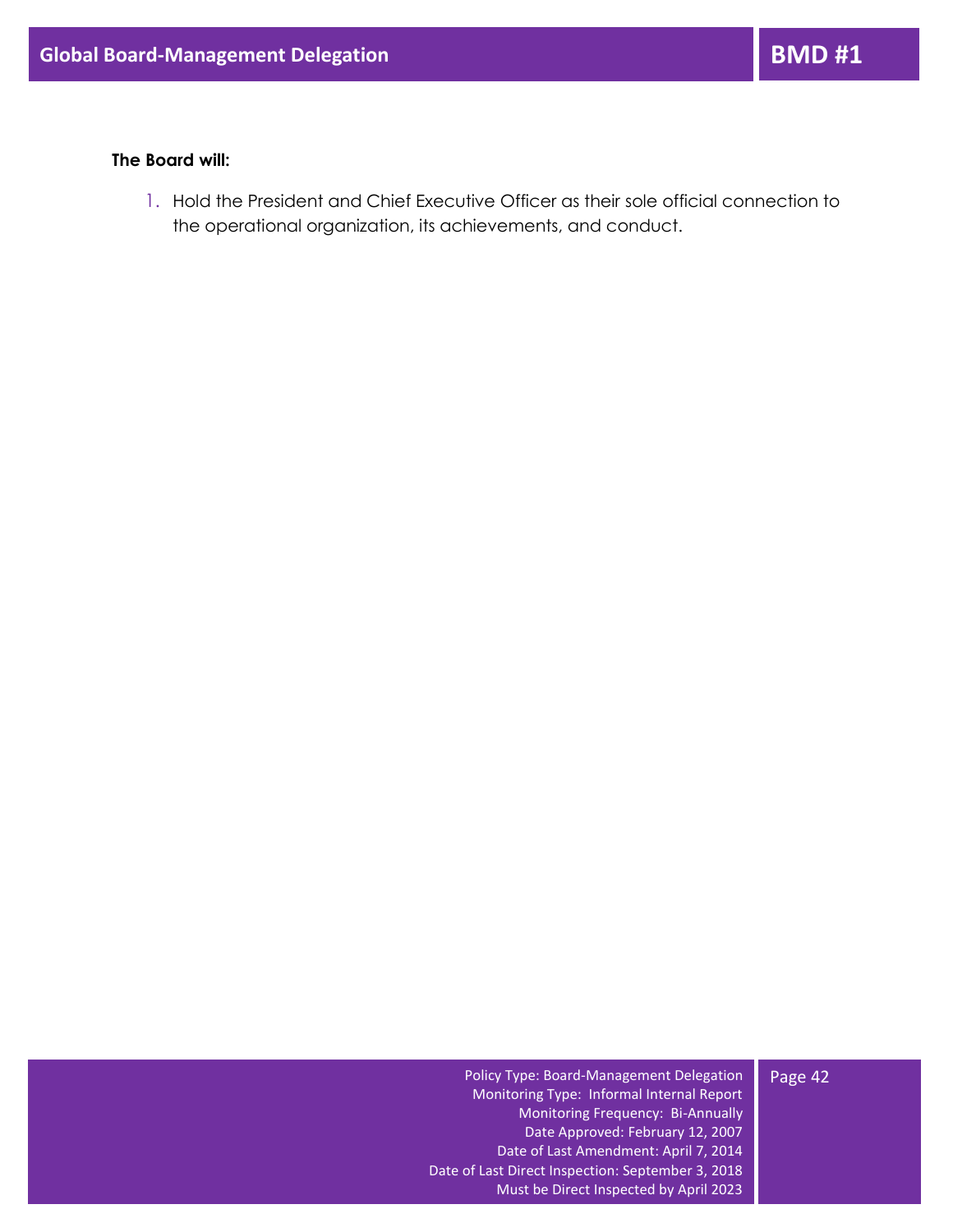#### **Officially passed motions of the Board are binding on the President.**

The Board will:

- <span id="page-43-0"></span>1. Ensure that decisions or instructions of individual Board members, Officers, or Committees are not binding on the President;
	- a. Unless the Board has specifically authorized such exercise of authority.
- 2. Remain cognizant of their motions to ensure that they do not take a material amount of staff time or funds, nor are disruptive, unless necessary for the board to function.

Page 43

Policy Type: Board-Management Delegation Monitoring Type: Informal Internal Report Monitoring Frequency: Bi-Annually Date Approved: February 12, 2007 Date of Last Amendment: April 7, 2014 Date of Last Direct Inspection: November 17, 2021 Must be Direct Inspected by April 2026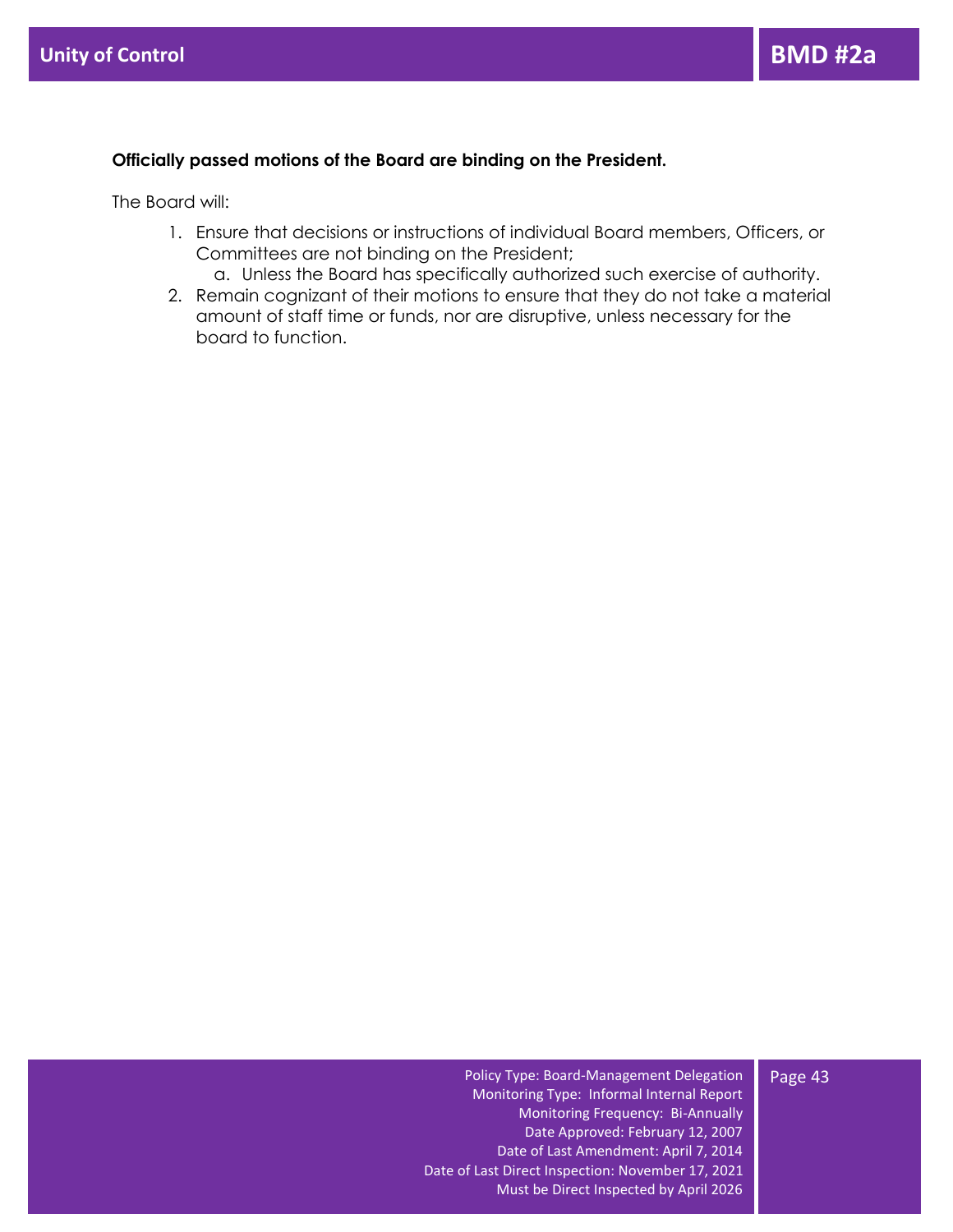**The President is the Board's only link to operational achievements and conduct, so that all authority and accountability of staff, as far as the Board is concerned, is considered the authority and accountability of the President.**

<span id="page-44-0"></span>The Board will:

- 1. Hold the President fully accountable for all organizational operations.
- 2. View Presidential performance as identical to organizational performance, so that:
	- a. organizational accomplishment of a reasonable interpretation of Boardstated Ends; and
	- b. avoidance of Board-proscribed means will be viewed as successful President performance.
- 3. Never give instructions to persons who report directly or indirectly to the President.
- 4. Not evaluate, either formally or informally, any staff other than the President.

Policy Type: Board-Management Delegation Monitoring Type: Informal Internal Report Monitoring Frequency: Bi-Annually Date Approved: February 12, 2007 Date of Last Amendment: April 7, 2014 Date of Last Direct Inspection: January 22, 2021 Must be Direct Inspected by April 2025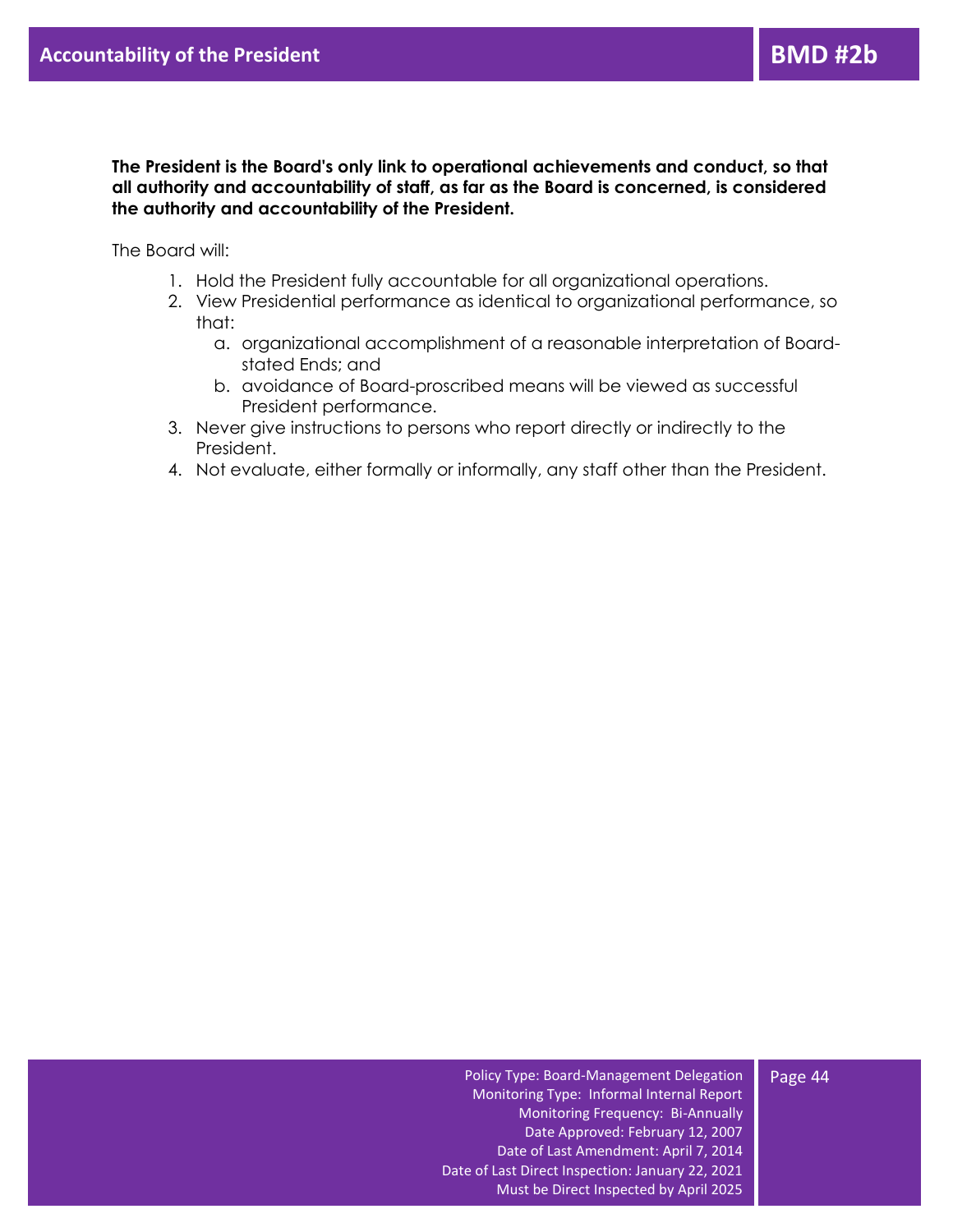**The Board will instruct the President through written policies that prescribe the organizational Ends to be achieved and describe organizational situations and actions to be avoided, allowing the President to use any reasonable interpretation of these policies.**

The Board will:

- <span id="page-45-0"></span>1. Develop policies instructing the President to achieve specified results, for specified recipients, at a specified cost. These policies will be developed systematically from the broadest, most general level to more defined levels, and will be called Ends policies. All issues that are not Ends issues as defined here are means issues.
- 2. Develop policies that limit the latitude that the President may exercise in choosing the organizational means. These limiting policies will describe those practices, activities, decisions and circumstances that would be unacceptable to the Board even if they were to be effective. Policies will be developed systematically from the broadest, most general level to more defined levels, and they will be called Executive Limitations policies. The Board will never prescribe organizational means delegated to the President.
- 3. Acknowledge that below the global level, the aggregate of limitations on any given level may embrace the scope of the foregoing level, but only if justified by the President to the Board's satisfaction.
- 4. Authorize the President to establish all further policies, make all decisions, take all actions, establish all practices and develop all activities so long as they use **any reasonable interpretation** of the Board's Ends and Executive Limitations policies;
	- a. Such decisions of the President shall have full force and authority as if decided by the Board.
- 5. Have the authority to change its Ends and Executive Limitations policies;
	- a. Any change to the Ends of the organization requires a *special majority* (2/3) vote of the Board;
	- b. So long as any particular delegation is in place, the Board and its members will respect and support the President's choices.

#### Policy Type: Board-Management Delegation Monitoring Type: Informal Internal Report Monitoring Frequency: Bi-Annually Date Approved: February 12, 2007 Date of Last Amendment: June 7, 2014 Date of Last Direct Inspection: February 28, 2022 Must be Direct Inspected by April 2026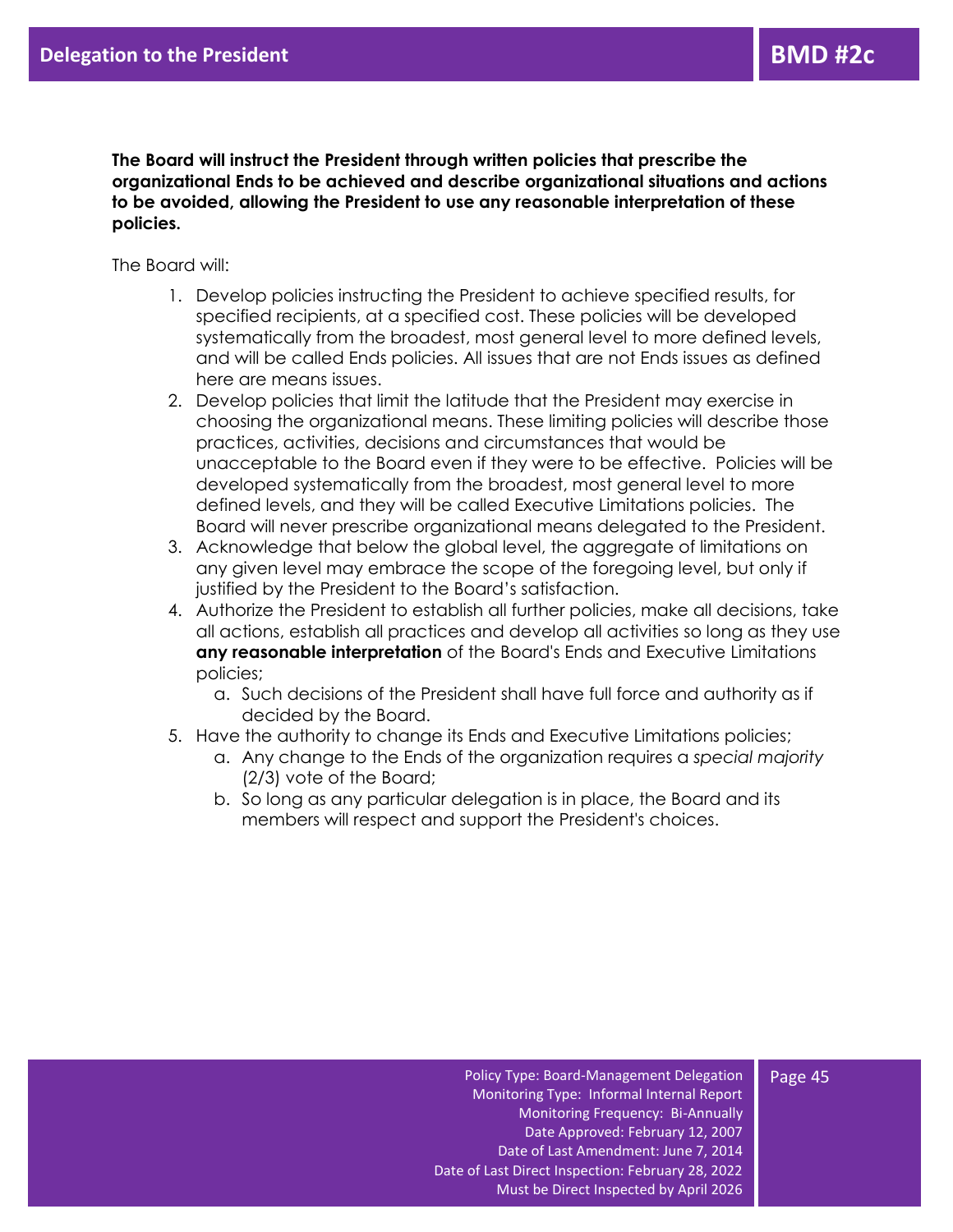**Systematic and rigorous monitoring of Presidential job performance will be solely against the only expected Presidential job products: organizational accomplishment of Board policies on Ends and organizational operation within the boundaries established in Board policies on Executive Limitations.** 

<span id="page-46-0"></span>The Board will:

- 1. Determine the degree to which Board policies are being met through monitoring;
	- a. Information that does not do this will not be considered to be monitoring data.
- 2. Acquire monitoring information by one or more of three methods:
	- a. by INTERNAL REPORT: in which the President discloses interpretations and compliance information to the Board;
	- b. by EXTERNAL REPORT: in which an external, disinterested 3rd party selected by the Board assesses compliance with the President's interpretation of Board policies; or
	- c. by DIRECT BOARD INSPECTION: in which a designated Board member or members of the Board assess compliance with the President's interpretation of the appropriate policy criteria.
- 3. Judge:
	- a. the reasonableness of the President's interpretation; and
	- b. whether data demonstrate accomplishment of the interpretation.
- 4. Accept **any reasonable President interpretation** of the Board policy being monitored as the standard for compliance;
	- a. The Board is the final arbiter of reasonableness, but will always judge with a "reasonable person" test rather than with interpretations favoured by Board members or by the Board as a whole.
- 5. Monitoring information will be presented from all campuses in which the Union operates if there are discrepancies in compliance.
- 6. All policies that instruct the President will be monitored at a frequency and by a method chosen by the Board. The Board can monitor any policy at any time by any method, but will ordinarily depend on a routine schedule as follows:

<schedule on following page>

#### Policy Type: Board-Management Delegation Monitoring Type: Informal Internal Report Monitoring Frequency: Bi-Annually Date Approved: February 12, 2007 Date of Last Amendment: July 8, 2021 Date of Last Direct Inspection: September 3, 2018 Must be Direct Inspected by April 2023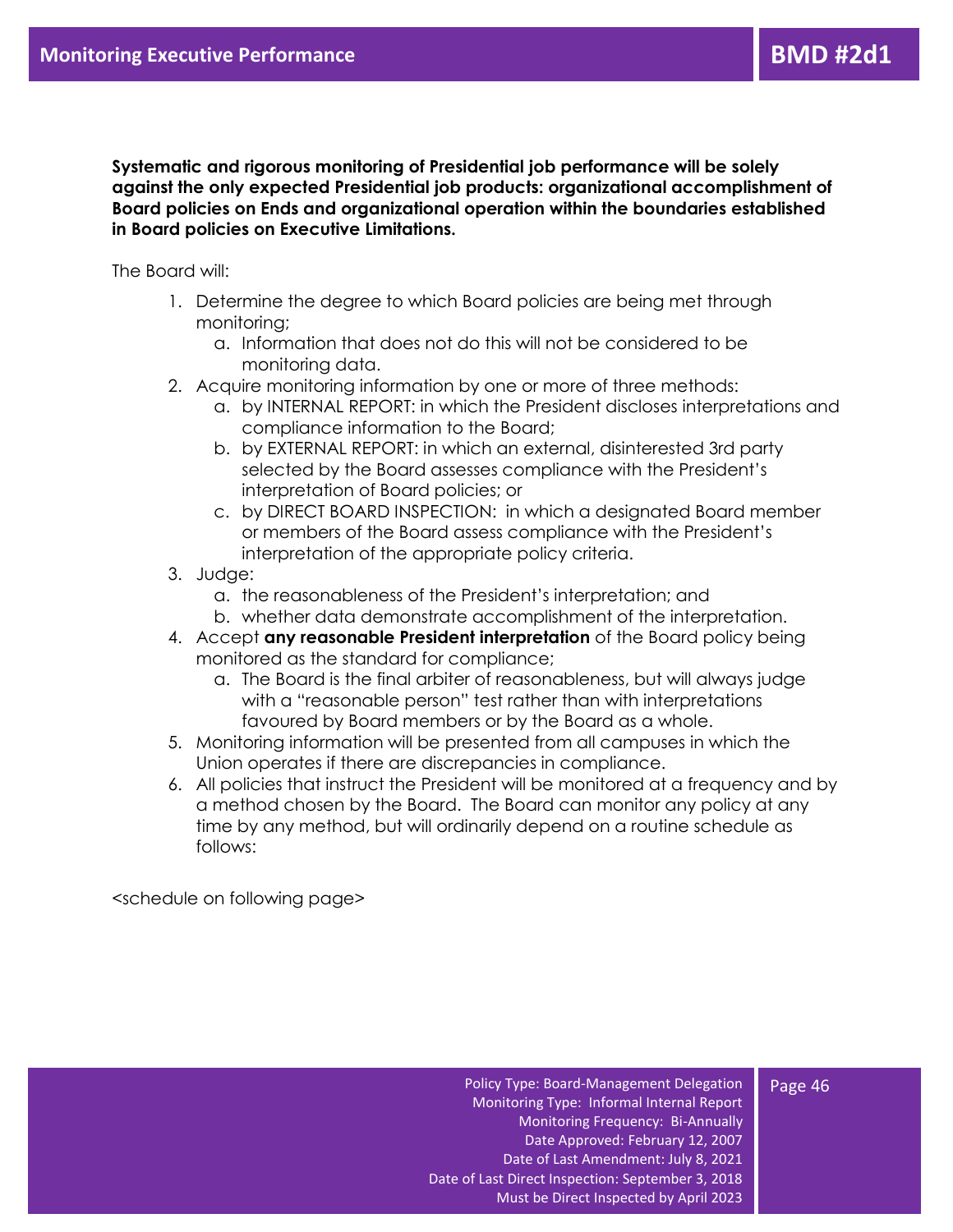| <b>Policy</b>                               | <b>Frequency</b><br>(Times per<br>year) | <b>Periods of</b><br><b>Monitoring</b> | <b>Method</b>                               |
|---------------------------------------------|-----------------------------------------|----------------------------------------|---------------------------------------------|
| <b>Ends</b>                                 | 1                                       | 12                                     | <b>Internal</b><br>Report                   |
| EL #1 Global Executive Constraint           | $\overline{2}$                          | 4, 11                                  | Internal<br>Report                          |
| EL #2a Treatment of Consumers               | $\overline{2}$                          | 3, 8                                   | Internal<br>Report                          |
| EL #2b Treatment of Staff                   | 1                                       | $\overline{6}$                         | Internal<br>Report                          |
| EL #2c Compensation & Benefits              | $\overline{2}$                          | 6, 11                                  | Internal<br>Report                          |
| EL #2d Financial Condition & Activities     | 3                                       | 5, 9, 11                               | Internal<br>Report                          |
|                                             | 1                                       | 8                                      | External<br>Report                          |
|                                             | $\overline{2}$                          | 7, 12                                  | <b>Board</b><br><b>Direct</b><br>Inchection |
| EL #2e Financial Planning & Budgeting       | 3                                       | 4, 10, 12                              | <b>Internal</b><br>Report                   |
| EL #2f Asset Protection                     | 3                                       | 4, 10, 12                              | Internal<br>Report                          |
| EL #2g Communication & Support to the Board | $\mathbf{1}$                            | 6                                      | Internal<br>Report                          |
| EL #2h Executive Succession                 | 1                                       | 3                                      | Internal<br>Report                          |
| EL #2j Hiring Practices - Unpaid Staff      | $\overline{2}$                          | 7, 11                                  | Internal<br>Report                          |
| EL #2I General Meetings and Elections       |                                         | 11                                     | Internal<br>Report                          |
| EL #2m Transition of Staff                  |                                         | 12                                     | Internal<br>Report                          |
| EL #2n Hiring Practices - Paid Staff        | $\overline{2}$                          | 6, 10                                  | Internal<br>Report                          |

Policy Type: Board-Management Delegation Monitoring Type: Informal Internal Report Monitoring Frequency: Bi-Annually Date Approved: February 12, 2007 Date of Last Amendment: July 8, 2021 Date of Last Direct Inspection: September 3, 2018 Must be Direct Inspected by April 2023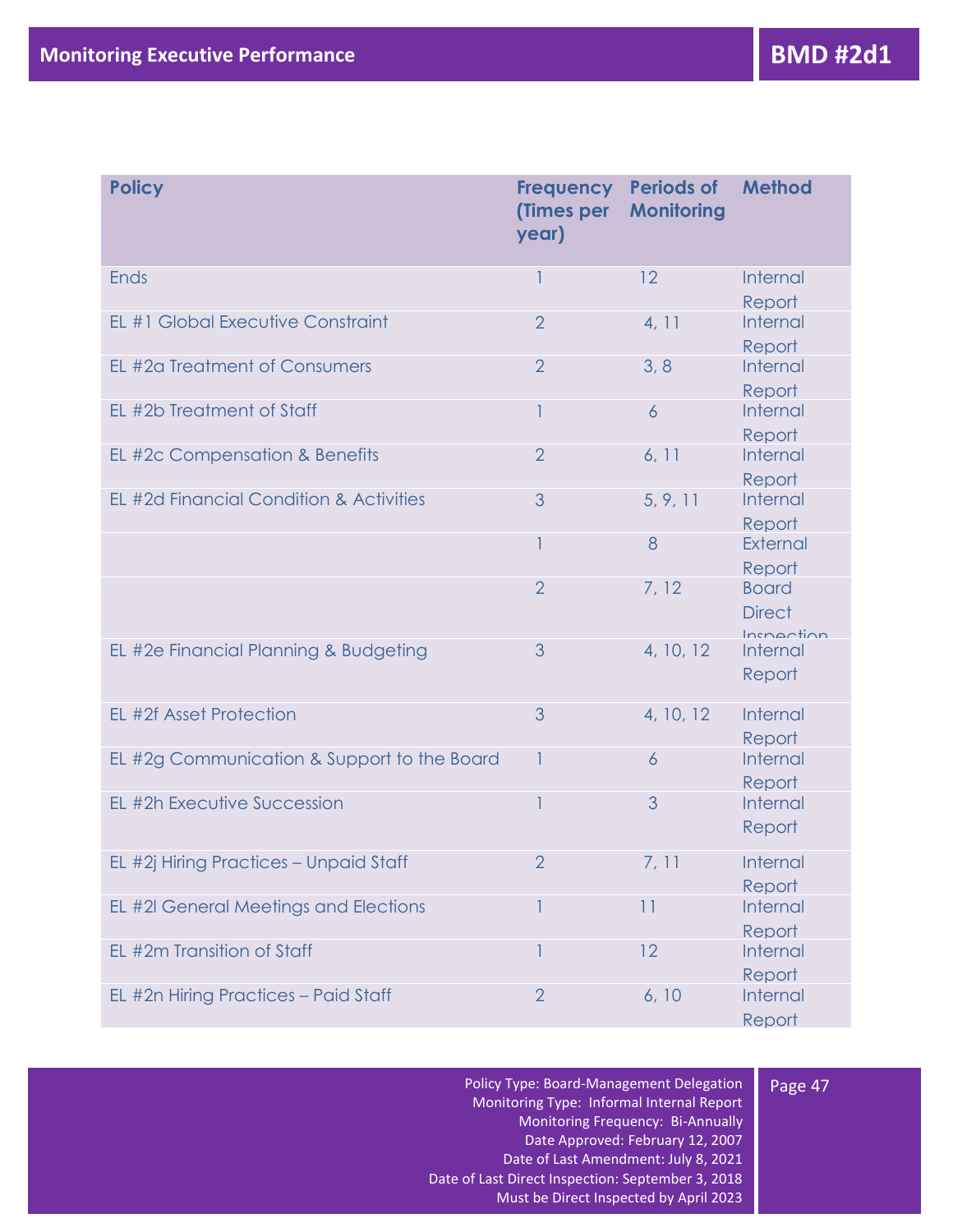**In order to ensure that the President conducts themselves according to the policies contained herein, and to ensure that the President continues to work diligently toward the Ends for the Wilfrid Laurier University Students' Union, the following performance management outline is provided.** 

#### <span id="page-48-0"></span>**The Board will:**

- 1. Provide the President with a confidential, such as in-camera, mid-year performance review and discussion during the last week of September;
	- a. The Board Chair will provide performance feedback on behalf of the Board of Directors and the meeting will be facilitated by the Executive Director.
- 2. Provide the President with a confidential review of performance during the last week of January;
	- a. The Board Chair will provide performance feedback on behalf of the Board of Directors and the meeting will be facilitated by the Executive Director.
- 3. Ensure that the President responds in writing to the mid-year review within fourteen (14) days of completing the performance discussion.

#### Page 48

Policy Type: Board-Management Delegation Monitoring Type: Informal Internal Report Monitoring Frequency: Bi-Annually Date Approved: February 12, 2007 Date of Last Amendment: August 18, 2019 Date of Last Direct Inspection: August 18, 2019 Must be Direct Inspected by April 2024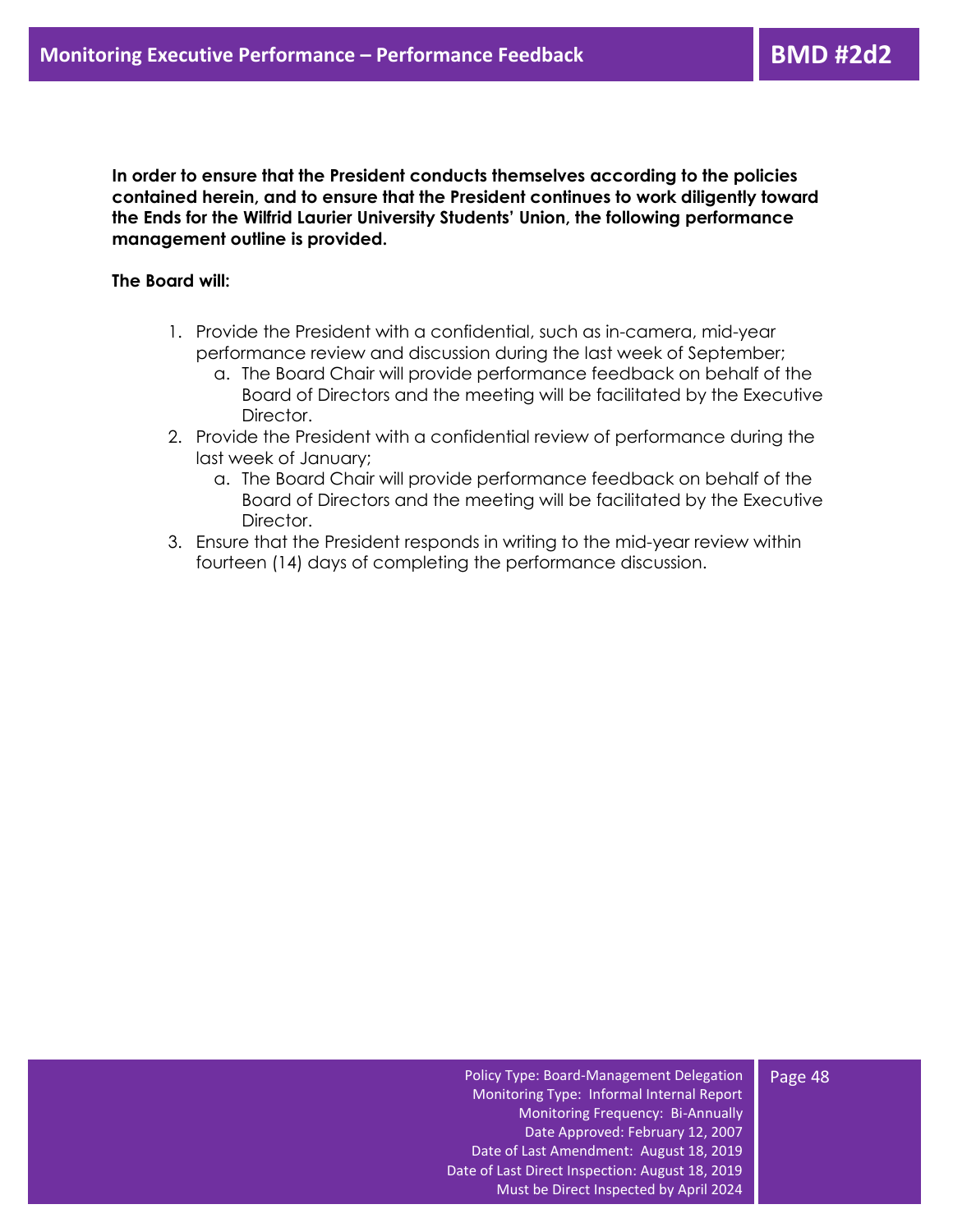**In order that the Board ensures progressive performance from the Office of the President the following performance management outline is provided. In the event that the Board determines that the President has acted unlawfully, imprudently, or in violation of commonly accepted business practices and professional ethics, the Board may take action.**

<span id="page-49-0"></span>The Board will:

- 1. Provide the President with Verbal or Written Notification of performance concerns, given a *simple majority* (more than 50%) vote of the Board.
- 2. Provide the President with Written Notification of one (1) to five (5) days suspension, with or without pay, in consultation with the Union's solicitor, given a *special majority* (2/3) vote of the Board.
- 3. Provide the President with Written Notification of Termination from the Office of President in consultation with the Union's solicitor, given a *special majority* (2/3) vote of the Board, and written confirmation from the Union's solicitor that grounds for termination exist.